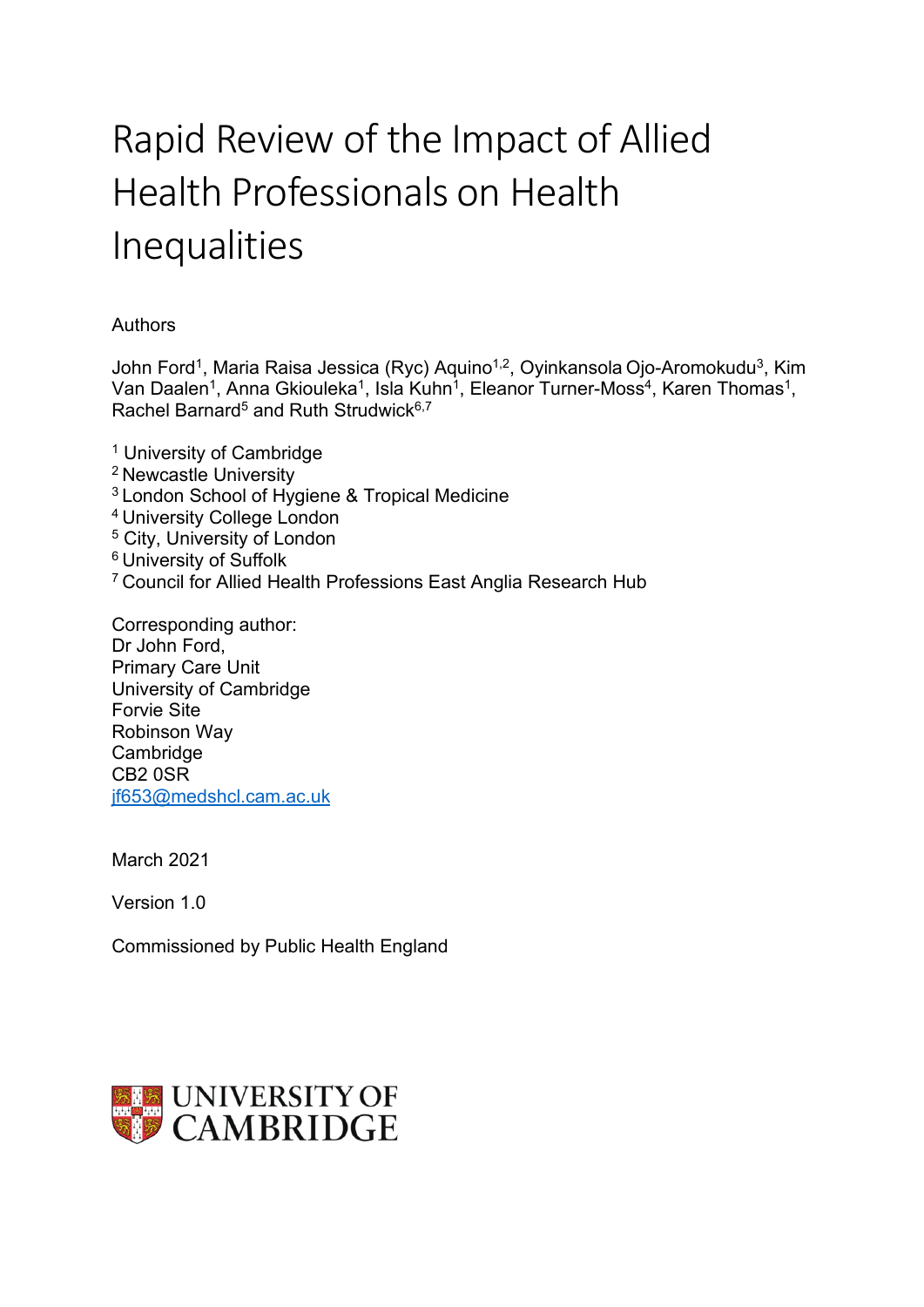## <span id="page-1-0"></span>Executive summary

#### Introduction

The global pandemic is exacerbating existing health and care inequalities. Allied Health Professionals (AHPs) are a foundational building block of health and care services and are keen to play their role in addressing inequalities. However, there is a lack of existing research exploring AHPs' impact on health inequalities.

#### Aim

To explore the impact of AHPs' practice on health inequalities with a particular focus on the following questions:

- 1. In what ways can allied health professionals decrease or increase health care or health outcome inequalities at an individual, organisational or system level?
- 2. In what ways can allied health professionals address inequalities in the social determinants of health at an individual, organisational or system level?
- 3. In what ways can allied health professionals support disadvantaged groups at an individual, organisational or system level?
- 4. What interventions or principles in non-AHP settings have been found to increase or decrease inequalities and are likely to be effective in AHP settings?

#### Methods

In Stage 1, we undertook a main rapid review of AHP interventions addressing health inequalities (questions 1-3). Stage 2 involved an ancillary rapid review to identify learning from non-AHP settings (question 4). The main review involved an electronic search of MEDLINE, EMBASE, CINAHL, Web of Science and AMED from January 2010 to February 2021. Key inclusion criteria were quantitative or qualitative review articles focusing on AHPs which examined health care or health outcome inequalities, their impact on the social determinants of health or targeted disadvantaged groups. We conducted an additional search of broad grey literature and assessed risk of bias using the AMSTAR tool. Meta-analysis was not possible, and a narrative synthesis was produced as the final output of the review.

The purpose of the second review was to identify key learning through a focused search and involved an electronic search of MEDLINE from January 2015 to February 2021. Broad inclusion criteria were: 1) articles reporting literature reviews, 2) articles focusing on health inequalities and interventions targeted to disadvantaged groups, 3) articles which report findings that may be transferable to AHPs and 4) quantitative or qualitative studies. Key transferrable learning was identified, synthesised and integrated by theme into Stage 1 review findings.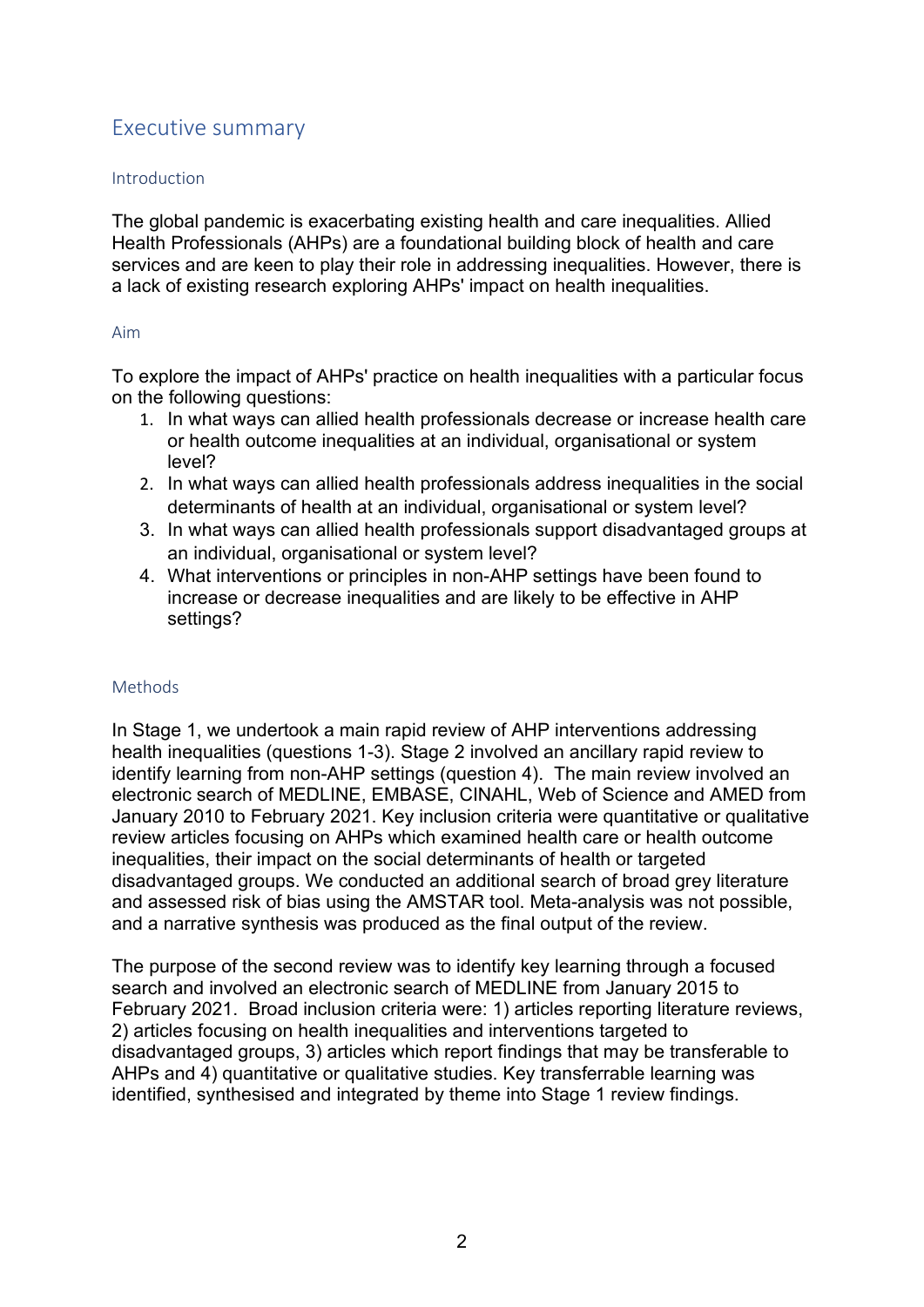#### Findings

In Stage 1, a total of 8,727 records were screened and thirty-six articles were included in the final synthesis. Twenty-two studies (61%) were of critically low quality, six (17%) of low quality and eight (22%) of moderate quality. In Stage 2, a total of 1,723 articles were screened and 29 articles were included in the final analysis.

We identified no evidence demonstrating the direct and independent impact of AHPs on the gap in health outcomes between groups or across the socio-economic gradient. However, we found a large body of research describing how AHPs can affect inequalities in health outcomes indirectly. In order to present this evidence in a coherent way, we organised the patterns found in the data into patient and organisational, and system level themes which are applicable across the different AHP groups.

The themes at the patient and organisational level concerned: 1) more equitable access to allied health services for lower socio-economic groups, ethnic minority groups, people with mental health problems or in rural areas and specific disadvantage groups (e.g. homeless people, people on the autism spectrum or with disabilities, offenders or those at risk of offending, and those who have experienced intimate partner violence); 2) high-quality care and patient experience in terms of avoiding bias in decision making, having culturally appropriate services and meeting clinical standards; 3) addressing the social determinants of health through supporting employment and housing; and 4) supporting mental wellbeing through specific AHP services and incorporating mental wellbeing considerations in routine AHP services.

Themes at the system level were 1) ensure equitable distribution of workforce in underserved areas and allocation of funding proportionate to need, and 2) better representation of minority groups, such as gender minorities, in clinical guidelines.

A final cross-cutting theme was engaging and empowering communities to support the co-design and delivery of culturally relevant services.

#### Discussion and recommendations

Although the evidence regarding the direct impact of AHPs on inequalities in health outcomes between groups or across the socio-economic gradient is limited, we identified a large volume of evidence describing the indirect impact that AHPs can have on health inequalities.

Key limitations of this review include its rapid nature which implies the possibility that relevant studies may have been missed; the fact that evidence was adjusted from international research with limited generalisability; and finally, the fact that the key themes identified may not be equally applicable to AHP groups. To address these limitations, we undertook a broad grey literature search, consulted experts and abstracted themes to a sufficient level to ensure transferability across countries and professional groups.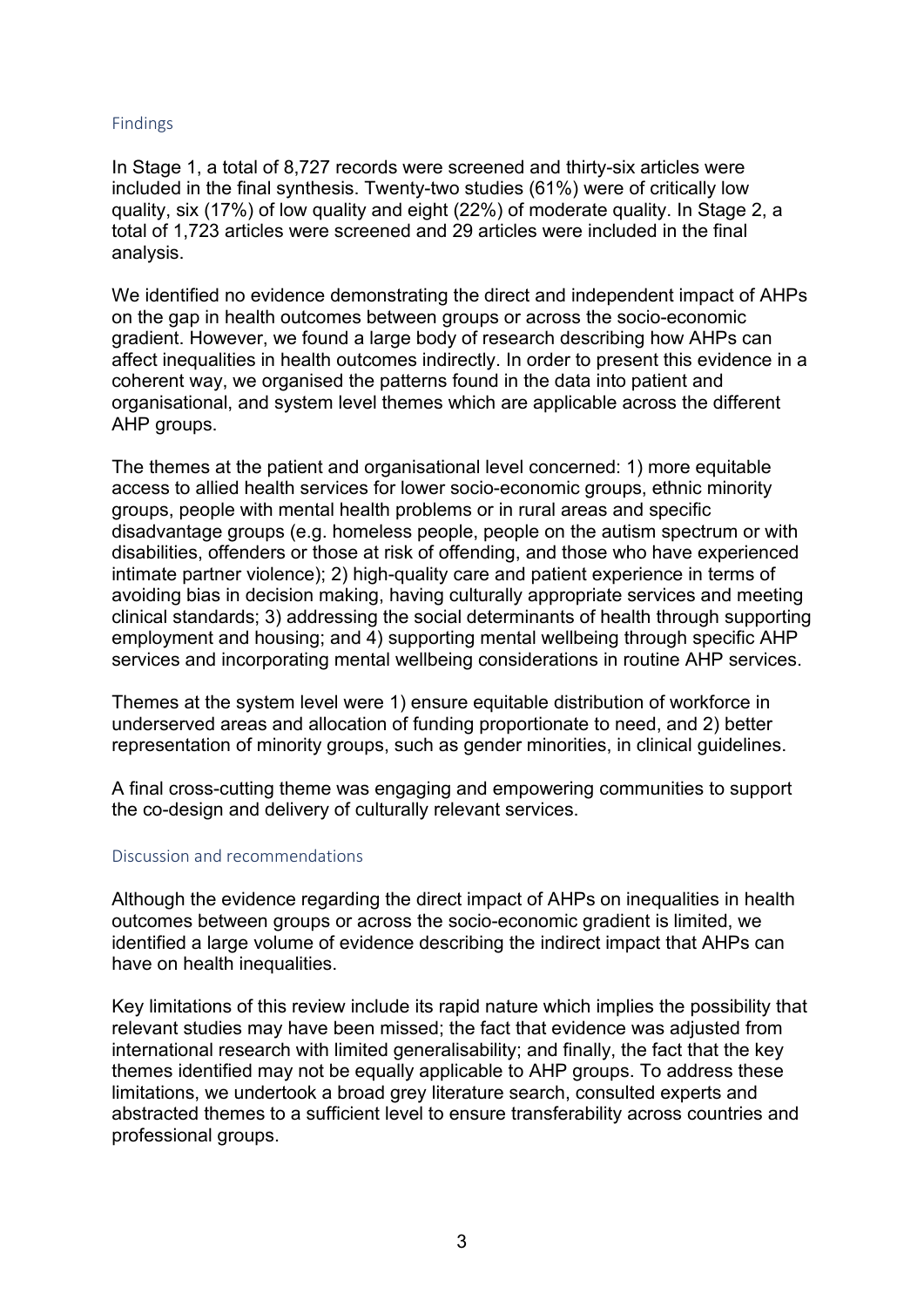#### Policy recommendations

- 1. A programme of equity-focused quality improvement project which will be based on a national assessment of inequalities in access to AHP services, focusing on socio-economic and ethnic minority groups.
- 2. AHP inequalities actions should be developed, implemented and evaluated at system, organisational and patient level, including the equitable distribution of funding and workforce.
- 3. Services should be designed and delivered in culturally appropriate ways. This does not simply mean adapting services for different ethnic groups, but rather fundamentally rethinking the intrinsic, predominantly biomedical, western approach to health which may not be equally relatable to all communities.
- 4. An economic assessment is needed to understand the distributional costs and benefits of AHP actions and identify where resources should be used to maximise the impact on inequalities both for the health care system, partner organisations, communities and individuals.

#### Research recommendations

- 1. This review has been able to map the existing evidence, however, a series of further reviews focusing on specific inequalities and AHPs' roles should be undertaken to build an integrated evidence base.
- 2. A focused review of the impact of certain AHPs' roles on the distribution of specific social determinants of health, like employment, housing, social participation and education, is needed. Furthermore, AHP researchers should endeavour to integrate social outcomes as well as traditional biomedical outcomes.
- 3. More research is needed to understand how to meaningfully co-design allied health services with communities. Existing efforts to co-design services should be evaluated to identify the guiding and transferable principles.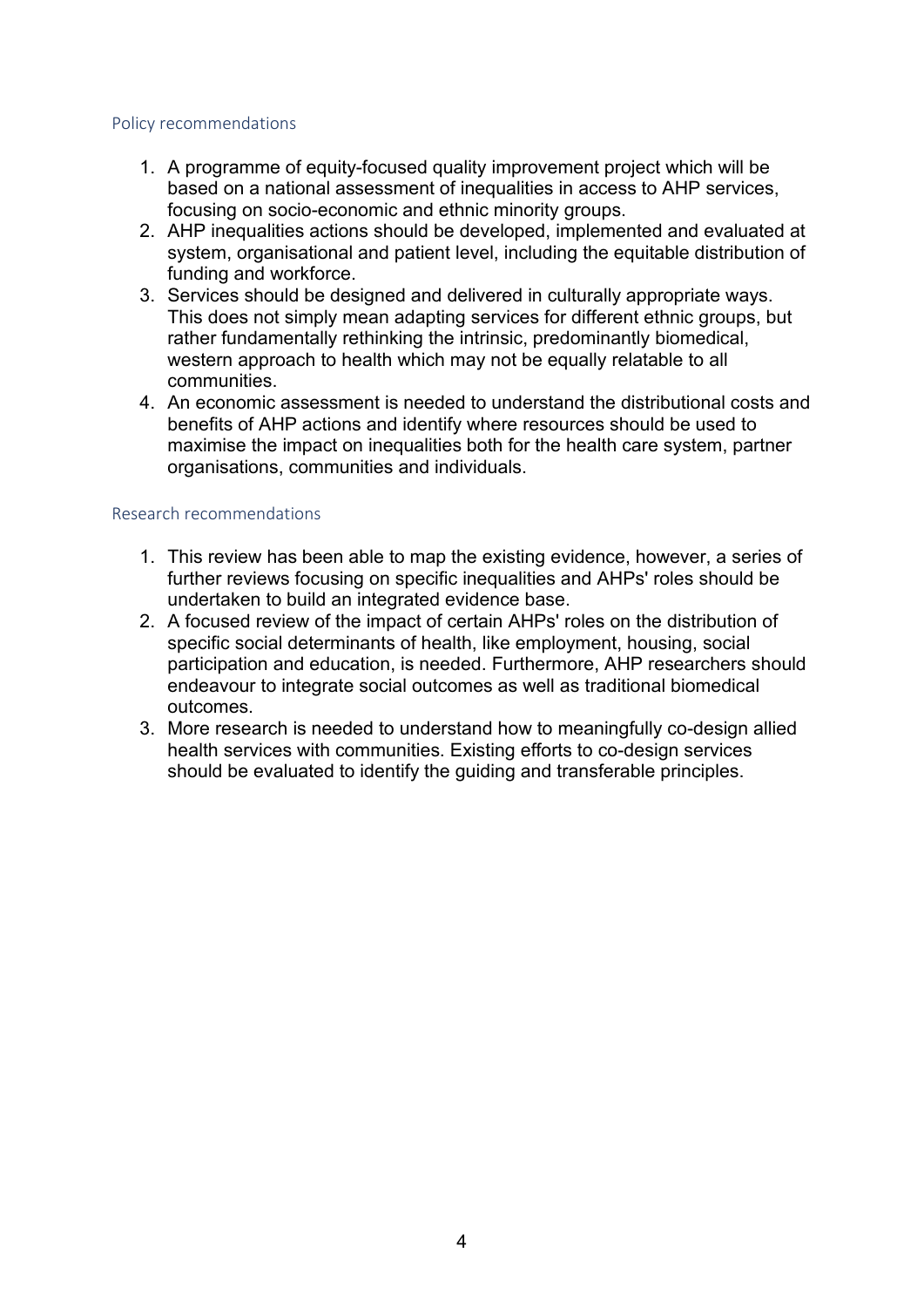## List of Contents

| 4. Stage 1 findings: Impact of Allied Health Professionals on Health Inequalities17 |  |
|-------------------------------------------------------------------------------------|--|
|                                                                                     |  |
|                                                                                     |  |
|                                                                                     |  |
|                                                                                     |  |
|                                                                                     |  |
|                                                                                     |  |
|                                                                                     |  |
|                                                                                     |  |
|                                                                                     |  |
|                                                                                     |  |
|                                                                                     |  |
|                                                                                     |  |
|                                                                                     |  |
|                                                                                     |  |
|                                                                                     |  |
|                                                                                     |  |
|                                                                                     |  |
|                                                                                     |  |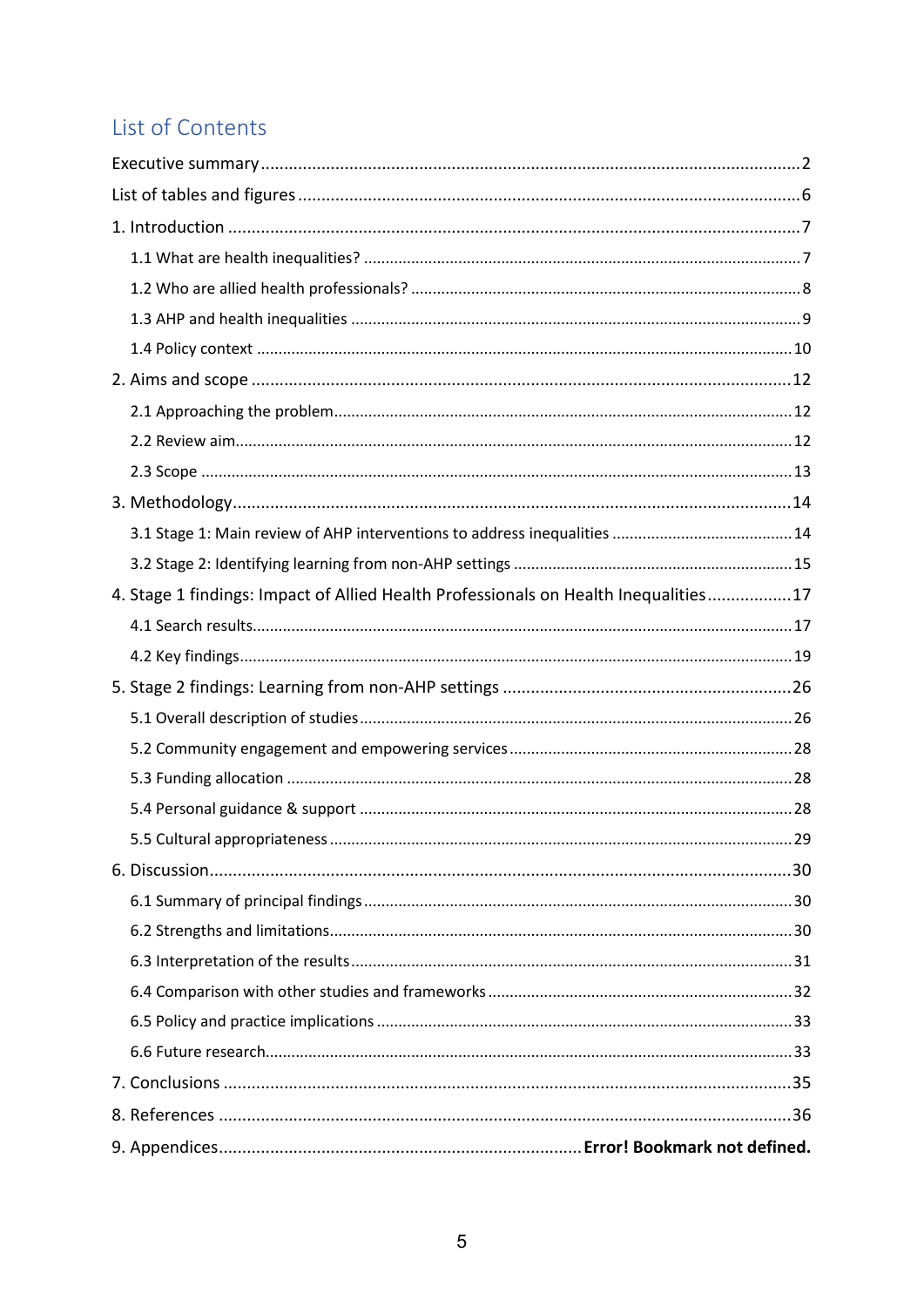## <span id="page-5-0"></span>List of tables and figures

| Figure 4. Map of evidence relating to how AHPs can impact health inequalities18 |  |
|---------------------------------------------------------------------------------|--|
|                                                                                 |  |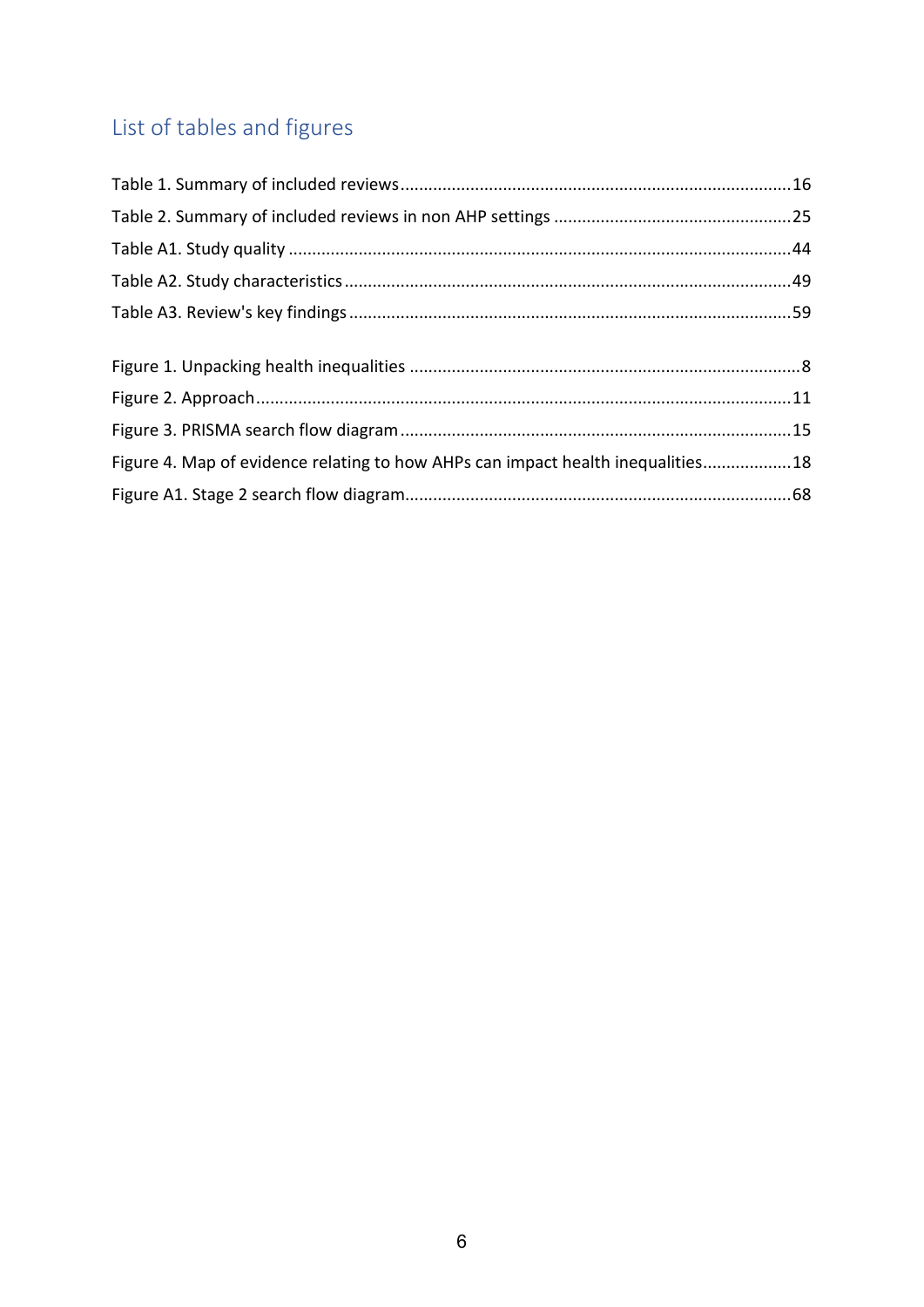## <span id="page-6-0"></span>1. Introduction

#### <span id="page-6-1"></span>1.1 What are health inequalities?

Health inequalities are systematic, avoidable and unfair differences between populations, within populations or across a socio-economic gradient[1]. Health inequalities arise because of the unequal conditions in which we are born, grow, live, work and age, including the social determinants of health (e.g. income, wealth, education, welfare, housing and access to green space), personal resources, access to services and power[2], [3]. Not only do these fundamental causes lead to the compounding of disadvantage over the course of an individual's life but should also be seen as the accumulation of historical events that determine the relative disadvantage of individuals, places and communities. While many people alive today have not experienced events such as the deindustrialisation and disinvestment of mining communities or the overt racism against people emigrating to the United Kingdom (UK) from the Caribbean and Indian subcontinent, the legacy of these events continues to contribute to the disadvantage individuals in these communities experience[4].

Health inequalities are complex phenomena, which however can be unpacked into inequalities in health care and health outcomes (see Figure 1); with health care inequalities referring to differences in access, diagnostics, treatment, experience or health care funding and workforce and health outcomes inequalities referring to differences in morbidity and mortality. These differences can be viewed across the socio-economic gradient, disadvantaged groups (e.g., ethnic minority groups, LGBTQ+) or inclusion health groups (e.g., homeless, undocumented migrants). Health care inequalities are under the control of health care organisations, but health outcome inequalities are primarily driven by wider factors, such as the social determinants of health.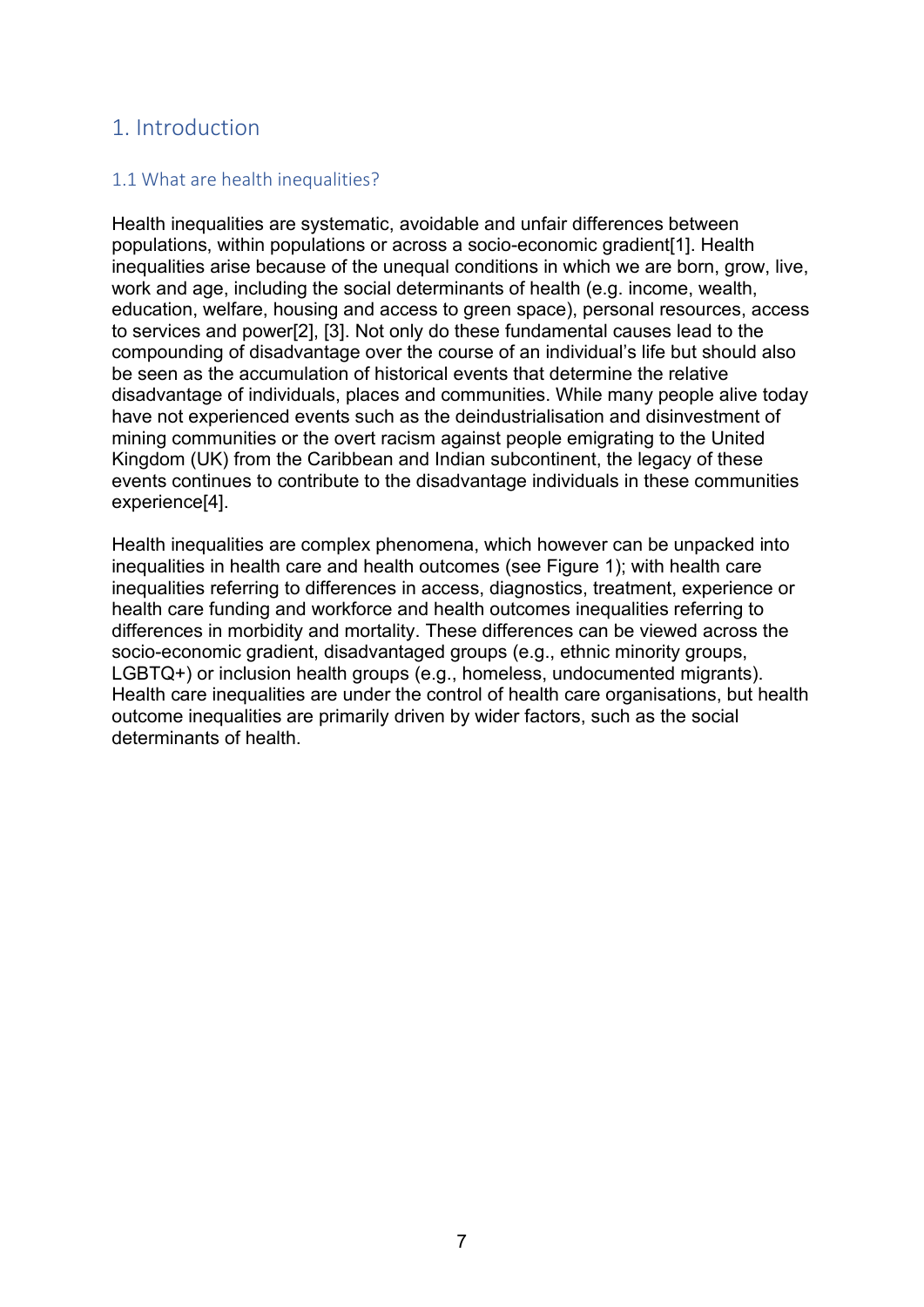

<span id="page-7-1"></span>*Figure 1. Unpacking health inequalities*

*Source: Ford et al. Transforming health systems to reduce health inequalities. Future Healthcare Journal 2021 (in press)*

The global pandemic is exacerbating existing health inequalities. Members of disadvantaged communities are more likely to be infected with COVID-19 and to ultimately die of the virus. Moreover, the indirect impact of the pandemic is and will be more severe on these communities, through its long-term impact on healthcare services, the economy and mental health[5], [6]. An analysis by the Office for National Statistics (ONS) found that in the most deprived areas of the country there was a 118% increase in death rates from COVID-19 compared with the least deprived[7]. Compared to white individuals, the relative risk of COVID-19 mortality in South Asian and Black individuals was 4.04 (CI: 2.54, 5.55), with material deprivation being a key driver[8].

#### <span id="page-7-0"></span>1.2 Who are allied health professionals?

Allied Health Professionals (AHPs) are a foundational building block of health and care services. They make up the third largest workforce in the NHS with over 4 million client contacts per week[9] and have a salary bill of over £2billion/year[10]. The NHS England/Improvement definition includes 14 different professions, shown below ordered by number of professionals registered in England with the Health and Care Professions Council (HCPC) in 2019/2020 and the General Osteopathic Council [11], [12].

- 1. Physiotherapists 58,201 professionals
- 2. Occupational therapists 41,271 professionals
- 3. Radiographers 36,868 professionals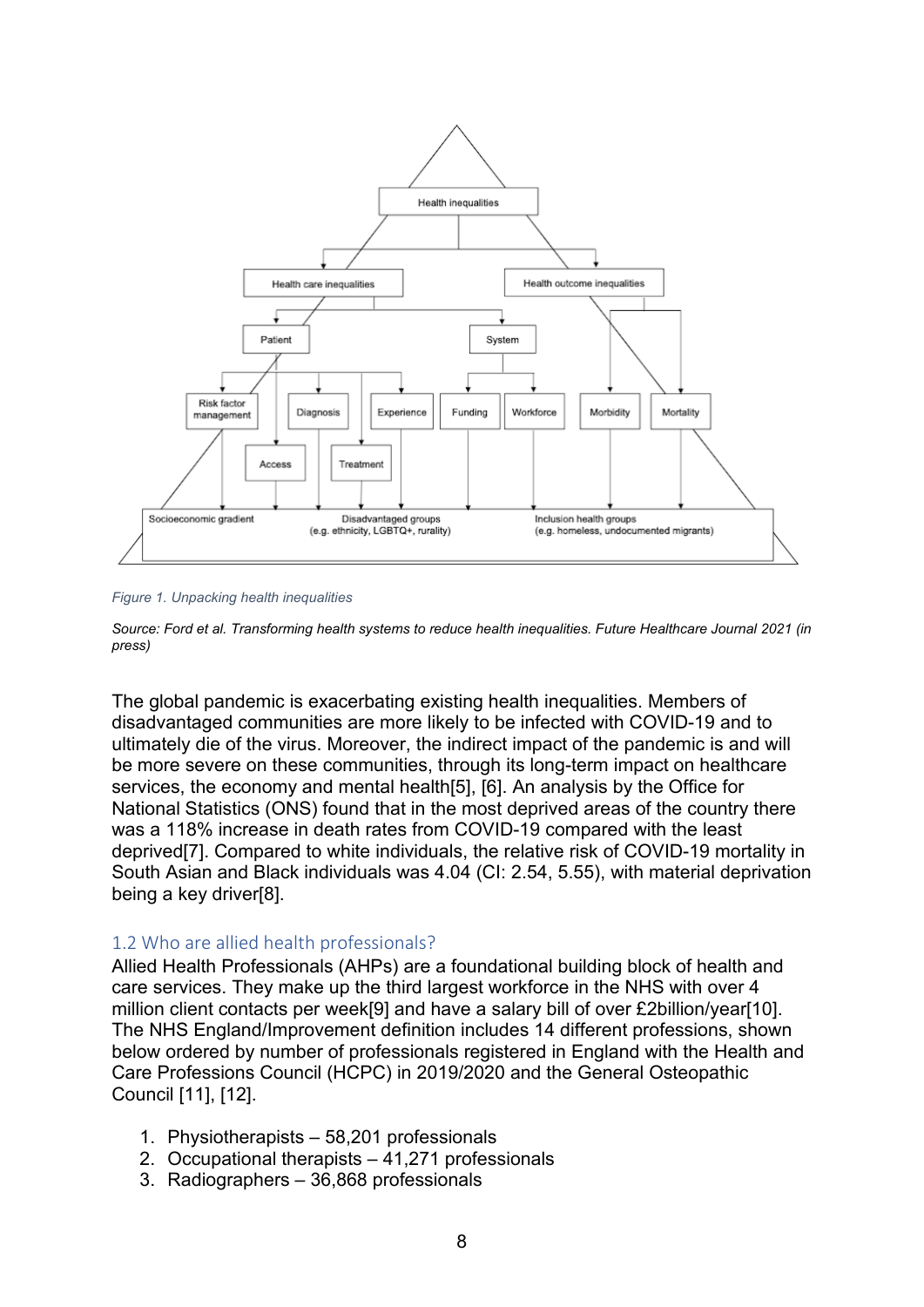- 4. Paramedics 30,914 professionals
- 5. Speech and language therapists 17,226 professionals
- 6. Operating Department Practitioners 14,428 professionals
- 7. Chiropodists/podiatrists 12,392 professionals
- 8. Dietitians 10,159 professionals
- 9. Osteopaths 5,429 professionals
- 10.Art Therapists 4,802 professionals
- 11.Orthoptists 1,514 professionals
- 12. Music therapists 1,176 professionals
- 13.Prosthetists and Orthotists 1,113 professionals
- 14.Drama therapists 1,025 professionals

NHS England definitions of each role are shown in Appendix 1. AHPs work across health, social care, education, academia, voluntary and private sectors and deliver care to individuals, groups and in some cases, specific populations of children and older adults.

Based on data from the HCPC, AHPs are predominantly female (e.g. 95% speech and language therapists, 89% occupational therapists, 77% physiotherapist and 72% radiographers), with the exception of paramedics who are predominantly male (70% male)[13]. Ethnic minority groups tend to be under-represented in the AHP workforce. Based on the 2011 census, 14% of the population identified as an ethnicity other than white. However, among paramedics the respective percentage was only 5%, among speech and language therapists 7%, among occupational therapists 10%, and among physiotherapists 11%. Radiographers seem to be the only exception, with 16% identifying as an ethnicity other than white.

AHPs can have a substantial part to play in addressing inequalities through specific targeted interventions, more equitable routine care and/or supporting the social determinants of health such as access to housing and welfare. Still, the breadth of impact of AHPs on health inequalities remains largely unknown and more research is needed to identify the actual ways that AHPs can reduce health care and health outcome inequalities as well as the current evidence gaps.

#### <span id="page-8-0"></span>1.3 AHP and health inequalities

There is a lack of routine UK data documenting inequalities in access to, quality and experience of AHP services. For example, we could not find relevant data disaggregated by deprivation or ethnic group. Furthermore, we could not find data showing the distribution of workforce or funding by socio-economic area, although workforce data are available for certain groups, such as physiotherapists working in primary care[14].

There is a large body of evidence demonstrating that those from lower socioeconomic and ethnic minority groups have worse health outcomes[15], [16]. The people and communities that AHPs seek to help are no different. For example, Lowe and colleagues undertook a systematic review looking at the impact of deprivation on outcomes in physiotherapy[17]. Based on three included studies, the authors found strong evidence that lower socio-economic status is negatively associated with health outcomes. The underlying reasons for this are likely to be a combination of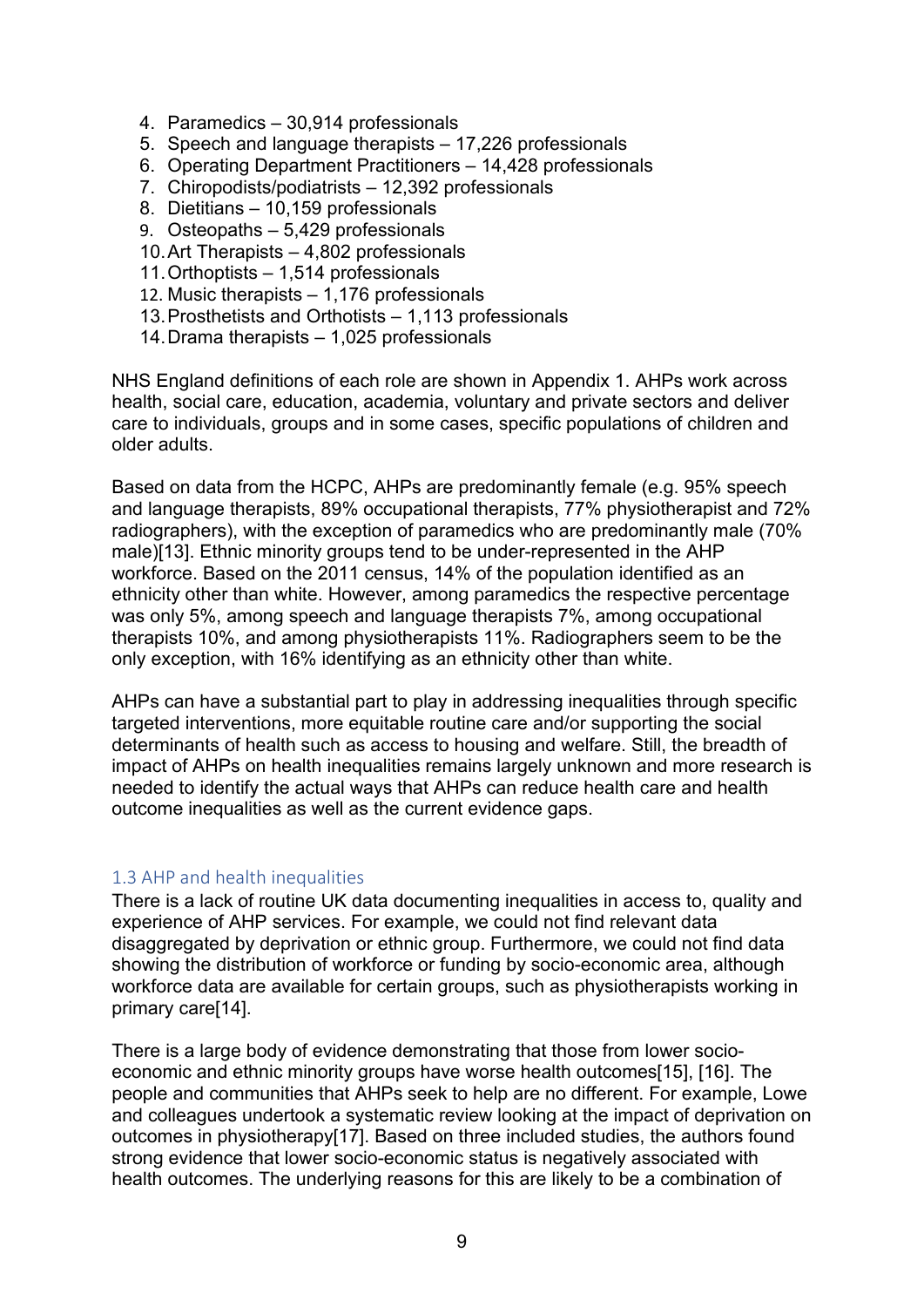social, environmental, cultural and, to a lesser extent, health services factors[18]. The contribution of health care provision (e.g. NHS services) to health outcomes (e.g. morbidity and mortality) is thought to be in the range of 15-43%[16], with the remainder being driven by wider factors, such as the social determinants of health. In a qualitative study based in the northwest of England, Hanna and colleagues found that stroke survivors often reported a complete lack of visual care and participants reported the need for care personalised to their situation[19]. In a further study, Hanna and Rowe surveyed orthoptist and found that despite the acknowledgement that some patients would benefit from home visits because of a lack of transport, cognitive impairment, stoke or learning difficulties, home visits were rarely offered to this group[20].

While health care inequalities may only contribute indirectly to health outcome inequalities, these inequalities are important. A review by Babatunde and colleagues found that more educated patients from a higher socio-economic group were more likely to use and benefit from direct self-referral physiotherapy services as compared to lower educated patients from lower socio-economic groups who were more likely to be referred by their General Practitioner (GP)[21]. Not only are inequalities in access to services important, but inequalities in experience are also important. Yam and colleagues undertook a qualitative study of the experience of South Asian older adults using occupational therapy services in the UK and found that a predominantly western approach to health and support led to barriers for people from non-western communities[22].

When developing services to address inequalities, caution is needed because some interventions can inadvertently increase inequalities[23], [24]. These interventiongenerated inequalities may occur, for example, if an art therapy group is not targeted to those most in need, but rather to the general population with people from more affluent areas choosing to participate and benefit. Similarly, the acceleration in telehealth during the pandemic may not benefit populations equally, despite widening access to the general population[25]. People with certain disabilities, such as those associated with communication or cognitive disorders, will need additional support to benefit from online interventions. For example, a telerehabilitation therapy created for people with aphasia resulted in sustained improvements in social engagement and quality of life, where dedicated components supported participants to use the technology and to communicate[26].

#### <span id="page-9-0"></span>1.4 Policy context

The key role that AHPs have in improving health and wellbeing is being increasingly recognised through documents such as *All Our Health*[27] and *Rethinking the Wider Public Health Workforce*[28] publications. Furthermore, the Royal Society for Public Health and Public Health England published a report in 2015 titled *Healthy Conversations and the Allied Health Professionals* which set out the potential for AHPs to improve the health of the public through taking opportunities to discuss healthy lifestyles[9]. Concurrently, the NHS Long Term Plan, published in January 2019, set out over 20 commitments that explicitly reference AHP services including new models of care, Integrated Care Systems and expansion of the AHP workforce[29].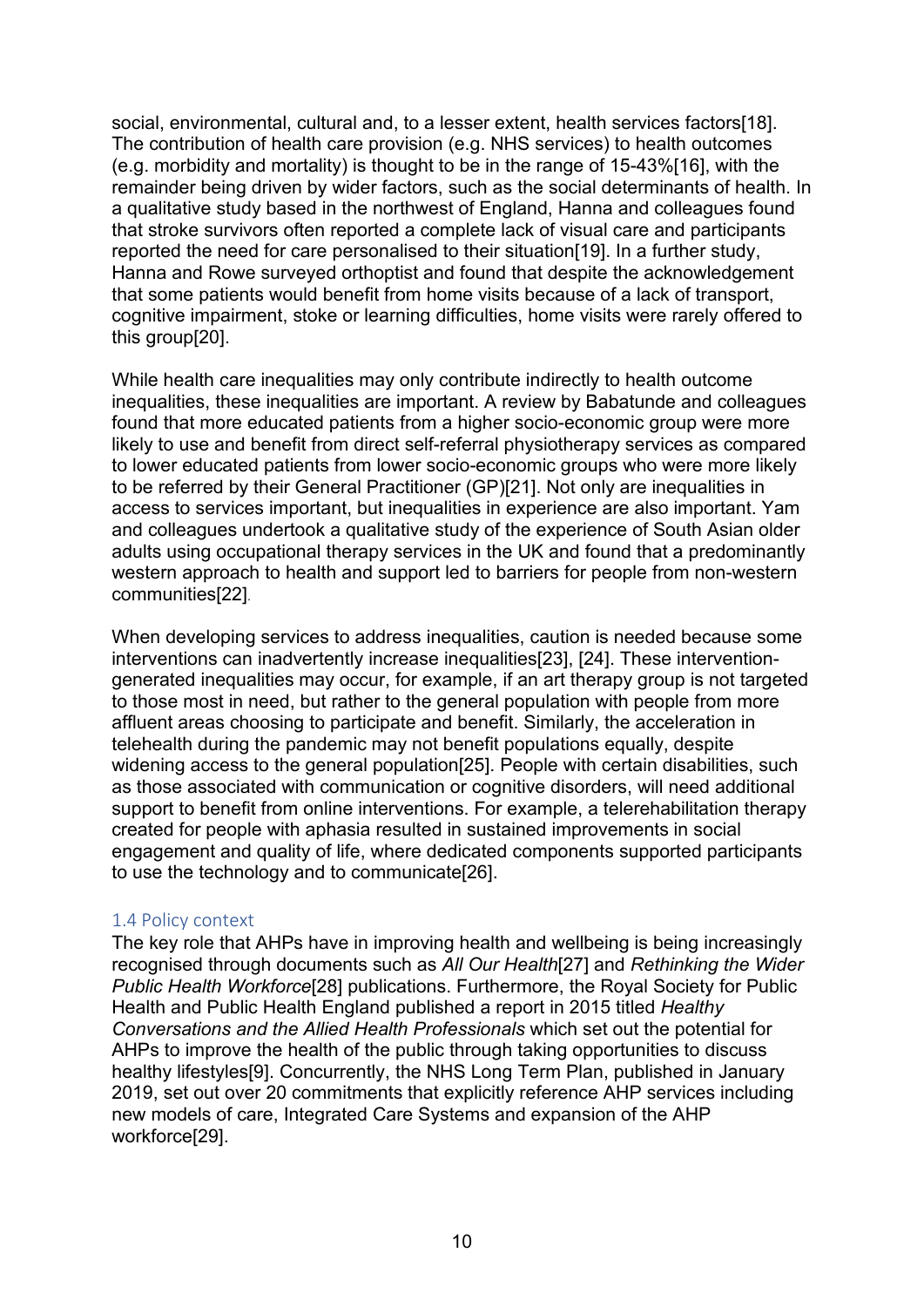A UK Allied Health Professions Public Health Strategic Framework has been developed by the Allied Health Professions Federation (AHPF) and Health and Social Care Public Health Agency Northern Ireland, Public Health England, Scottish Government, Welsh Government and Welsh Therapies Advisory Committee[30]. This framework sets out the vision and ambitions for AHPs in relation to public health. Inequalities are a thread throughout the document and one of the ambitions for the period between 2019 and 2024 is increasing recognition of the impact that AHPs can have on inequalities. Two rapid evidence reviews have supported the Strategic Framework through exploring the impact of AHPs on public health outcomes. The first was a review conducted in 2015 (published in 2017) which identified nine examples of AHP interventions resulting in improved public health outcomes through screening interventions, secondary prevention and risk management[31]. The second was undertaken in 2018 (published 2020) and identified further interventions with positive public health outcomes focused on the prevention of secondary problems and disability associated with a primary condition or multiple morbidity[32].

<span id="page-10-0"></span>Public Health England's flagship inequalities resource promoting a place-based approach is also applicable to AHPs[33]. Place-based approaches consist of three main aspects, civic-level interventions, community-centred interventions and servicebased interventions. The report particularly highlights the need for joint working across each of these areas to maximise the impact on health inequalities.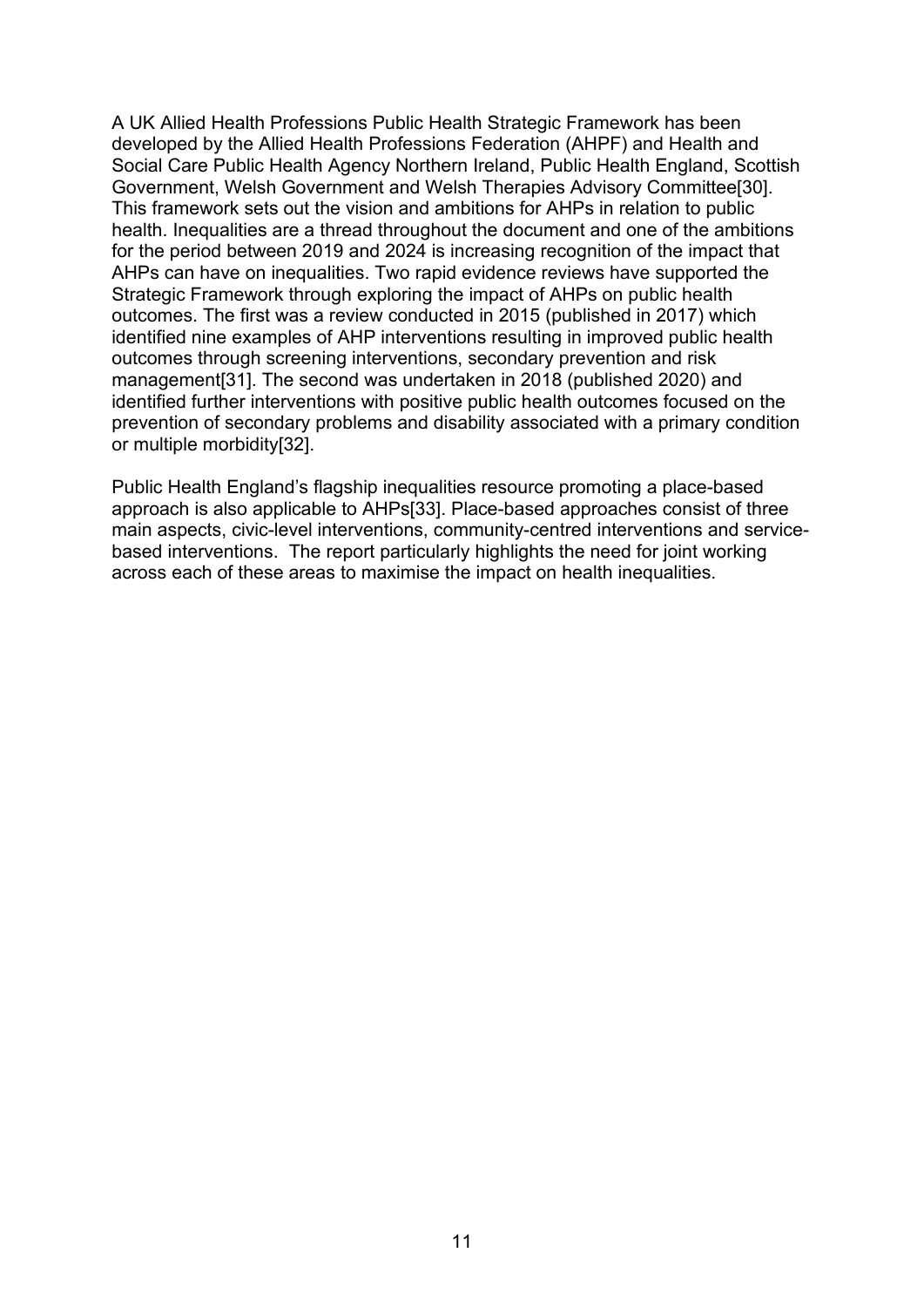## 2. Aims and scope

#### <span id="page-11-0"></span>2.1 Approaching the problem

An initial scope of the literature suggested that there is little research looking at how AHPs can narrow the health inequality gap. However, conceptualising health inequalities through supporting disadvantaged people to live healthy, meaningful lives, opens a vast evidence base. To navigate this evidence in a coherent manner, we have used the following approach which considers the actions undertaken by AHPs to narrow the inequality gap, support certain disadvantaged groups or address inequalities in social determinants of health. Evidence from non-AHP health inequalities research is also likely to be useful for AHP service re-design and delivery when evidence gaps exist.

| <b>Allied Health</b><br><b>Professionals</b> | <b>Objectives</b>                                                                                                                                   | Level of action                              | <b>Outcomes</b>                                                                                                                 |
|----------------------------------------------|-----------------------------------------------------------------------------------------------------------------------------------------------------|----------------------------------------------|---------------------------------------------------------------------------------------------------------------------------------|
| • 14 professions*                            | • Close the<br>inequality gap<br>• Support the<br>most<br>disadvantaged**<br>• Address<br>inequalities in<br>social<br>determinants of<br>health*** | • Individual<br>• Organisational<br>• System | • Healthcare<br>inequalities<br>$\bullet$ Access<br>• Quality<br>• Health outcome<br>inequalities<br>• Mortality<br>• Morbidity |

#### <span id="page-11-2"></span>*Figure 2. Approach*

\*as per NHSE/I definition; \*\*disadvantaged groups include 1) people living in deprived areas, 2) key protected characteristics (disability, LGBTQ+ and ethnicity) and 3) inclusion health groups (such as homeless and rough sleepers, vulnerable migrants (refugees and asylum seekers), sex workers, and those from the Gypsy, Roma and Traveller communities); \*\*\* social determinants of health refer to the circumstances in which people are born, grow up, live, work, and age

#### <span id="page-11-1"></span>2.2 Review aim

To explore the impact of AHP practice on health inequalities, focusing on the following questions:

- 1. In what ways can allied health professionals decrease or increase health care or health outcome inequalities at an individual, organisational or system level?
- 2. In what ways can allied health professionals address inequalities in the social determinants of health at an individual, organisational or system level?
- 3. In what ways can allied health professionals help disadvantaged groups at an individual, organisational or system level?
- 4. What interventions or principles in non-AHP settings have been found to increase or decrease inequalities and are likely to be effective in AHP settings?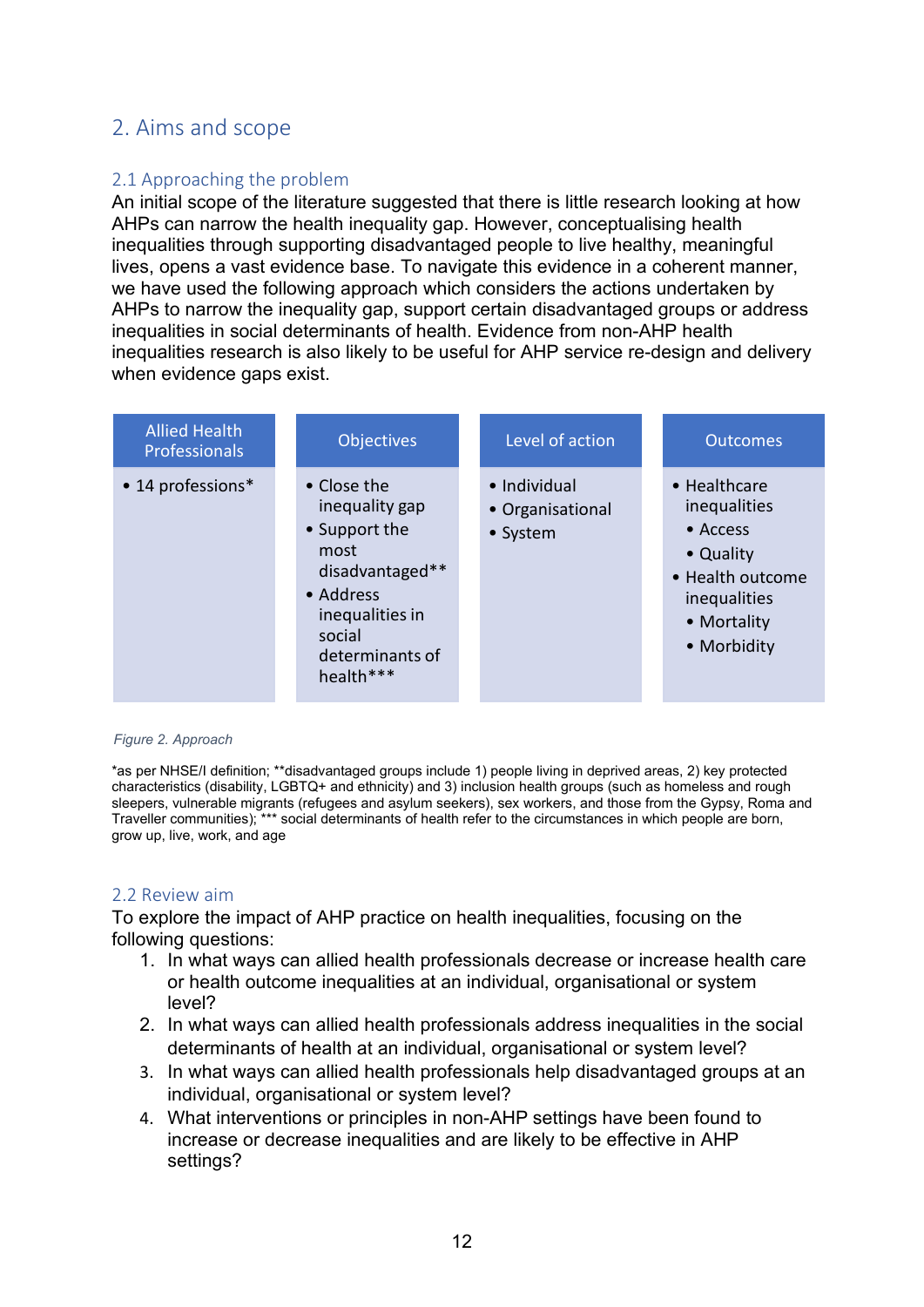#### <span id="page-12-0"></span>2.3 Scope

The intention is to undertake a rapid evidence review focusing on breadth rather than depth. Instead of a detailed systematic review of each of these questions, we aimed to identify the most important and relevant systematic review articles to inform service re-design and delivery, focusing on relevance and rigour, rather than comprehensiveness.

Furthermore, we aim to draw key lessons from the literature by mapping the evidence and abstracting the transferrable principles across AHP groups.

<span id="page-12-1"></span>Due to time constraints, inequalities which have arisen *within* the AHP workforce (such as workplace-related stress) or equality outcomes (such as diversity amongst the AHP workforce) are outside the scope of this synthesis, unless there is evidence of their knock-on impact on patients.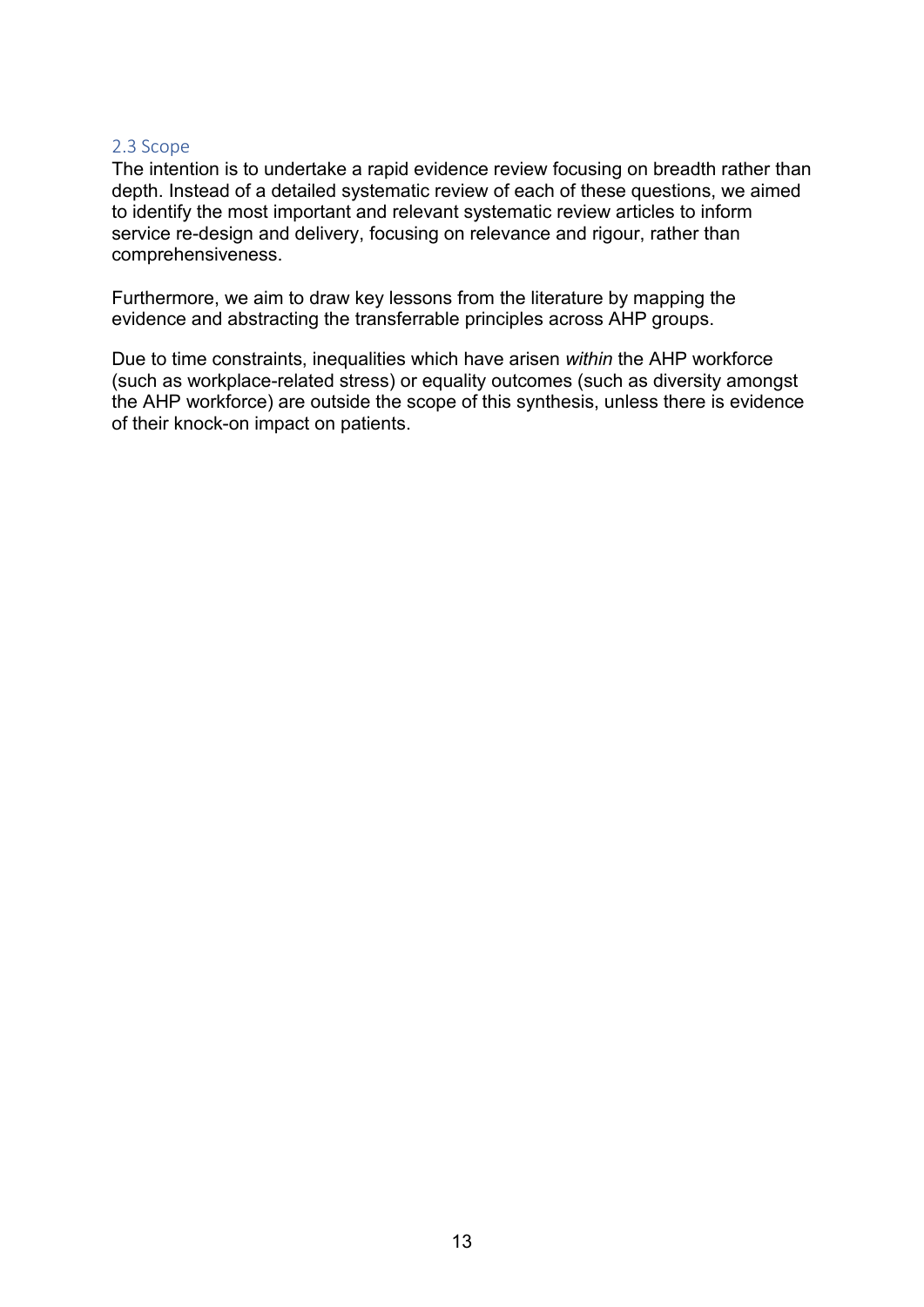## 3. Methodology

The methods are divided into two parts: First, a main review of AHP interventions to address inequalities; second, an ancillary review to identify learning from non-AHP settings. The review was guided by an *a priori* protocol with any changes to the protocol detailed below.

#### <span id="page-13-0"></span>3.1 Stage 1: Main review of AHP interventions to address inequalities

In stage 1, we aimed at answering the first three review questions. To achieve this, we undertook a literature search of peer-reviewed articles, policy and guidance documents and grey literature, in line with established methods[34]. The search focused on systematic reviews published between January 2010 and February 2021. Our electronic search covered MEDLINE, EMBASE, CINAHL, Web of Science and AMED.

Drawing on existing literature, the search strategy included three main groups of search terms: 1) allied health professionals terms based on Fowler-Davis and colleagues [32], 2) equity terms, based on Prady and colleagues and inclusion health terms [35] and 3) quantitative and qualitative review terms adapted from SIGN terms[36]. The search strategy excluded low and middle-income countries as well as conference abstracts. The MEDLINE search terms are shown in Appendix 2 and these were translated for other databases. Search strategies were piloted with the review team and an expert panel of AHPs to ensure breadth and depth with a manageable number of articles to screen.

Titles and abstracts were screened with 20% of records double screened by a senior researcher for quality purposes. Any disagreements were resolved through discussion. Articles were categorised as included, excluded or unclear using Rayyan. All articles categorised as unclear were reviewed by a senior researcher and disagreements resolved through discussion. We used the following inclusion and exclusion criteria:

Stage 1 Inclusion criteria 

- 1. Studies which include care or targeted interventions delivered by AHPs
- 2. Qualitative or quantitative studies
- 3. Review articles
- 4. Studies which assess the impact on health care or health outcome inequalities  *OR*

Studies which assess the impact on social determinants of health *OR*

Studies which are targeted to disadvantaged groups

Stage 1 Exclusion criteria 

- 1. Review articles only including low- or middle-income countries
- 2. Studies published before 2010
- 3. Quantitative studies without a suitable comparison (e.g. control group, before and after, trend analysis)
- 4. Articles which do not describe secondary research (e.g. letters and editorials)
- 5. Conference abstracts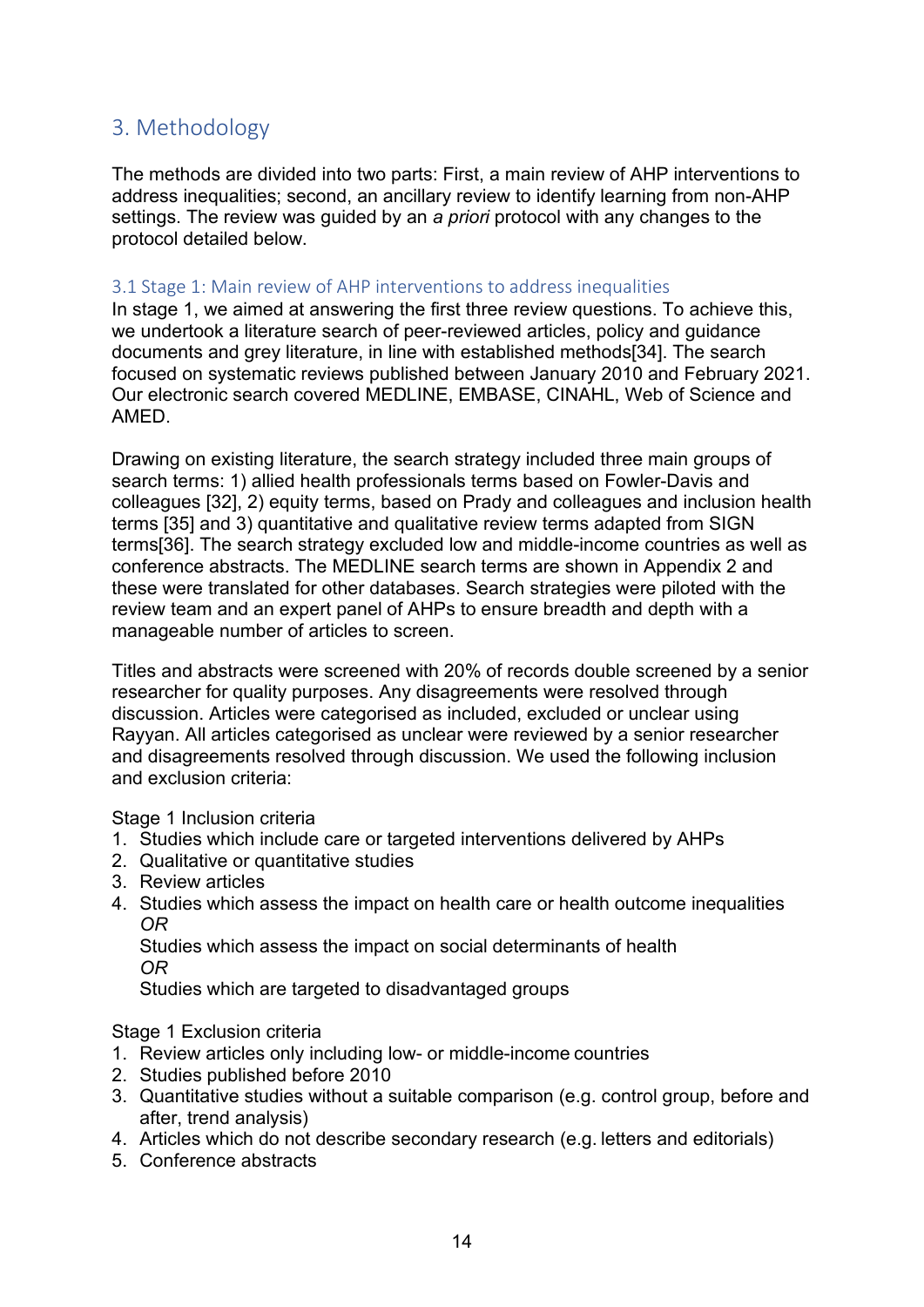Full-text articles were screened with 20% checked by a senior researcher to ensure consistency and accuracy. All articles selected for inclusion were shared with our AHP experts and any remaining unclear articles were discussed with them to ensure relevance.

Our original intention was to undertake forward and backward citation tracking of the included articles, but the electronic database searches resulted in a large volume of relevant articles and therefore, this step was deemed unnecessary.

A grey literature search was undertaken to identify key documents and reports. We conducted a targeted search for each of the allied health professional roles using an internet browser and a targeted search of relevant organisations' websites (e.g. Royal College of Speech and Language Therapists, Chartered Society of Physiotherapists). Furthermore, we consulted AHP experts to identify any additional key literature which may be important.

Data were extracted from the included articles using a pre-specified data extraction table. Information extracted included aim, study design, target population, AHP group, intervention and key findings. Data were extracted by a single researcher and a second researcher checked for accuracy and completeness. Studies were assessed for quality and risk of bias using the AMSTAR 2 tool[37]. The tool is comprised of 16 quality appraisal domains/items, which are categorised into critical (7 items) and non-critical domains (9 items). Critical domains concern those that significantly affect the validity of reviews' findings and conclusions, for example, registration of a review protocol and reporting any deviations from the protocol and a comprehensive literature search. Non-critical domains include those that might not result in fatal flaws in the review findings and conclusions, for example methods of study selection and data extraction.

Meta-analysis was not possible because of heterogeneity. Therefore, data were synthesised narratively to identify the underlying main themes and principles discussed in the included articles. The synthesis process was led by one researcher, with input from the wider review team and AHP expert panel.

#### <span id="page-14-0"></span>3.2 Stage 2: Identifying learning from non-AHP settings

Stage 2 sought to answer the fourth question, namely what interventions or principles in non-AHP settings that have been found to increase or decrease inequalities are likely to be effective for AHPs to implement? The purpose was to identify key lessons through a focused review.

To answer this question, we searched a single electronic database, MEDLINE, covering literature from January 2015 to February 2021. The search strategy had four main parts: 1) equity and inclusion health terms, 2) review terms, 3) broad terms to identify articles which included an intervention or service and 4) terms that related to health care or public health. Titles and abstracts were screened with 20% quality check by a senior researcher using Rayyan.

Broad inclusion criteria were: 1) articles reporting literature reviews, 2) articles which focus on health inequalities, 3) articles which report findings that may be transferable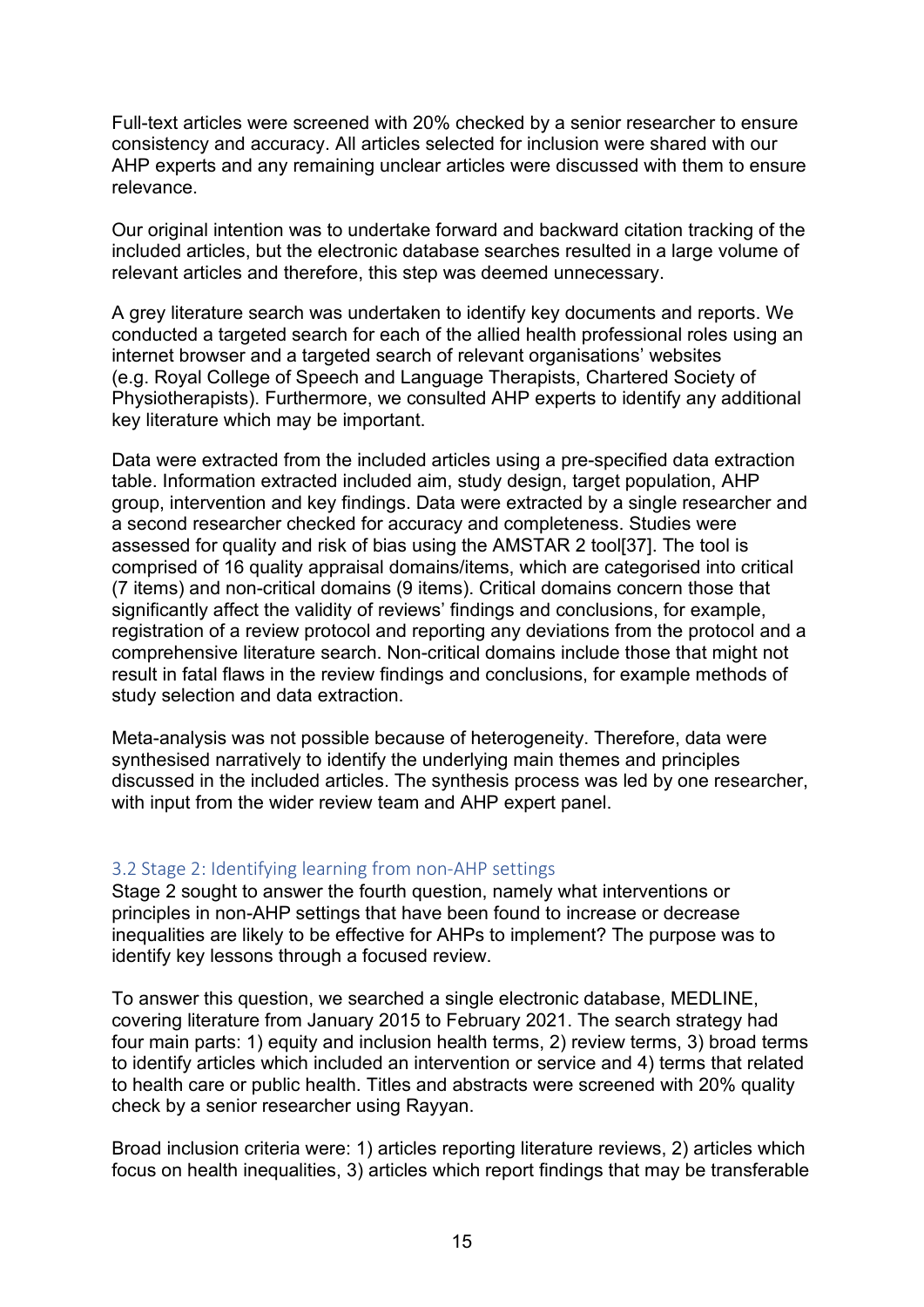to AHPs and 4) quantitative or qualitative studies. Exclusion criteria were 1) studies from low- or middle-income countries, 2) studies published before 2015 and 3) conference abstracts.

Rather than formal data extraction, we described the identified articles using a summary table to show the location, setting, population and type of interventions.

<span id="page-15-0"></span>Key transferrable lessons were identified and synthesised together by theme and integrated into Stage 1 review findings.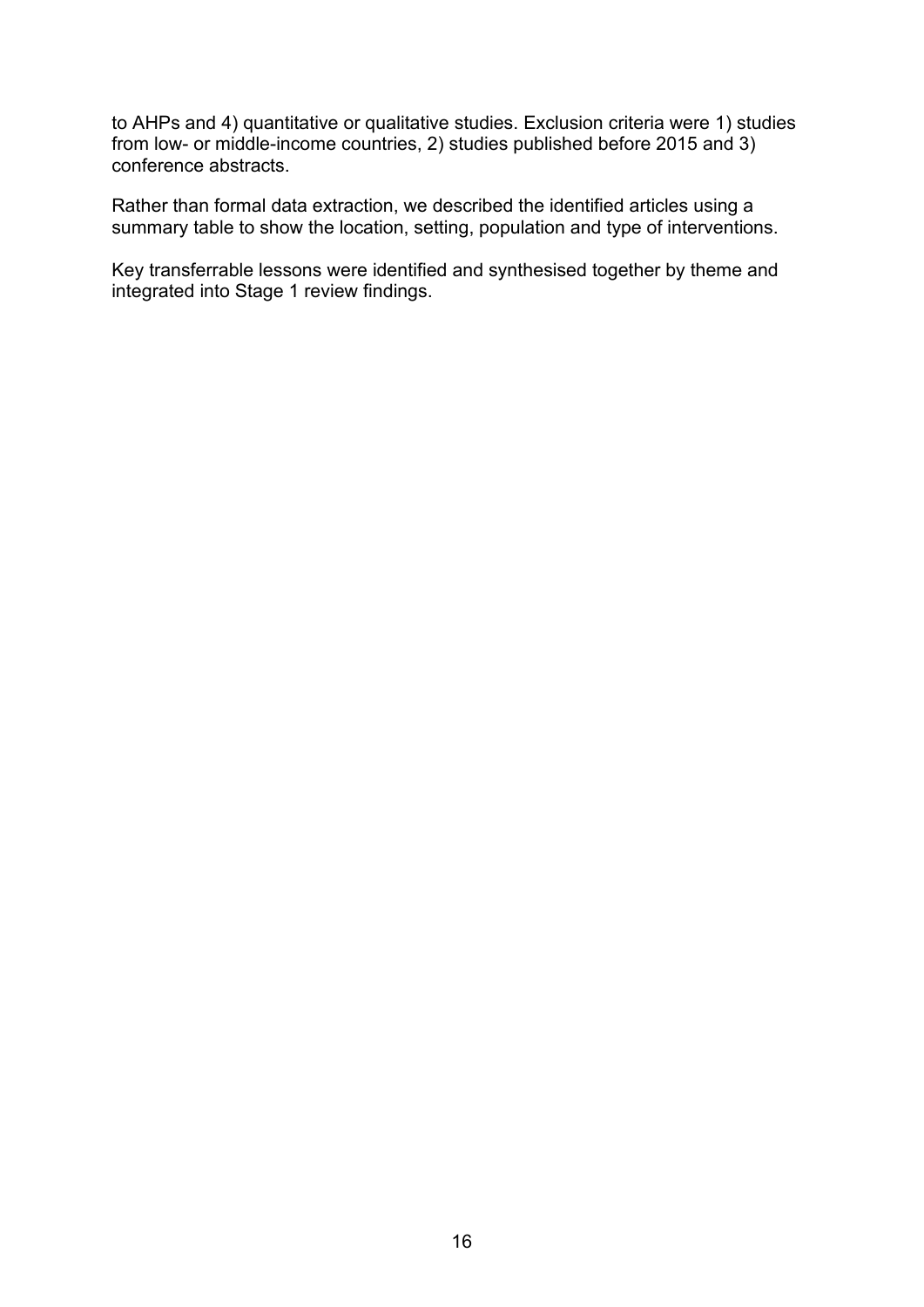## 4. Stage 1 findings: Impact of Allied Health Professionals on Health Inequalities

#### <span id="page-16-0"></span>4.1 Search results

A total of 8,727 records were screened, leading to the review of 97 full text papers. Thirty-six records were included in the final synthesis (see Figure 3). The main reasons for excluding full text papers were because articles were not relevant to AHPs, not reviews, there was no inequalities angle, or it was a conference abstract.



<span id="page-16-1"></span>*Figure 3. PRISMA search flow diagram*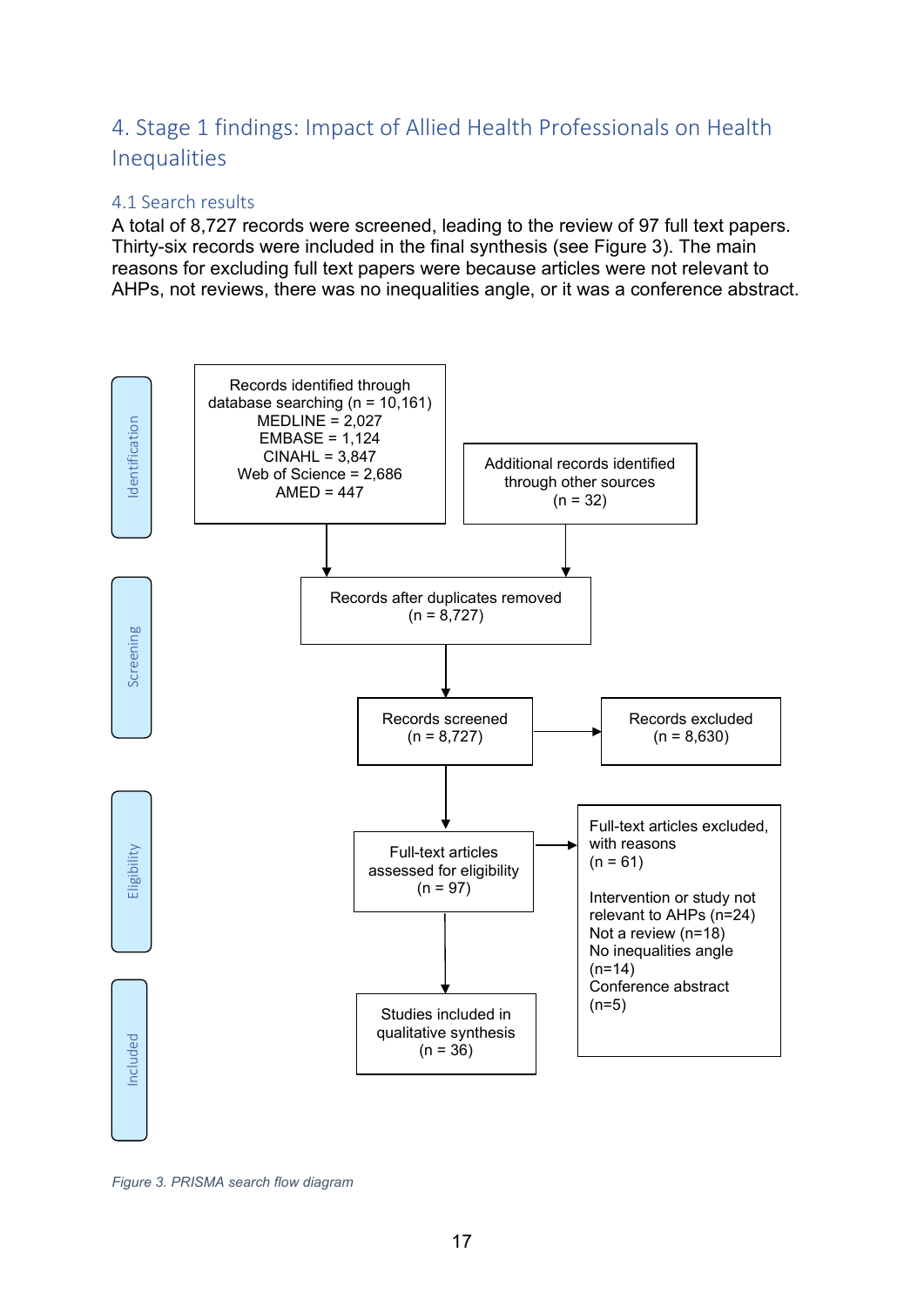#### 4.1.1 Review characteristics

Thirty-six reviews, published between 2011-2020, were included. Twenty (55.55%) reviews were systematic reviews, 11 (30.55%) scoping reviews, three (8.33%) integrative reviews and two (5.55%) narrative reviews. Most of the reviews included international literature (n= 30; 83.33%), with only five (13.89%) reviews focusing on the USA and one (2.78%) focusing on the UK. Reviews included studies of qualitative, quantitative, and mixed methods designs. The number of studies reviewed across the 36 reviews in this synthesis ranged from 4 to >900. A summary of included studies is provided in Table 1.

| <b>Characteristics</b>            |                                           | <b>Number of</b> |
|-----------------------------------|-------------------------------------------|------------------|
|                                   |                                           | reviews (%)      |
| Location(s) of included           | International                             | 30(83)           |
| <b>studies</b>                    | US                                        | 5(14)            |
|                                   | UK                                        | 1(3)             |
|                                   | Systematic                                | 20 (56)          |
|                                   | Scoping                                   | 11(31)           |
| <b>Review type</b>                | Integrative                               | 3(8)             |
|                                   | <b>Narrative</b>                          | 2(6)             |
|                                   | ~10                                       | 4(11)            |
|                                   | $10 - 30$                                 | 18 (50)          |
| <b>Number of studies included</b> | 31-50                                     | 4(11)            |
|                                   | $51 - 100$                                | 6(17)            |
|                                   | >100                                      | 4(11)            |
|                                   | <b>Mixed AHPs</b>                         | 11(31)           |
|                                   | Occupational therapists                   | 8(22)            |
|                                   | <b>Dietitians</b>                         | 5(14)            |
| <b>AHP groups in focus</b>        | Radiographers                             | 4(11)            |
|                                   | Art or music therapists                   | 4(11)            |
|                                   | Physiotherapists                          | 3(8)             |
|                                   | Podiatrists                               | 1(3)             |
|                                   | Mental health                             | 6(17)            |
|                                   | Ethnic minority groups                    | 6(17)            |
|                                   | Mixed disadvantaged populations           | 5(14)            |
|                                   | Rural populations                         | 4(11)            |
|                                   | People with disabilities                  | 4(11)            |
|                                   | People who are homeless                   | 3(8)             |
| <b>Target population</b>          | Lower socio-economic groups               | 3(8)             |
|                                   | Offenders or those at risk of offending   | 1(3)             |
|                                   | Sexual and gender minorities              | 1(3)             |
|                                   | Autism                                    | 1(3)             |
|                                   | Women                                     | 1(3)             |
|                                   | Intimate partner abuse                    | 1(3)             |
|                                   | Routine AHP services                      | 28 (78)          |
|                                   | Health promotion                          | 2(6)             |
| <b>Focus of interventions</b>     | Workforce intervention or placements      | 2(6)             |
|                                   | <b>Telehealth</b>                         | 2(6)             |
|                                   | Depression support specific interventions | 1(3)             |
|                                   | Decision making                           | 1(3)             |

<span id="page-17-0"></span>*Table 1. Summary of included reviews (N= 36)*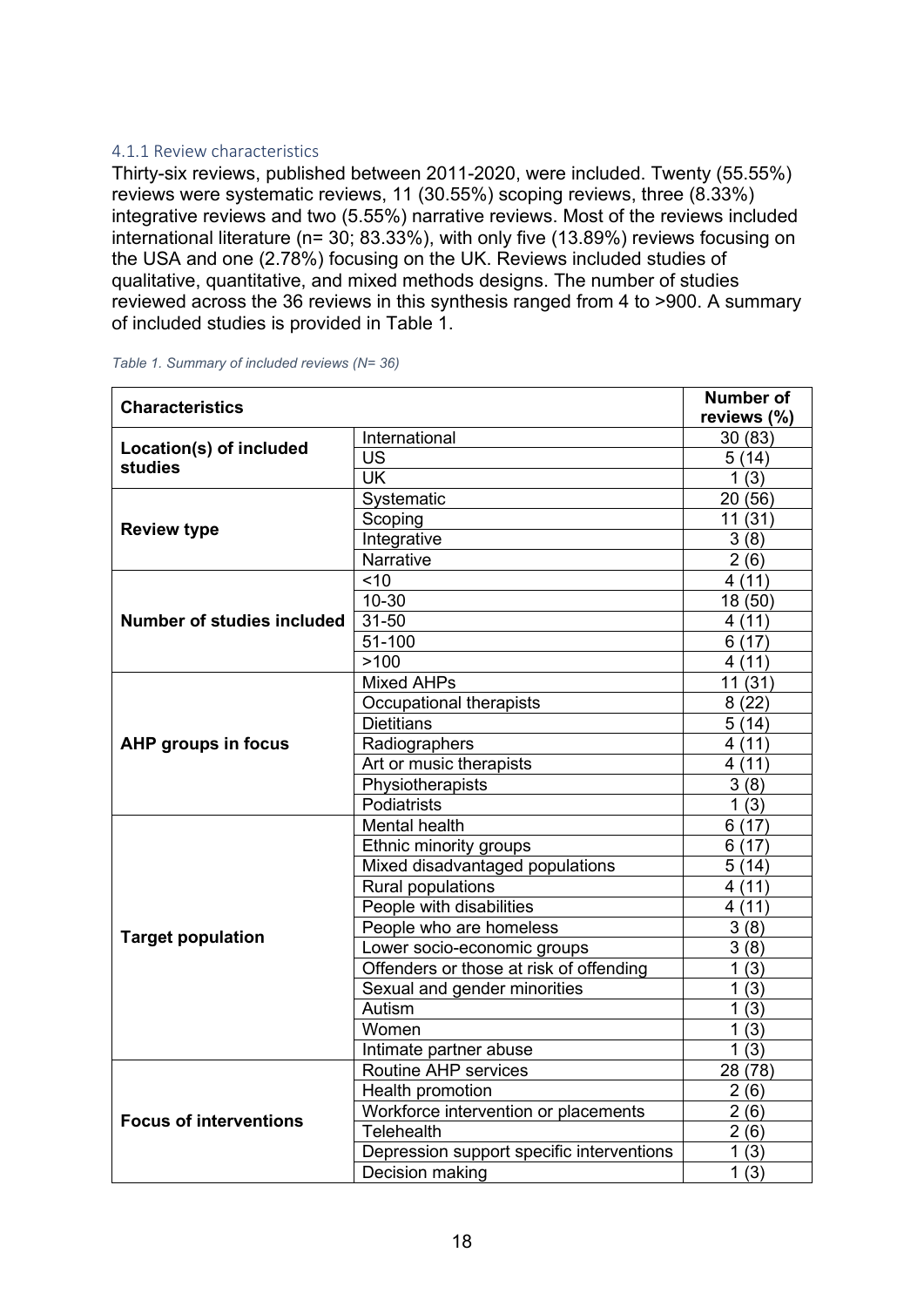|                                      | Access and use of services                | 10 (28) |
|--------------------------------------|-------------------------------------------|---------|
|                                      | Mental wellbeing                          | 7 (19)  |
|                                      | Employment, employability and life skills | 5(14)   |
|                                      | Inclusive care and implicit bias          | 4(11)   |
| <b>Relevant outcomes</b><br>reported | Diabetes outcomes                         | 3(8)    |
|                                      | Functioning or mobility                   | 2(6)    |
|                                      | Weight or dietary outcomes                | 2(6)    |
|                                      | Recruitment of workforce                  | 2(6)    |
|                                      | Health promotion                          | l (3)   |

Full details of the included studies are shown in Appendix 3 (Table A1).

#### 4.1.2 Study quality (risk of bias)

Assessment of study quality for all included studies is reported in full in Appendix 4 (Table A2). Of the 36 studies, 22 (61%) were of critically low quality, six (17%) of low quality and eight (22%) of moderate quality. None of the included studies were judged to be of high quality. No study was excluded due to methodological quality.

#### AMSTAR 2 non-critical domains (items 1, 3, 5-6, 8, 10, 12, 14, 16)

All but one study (Walsh et al., 2020) described their review questions/objectives following PICO (Item 1). Over half (n= 20; 56%) of the articles provided justification for the study designs included in their reviews (Item 3). Over half of the reviews (n= 20; 56%) performed study selection in duplicate (Item 5), whereas, just under half of the reviews (n= 16; 45%) performed data extraction in duplicate (Item 6). Most of the reviews described the studies included in their analysis in detail, with only four (11%) not doing so (Item 8). A quarter (n= 9) of reviews reported the funding sources of studies included in their reviews (Item 10). Most of the reviews (n= 31; 86%) in this synthesis did not undertake a meta-analysis (Items 11-12). Several reviews (n= 8; 22%) acknowledged and discussed the heterogeneity in the studies synthesised (Item 14).

#### AMSTAR 2 critical domains (items 2, 4, 7, 9, 11, 13, 15)

Four reviews (11%) had written a protocol prior to undertaking the review (Item 2). Except for four reviews (11%), all reported conducting comprehensive literature searches (Item 4). Eight reviews (22%) provided explanations for excluding individual studies (Item 7). Over half (n= 20; 56%) of the included reviews assessed risk of bias or study quality in included studies (Item 9). However, risk of bias of individual studies was not considered in most of the reviews (n= 23; 64%) as part of interpreting review findings (Item 13). Most reviews did not undertake meta-analyses to synthesise included studies and therefore did not discuss the potential impact of publication bias on their findings (Item 15). Finally, over half (n= 21; 58%) the included reviews declared potential sources of conflict of interest, including funding sources (Item 16).

#### <span id="page-18-0"></span>4.2 Key findings

The reviewed literature included a considerable volume of studies reporting on AHPs' impact on improving access to high quality physical and mental care for disadvantaged groups, supporting the social determinants of health, ensuring the equitable distribution of workforce and the representation of marginalised groups. Therefore, although evidence on the direct impact of AHPs on inequalities in health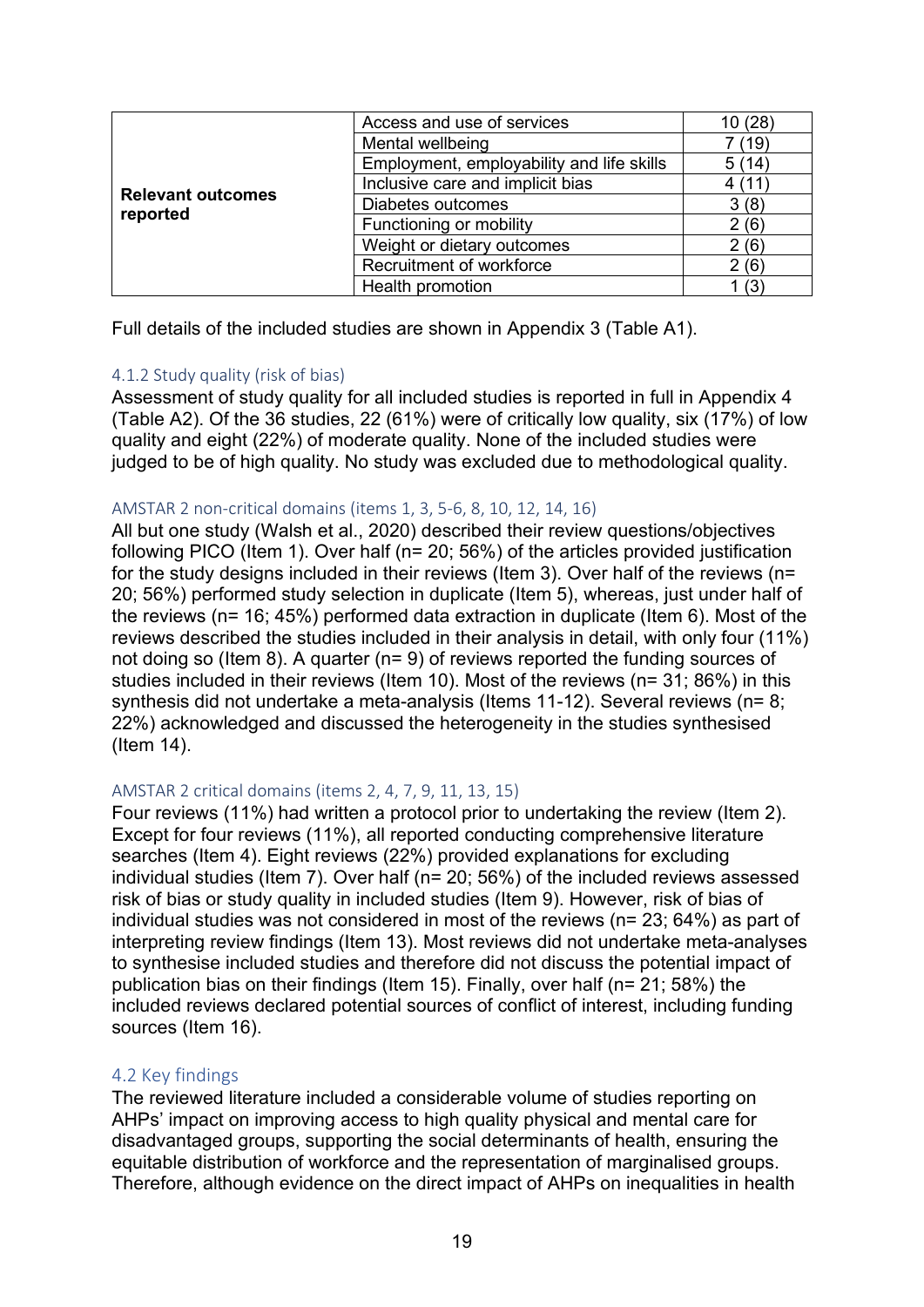outcomes between groups is lacking, we can draw a series of useful conclusions regarding the ways AHPs can contribute to narrowing health inequalities between groups in society. We have mapped this evidence and extracted the key transferrable principles. The themes presented below demonstrate the breadth of impact that AHPs can have on health inequalities. Due to the heterogeneity of the settings, professionals, interventions and population groups, the themes represent patterns in the data that have application to most, or all, AHP groups. Full details of the main results of the included studies are shown in Appendix 5 (Table A3). The existing evidence on the impact of AHPs on health inequalities can be mapped at patient and organisational level or system level (see Figure 4). Based on an exploration of non-AHP literature (see Stage 2), it is also likely that there is a crosscutting theme related to community engagement and a system-level theme related to equal distribution of funding. These factors are included in the diagram below and explained in Stage 2.



<span id="page-19-0"></span>*Figure 4. Map of evidence relating to how AHPs can impact health inequalities*

#### 4.2.1 Patient and organisational level

#### *Access – "Helping those who need it most"*

Much of the AHP health inequalities literature focused on interventions ensuring that people from disadvantaged backgrounds were able to adequately access and use services. In this section, we present a summary of the findings.

Overcoming rural or transport inequalities through telehealth was highlighted by three studies. Speyer and colleagues (2018) included 43 studies across all AHP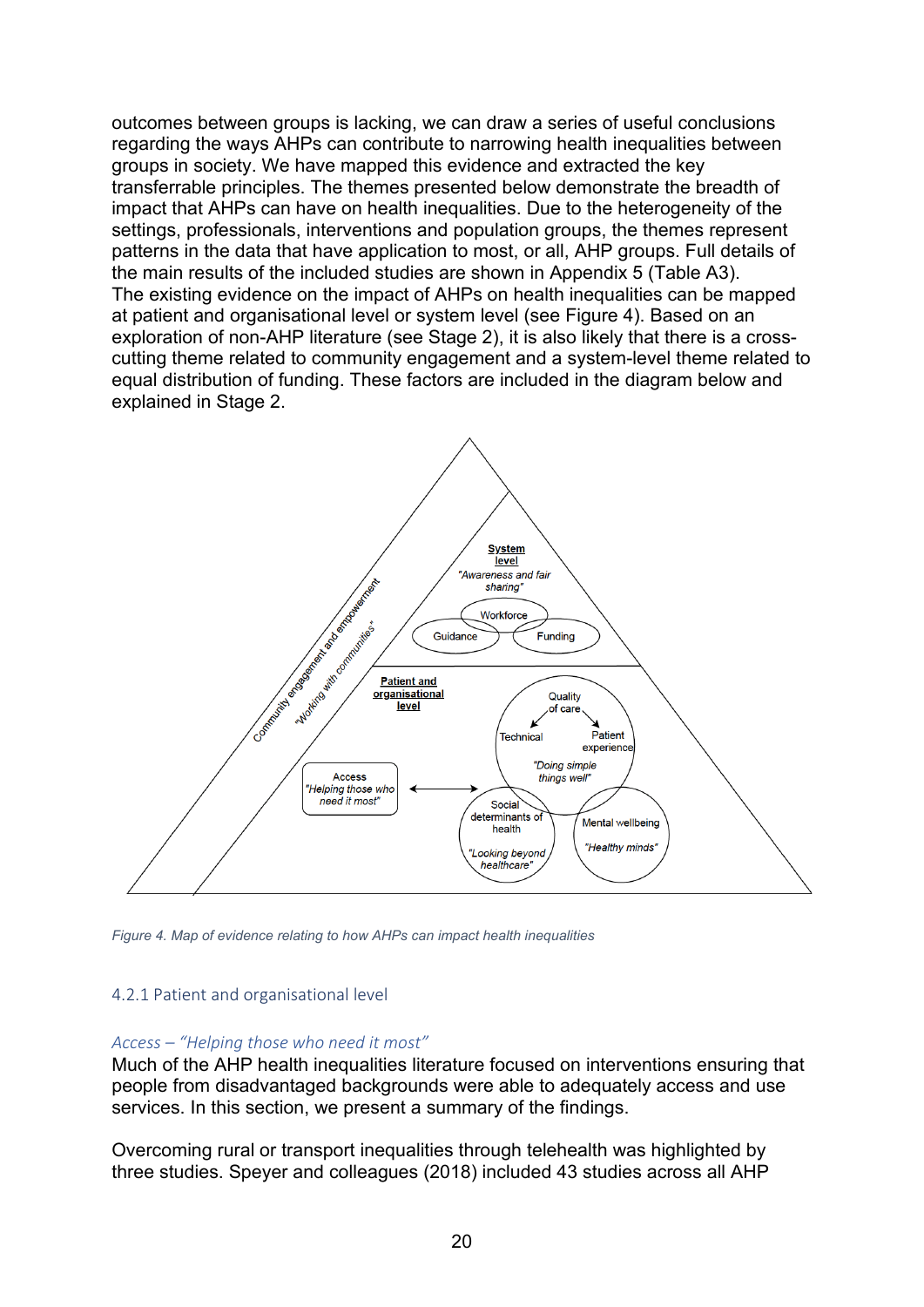groups and found that telehealth provided by AHPs was as effective as face-to-face care and in fact, when a combination of cognitive and physical approaches was used, telehealth was more effective[38]. Also, Camden and colleagues (2020) included a range of AHPs providing paediatric rehabilitation across 23 studies and found that tele-rehabilitation improved behavioural functioning compared to usual care or being on a waitlist[39]. Moreover, Dennis and colleagues (2020) focused on the provision of rapid access to radiotherapy for people in rural areas and especially those with a cancer centre[40]. The exact programmes depended on local needs but generally involved same-day consultations, treatment planning and delivery, aiming at reducing travel and expediting therapy. The authors concluded that rapid access radiotherapy improved access for the targeted groups and older people.

Helping people with serious mental illness to obtain the care they need for physical and mental wellbeing was the focus of two reviews. Arbesman and colleagues (2011) and Ikiugu and colleagues (2017) assessed the provision of occupational therapy for people with mental health problems[41], [42]. Ikiugu and colleagues undertook a meta-analysis of 11 studies and found that occupational therapy (compared to control) for people with menta health problems improves occupational performance among people with serious mental illness[42]. Similarly, Arbesman and colleagues found that occupational therapy for people with mental health problems in the form of individual placements support cognitive and social skills training[41]. They found goal setting was particularly effective in helping people with serious mental illness to obtain work.

Ackerman and colleagues (2012) explored the provision of arthritis services for people across the socio-economic gradient[43]. Six of the included studies focused on AHPs. Based on data from the Netherlands and the US, the authors suggested that although people with lower educational attainment had a greater self-perceived need for physiotherapy and occupational therapy, they were less likely to access allied health services. Similarly, Flores and colleagues (2020) assessed access to physiotherapy for ethnic minority groups in the US and found inequalities across various conditions including post-stroke rehabilitation, hip fracture rehabilitation, spinal cord injury care and traumatic brain injury care[44]. The authors suggested that inequalities in access were likely to have a subsequent impact on outcomes. In contrast, based on 10 studies from the US, Vang and colleagues (2018) found that mobile mammography was more likely to be used by ethnic minority groups and those on lower incomes[45].

Furthermore, several reviews focused on specific disadvantaged groups, such as homeless people, people on the autism spectrum or with disabilities, offenders or those at risk of offending, and those who had experienced intimate partner violence. Roy and colleagues (2017; n= 178) focused on access to occupational therapy for people who are homeless and found improving access can help to build environments and opportunities to support occupational engagement, whilst also advocating for long-term housing solutions[46]. Similarly, Marshall and colleagues (2020, n=11) looked at access to occupational therapy for people who were homeless and had transitioned to long-term housing[47]. They found evidence for the important role that occupational therapists play in improving life skills and supporting engagement in meaningful activity for people who have experienced homelessness. To and colleagues (2016) reviewed the evidence for podiatry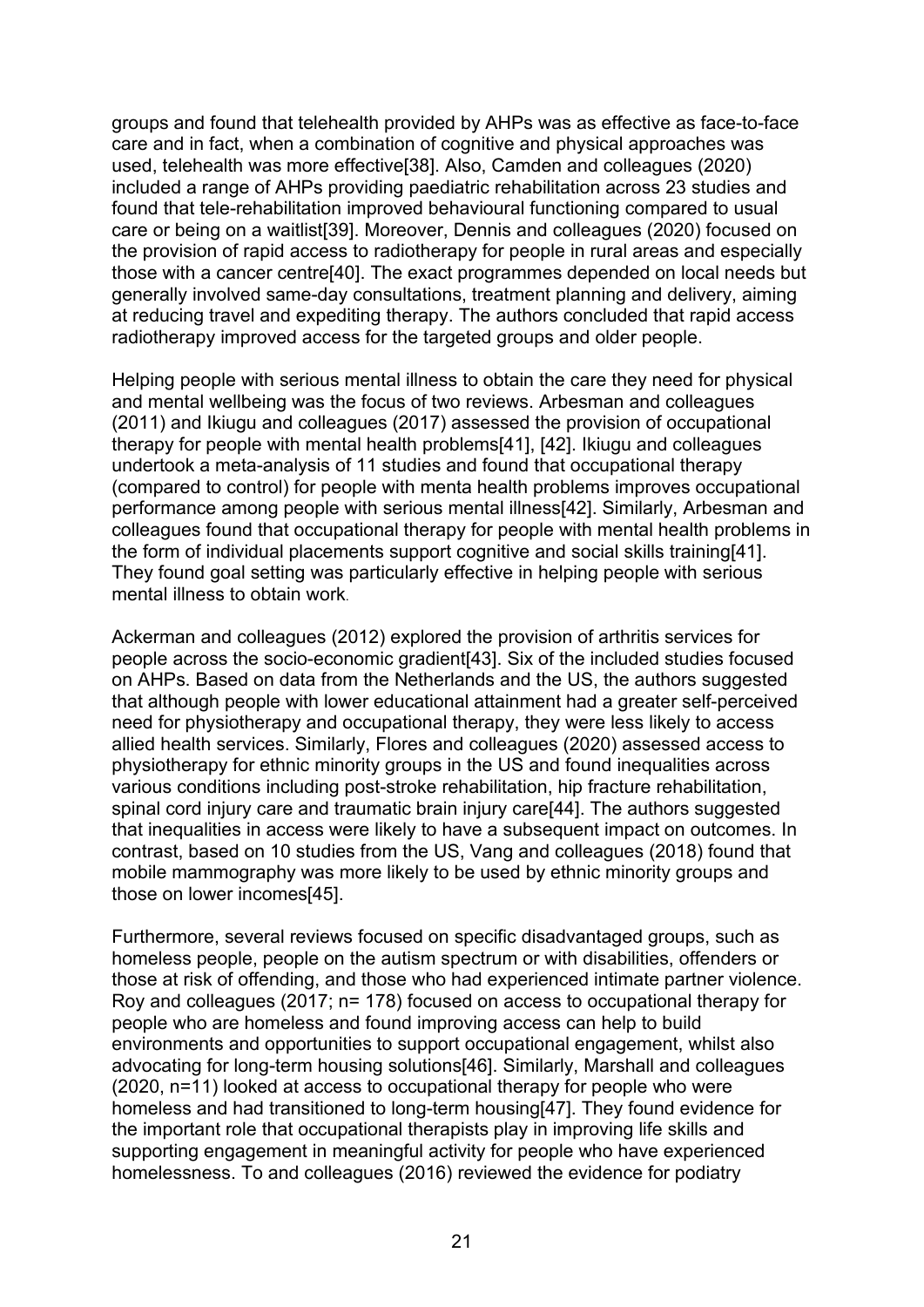services for homeless people [48]. Based on 17 studies, they found that despite the high prevalence (9% to 65%) of foot problems among homeless people, there appeared to be a reluctance to access podiatric services because of embarrassment. Instead, the same groups received foot care in a range of settings, including shelters, general medical and foot clinics, medical centres, drop-in services, and emergency departments.

Dallman and colleagues (2020) reviewed access to AHPs for people on the autistic spectrum[49]. Evidence from 19 studies showed that older children, those with less severe autism symptoms, from an ethnic minority background and parents with lower income or education were less likely to receive allied health services. Moreover, King and colleagues (2014) in a review of 16 studies on access to dietitian support for people with disabilities, found that access to nutrition interventions was associated with improvements in self-efficacy and health behaviours, including healthier eating habits and more frequent physical activity[50].

Daykin and colleagues (2012) examined access to music therapy for people in youth justice settings[51]. The authors reviewed both quantitative (n=6) and qualitative studies (n=5) and found mixed results suggesting that the impact was contingent on the extent to which people felt ownership of the music. Further, Duffy and colleagues (2014; n=3) explored the impact of complementary and alternative therapies, including music therapy, on people with experiences of intimate partner abuse[52]. They found that music therapy was associated with lower anxiety and better sleep compared with a control of lying quietly for 20 minutes.

Finally and in contrast to the majority of the reviews discussed, McGill and colleagues (2015) reviewed 36 articles on healthy eating interventions, and found that downstream interventions, especially dietary counselling, seemed to increase socio-economic inequalities in fruit and vegetable consumption, cholesterol and weight[53].

#### *Quality of care – "Doing simple things well"*

Reviews also highlighted the importance of providing quality care to disadvantaged groups in addressing health care inequalities, which in turn are likely to have a subsequent impact on inequalities in health outcomes. There were two main subthemes: inequalities in technical quality (e.g., improving clinical markers) and patient experience. This section offers an overview of the most important findings.

#### Patient experience

Several studies explored inequalities in patient experience affecting disadvantaged groups when accessing AHP services. Most of these focused on avoiding bias in decision making and delivering culturally tailored services. Regarding bias, Featherston and colleagues (2020) assessed 149 studies exploring biases in decision making by AHPs through vignettes/hypothetical clinical scenarios[54]. They identified studies focusing on bias related to stereotyping on the basis of sex/gender or sex roles (n= 40), racial/ethnic status (n=35), socioeconomic/class status (n= 26), age (n= 8), sexual orientation (n= 5), health status (n= 3), mental health (n= 2), weight ( $n= 1$ ), speech intelligibility ( $n= 1$ ), drug use ( $n= 1$ ), and type of child maltreatment (in the context of child protection reports) (n= 1). There were also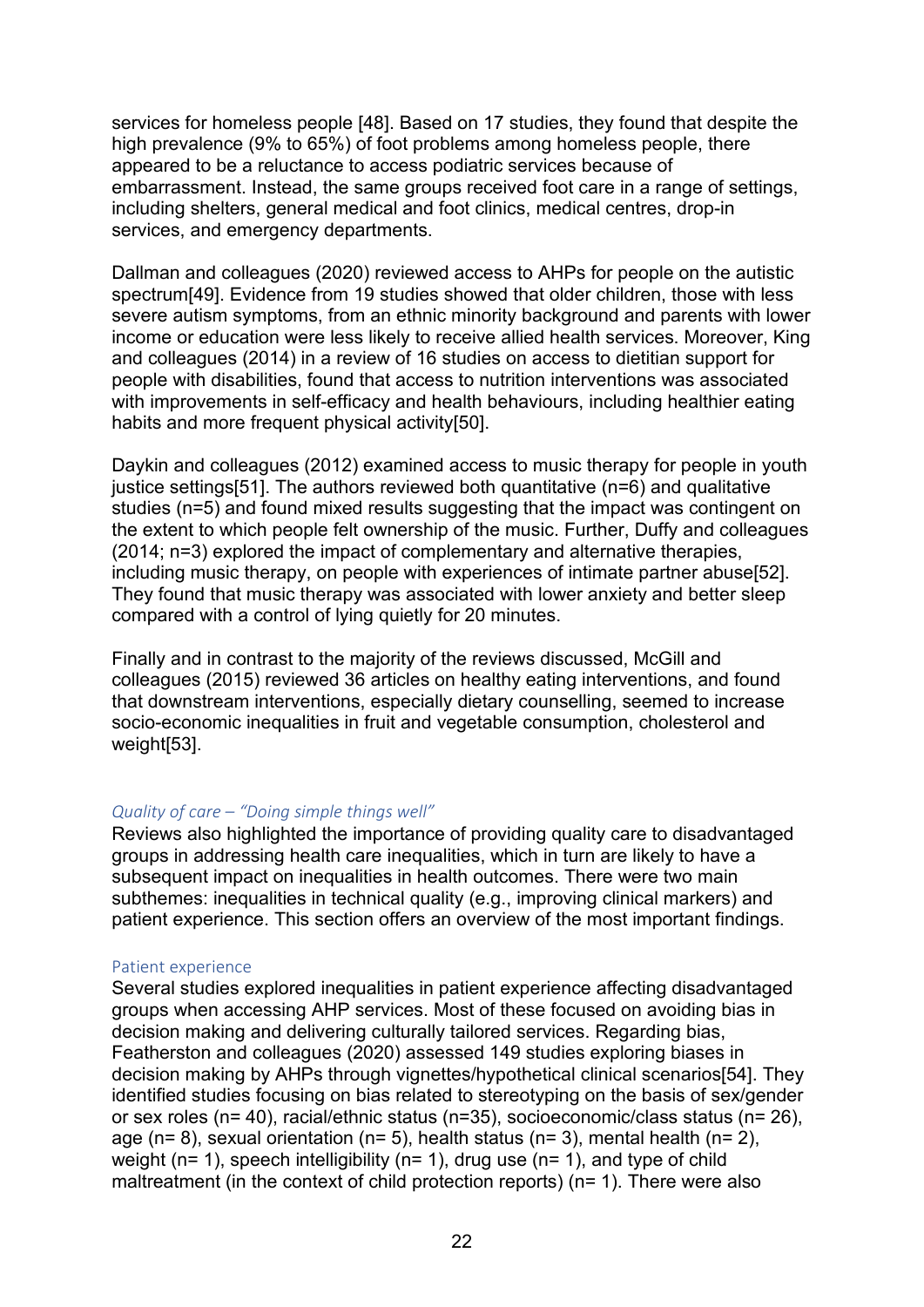studies focusing on other types of bias; namely, anchoring bias (over-relying on preexisting information), confirmation bias (looking for evidence that is consistent with one's existing belief), diagnostic overshadowing (assuming that an individual's symptoms are part of an existing condition, such as learning difficulties, rather than a new health problem) and labelling bias (having expectations of a patient because of their personal characteristics). These biases impacted AHP treatment decisionmaking and the way they provided care, leading to inequalities in the patient experience. Van de Venter and colleagues (2020) undertook a review of ways in which radiographers can foster a more inclusive healthcare environment for sexual and gender minorities[55]. Based on four studies, they suggested three key principles to ensure inclusion of sexual and gender minorities, namely, the use of inclusive language, relevant education during undergraduate studies and continuing professional development, and ensuring an affirming and welcoming health care environment.

Coming to culturally tailored services, a review of physiotherapy for people with persistent pain from culturally and linguistically diverse communities, by Yoshikawa and colleagues (2020), revealed six main themes pointing to the need for cultural tailoring[56]: (a) language competence, (b) active and passive strategies, (c) gendered influences on pain management, (d) cultural-spiritual beliefs, illness perceptions and expression of pain, (e) satisfaction with treatment and (f) access to physiotherapy. By the same logic, White and colleagues (2020) reviewed 25 studies on how occupational therapists work better with indigenous people and found that while access was important, shifting away from western cultural assumptions was crucial for the cultivation of reciprocal relationships[57]. Finally, Miller and colleagues (2019) reviewed barriers to breast screening for ethnic minority women in the US[58]. Drawing upon 28 studies, they described a number of barriers including lack of respect and rudeness from technicians and unsuitable appointment times.

#### Technical quality of care

Several studies highlighted the need to provide a high level of technical quality of care which is often compromised by the same mechanisms that affect patient experience. For example, stereotyping and biases in decision making not only impact on the patient experience but can also lead to misdiagnosis and poor management plans[54].

Three studies focused on the role of dietitians in diabetes care. Nam and colleagues (2011) assessed the effectiveness of culturally tailored diabetes education interventions on glycaemic control for ethnic minority groups with diabetes[59]. After reviewing twelve studies, they found that culturally tailored interventions statistically significantly reduced HbA1c by 0.29 compared to usual care. Similarly, Maez and colleagues (2014) examined 15 studies on how to reduce HbA1c levels among patients living in rural areas, and found that nutritional education by dietitians, including remote consultations, improved diabetes outcomes[60]. Finally, Carolan-Olah and colleagues (2017) reviewed gestational diabetes interventions for Hispanic women[61]. Based on seven articles, they concluded that language and culturally adapted nutritional interventions are more likely to be effective for ethnic minority groups.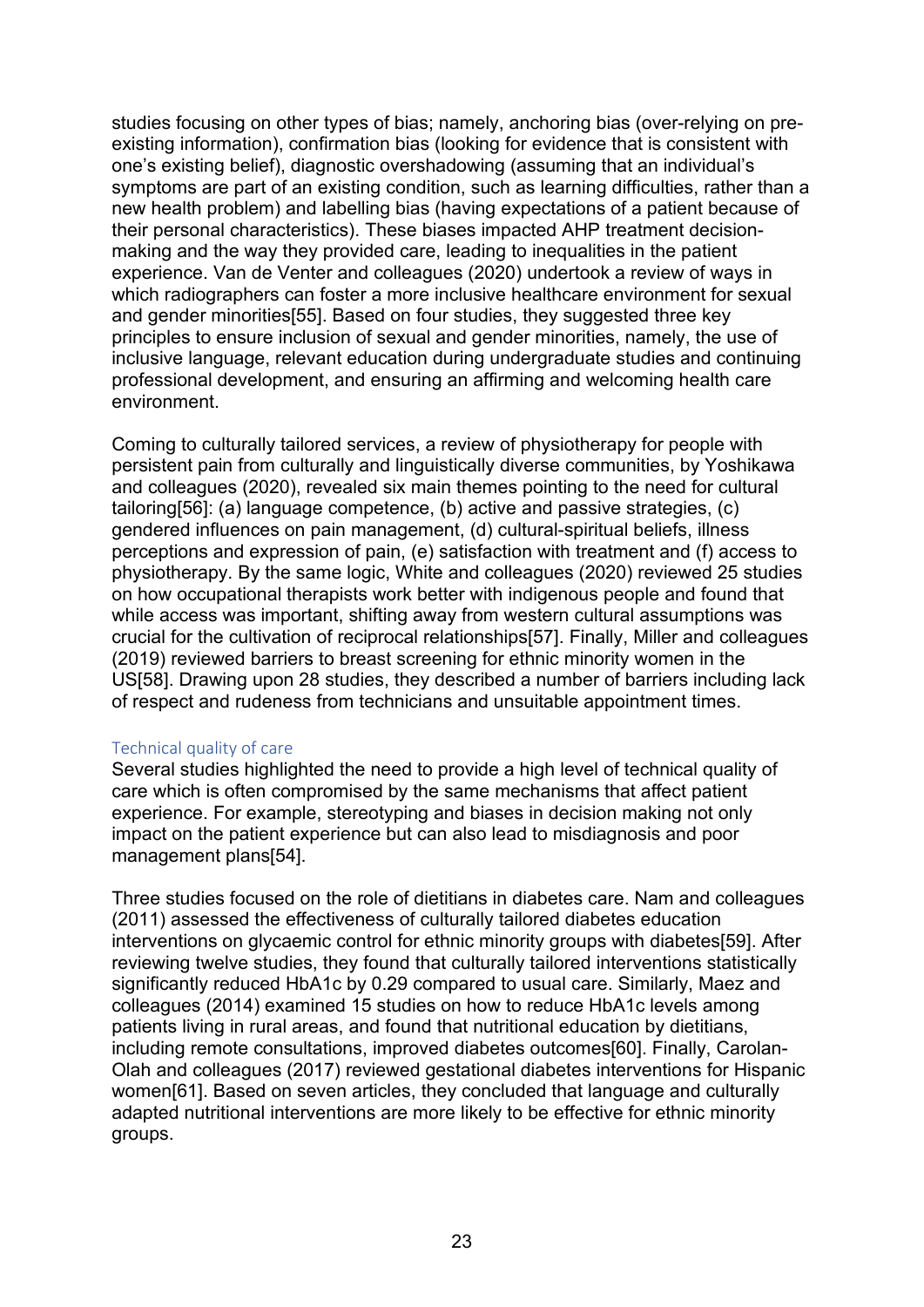Needle and colleagues (2011), the only review focusing on UK literature, described evidence of health promotion activity by AHPs in a number of settings but could not draw conclusions given the heterogeneity and limitations of the evidence[62]. Tentative recommendations included health promotion to be a standard component of daily AHP practice, but called for rigorously theorised, systemically developed and robustly evaluated interventions. They also advocated for the importance of adapting delivery including the adoption of social marketing and other behaviour change approaches to optimise quality of care.

#### *Social determinants of health – "Thinking beyond healthcare"*

The literature also provided evidence that AHPs have a role to play in enabling access to the wider social determinants of health. For example, there is considerable evidence on how occupational therapists can contribute to people accessing housing and employment. However, it is likely that several other AHP groups can have a similar, though indirect contribution, by improving individuals' mental and physical health, functioning and communication skills. Moreover, current literature suggests that social determinants of health are important for the effectiveness of interventions and therefore should be addressed by the AHPs[63].

Two reviews explored the connection between occupational therapy and employment[64], [65]. Desiron and colleagues reviewed six articles of mixed quality and suggested that occupational therapy interventions, as part of rehabilitation programmes (e.g., for low back injuries, depression, whiplash or traumatic brain injury) increase return to work rates[64]. However, Hand and colleagues in their review focusing on cardiovascular diseases, cerebrovascular disease, chronic obstructive pulmonary disease (COPD), depression, osteoarthritis (OA), and rheumatoid arthritis, reported that out of a total of 16 studies, four focused on participation in work, of which only one found an improvement in return to work among adults with major depression[65].

From a different angle, Moorcroft and colleagues (2019) undertook a review of barriers and facilitators to the provision and use of augmentative or alternative communication (AAC) systems for people with complex communication needs and their families[63]. AAC systems are introduced to supplement or replace verbal communication through low tech means (such as pointing to pictures) or high-tech electronic devices. The authors reviewed 43 articles and described the impact of wider determinants of health on the effectiveness of AAC systems, such as financial resources, suitable home environments, children who frequently move school and cultural background. The authors highlighted the need for health professionals to modify interventions in light of the wider determinants of health and work in partnership with communities to address these.

#### *Mental wellbeing – "Healthy minds"*

The ability of AHPs to support the mental health of disadvantaged groups was a dominant theme in the reviewed literature. For example, a report by Fancourt and Finn (2019) for the World Health Organisation (WHO) Europe highlighted the importance of art and music therapy for people with severe mental health problems[66]. The authors found a positive impact of art therapy on the mental health of pregnant women with anxiety and depression, in patients with severe mental illness, people with eating disorders and those who have experienced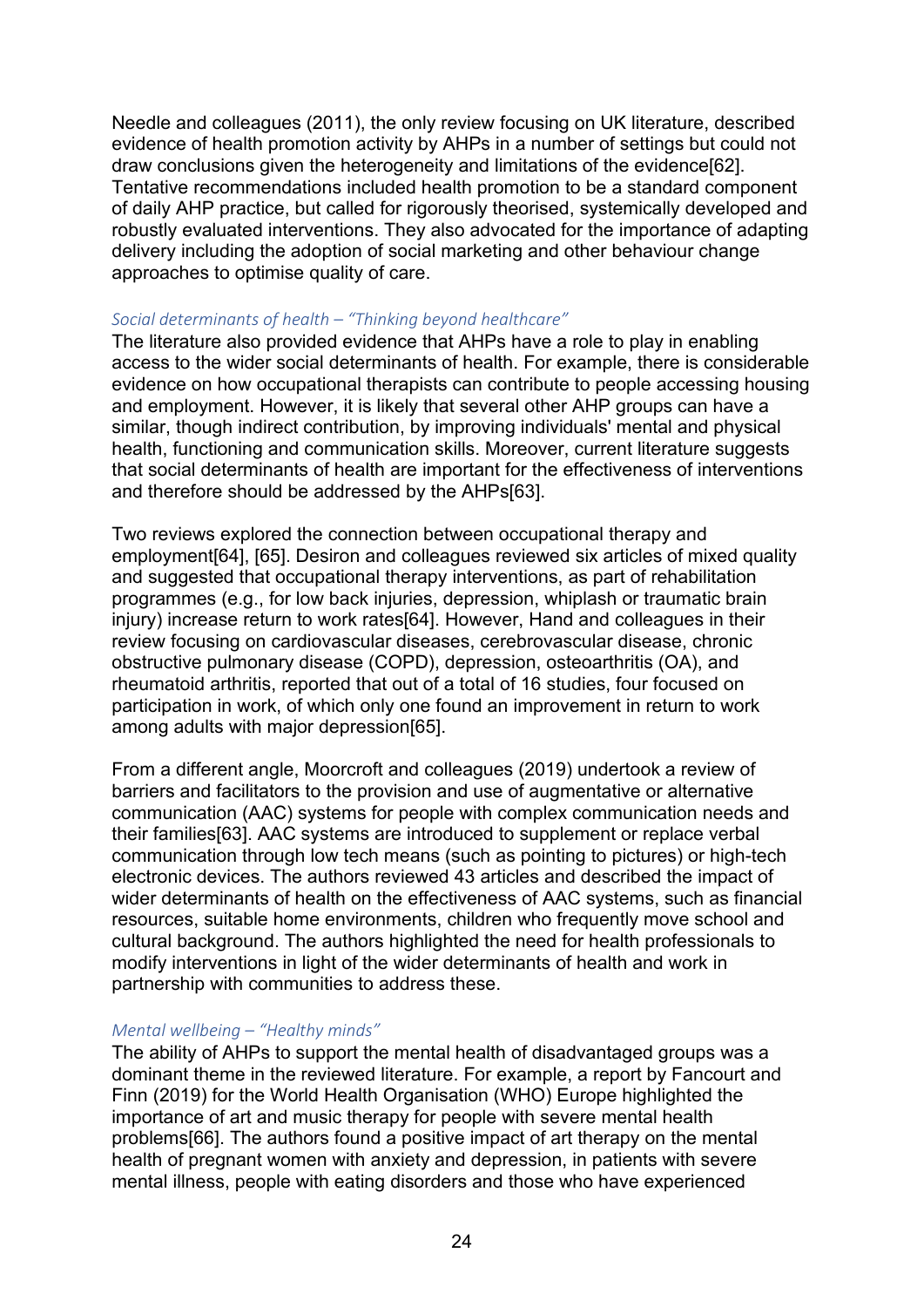trauma. The authors also found positive impacts of music therapy on mothers with post-partum psychosis, adolescents with depression and anxiety and people with sleeping disorders. Similarly, Uttley and colleagues (2015) assessed the effectiveness of art therapy for people with non-psychotic mental disorders and found that in 10 out of 15 included trials, there was a positive change in mental wellbeing in the art therapy group[67]. In an economic evaluation, the authors found that art therapy was also cost-effective compared to a waiting-list control.

Additionally, Baker and colleagues (2018) studied rehabilitation interventions aiming to address depression in patients with aphasia after a stroke[68]. The authors reviewed 43 studies and found that only few studies reported whether or how researchers adapted communication to make interventions more accessible to people with aphasia. However, supported communication techniques were described in some studies; for example, in one study speech and language therapists acted as "communication brokers" to support mental health interventions. D'Amico and colleagues (2018) focused on the provision of occupational therapy for people with a serious mental illness[69]. Based on 61 articles, the authors concluded that interventions focused on client-centred goals, especially with cognitive and socialbased components, demonstrated better outcomes in all performance areas and social participation than programs with general expectations. Finally, Cherak and colleagues (2020) assessed the provision of dietitian support to people with mental health problems across 69 studies and found that it improved their condition; highlighting the role of dietitians in improving mental health[70].

#### 4.2.2 System level – "Awareness and fair sharing"

Three reviews highlighted AHP system-level factors that reflect health care inequalities, and ways to address them: two were related to recruitment of AHPs in underserved areas and one to inclusive clinical guidelines. Walsh and colleagues (2020) looked at the uneven distribution of allied health care staff across rural areas and interventions to promote recruitment and retention[71]. They identified 21 relevant studies examining interventions such as education strategies (n=27), regulatory change (n=11), financial incentives (n=6), personal and professional support (n=4), and approaches with multiple components (n=3). The studies were too heterogenous to draw clear conclusions, however, the authors suggested that a multifaceted approach alongside longitudinal evaluation is most likely to address workforce inequalities. Moran and colleagues (2020) focused specifically on placements in underserved rural areas for allied health students[72]. Based on 18 included studies, the authors found some evidence about the retention of staff through supported rural clinical placements, especially when the motivation for the placement, such as community development, was incorporated into the placement model.

Rathbone and colleagues (2020) examined the extent to which sex and gender considerations were included in low back pain physiotherapy clinical practice guidelines[73]. The authors identified 36 published clinical guidelines, but only 15 included sex and gender terms. Of these 15, nine referenced sex or gender in relation to epidemiology, risk factors or prognostic factors and only five included diagnostic or management recommendations.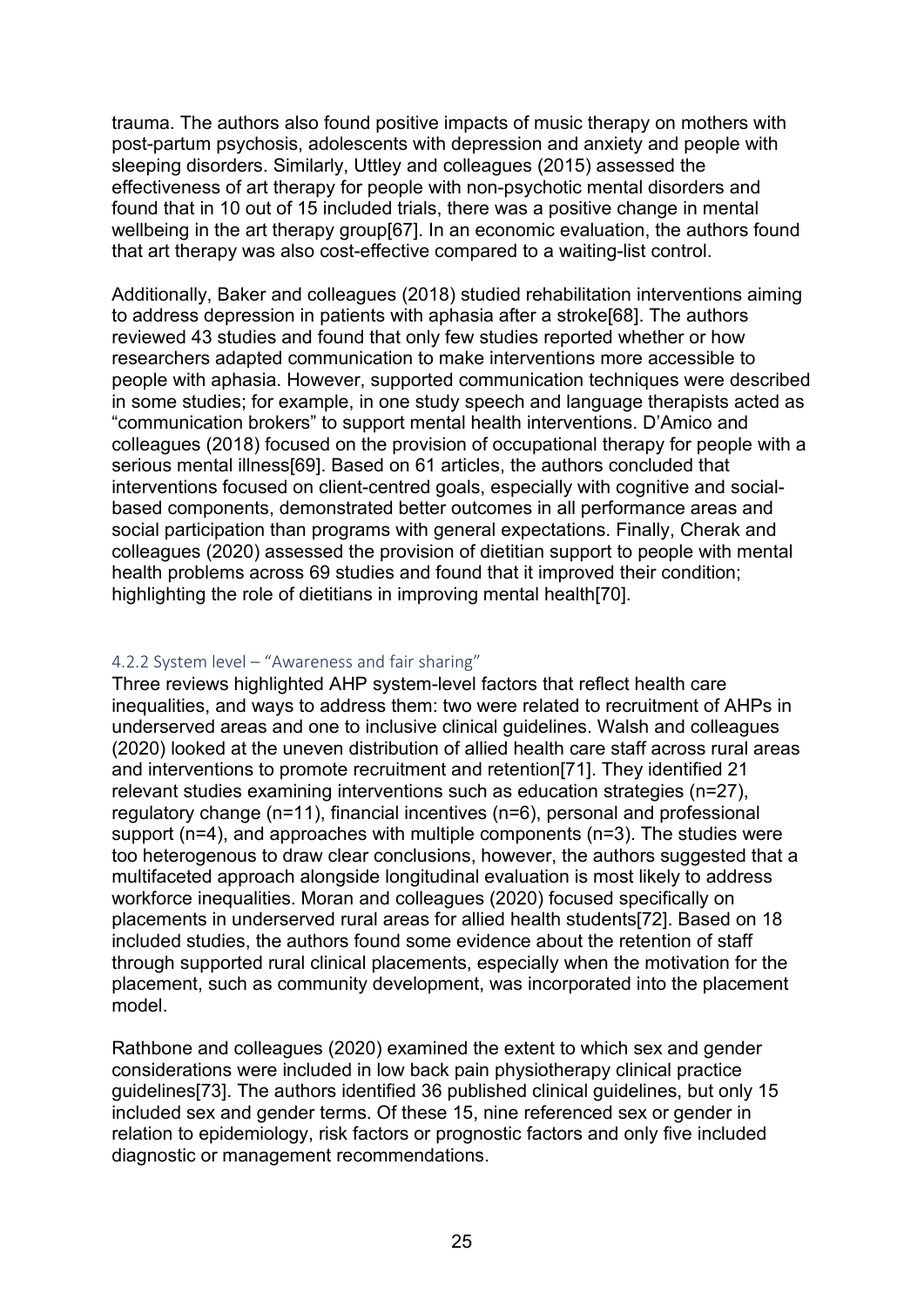## <span id="page-25-0"></span>5. Stage 2 findings: Learning from non-AHP settings

The purpose of the second literature search was to identify transferrable learning from non-AHP settings. A database search identified 1,723 articles which after the deletion of duplicates were reduced to 1,690. The screening of titles and abstracts resulted in 57 articles for full text screening. Of these, 29 articles were included for the data synthesis (see Appendix 6 for flow diagram, Figure A1).

#### <span id="page-25-1"></span>5.1 Overall description of studies

The majority of the identified reviews concerned targeted interventions to disadvantaged groups including immigrants, racial and ethnic minorities, individuals with low socio-economic status, chronic conditions or in remote or rural areas, as well as older, LGBTQ+, or homeless people and people who deal with intersectional disadvantage across these categories (e.g., older people in rural areas), as shown in Table 2. Overall, the majority of the discussed evidence in the reviews concerned the US context and although it provides some useful directions towards the development of successful interventions for reducing health inequalities, the transferability is unclear. In the following sections, we summarise the principles which could inform AHP inequalities-reducing interventions.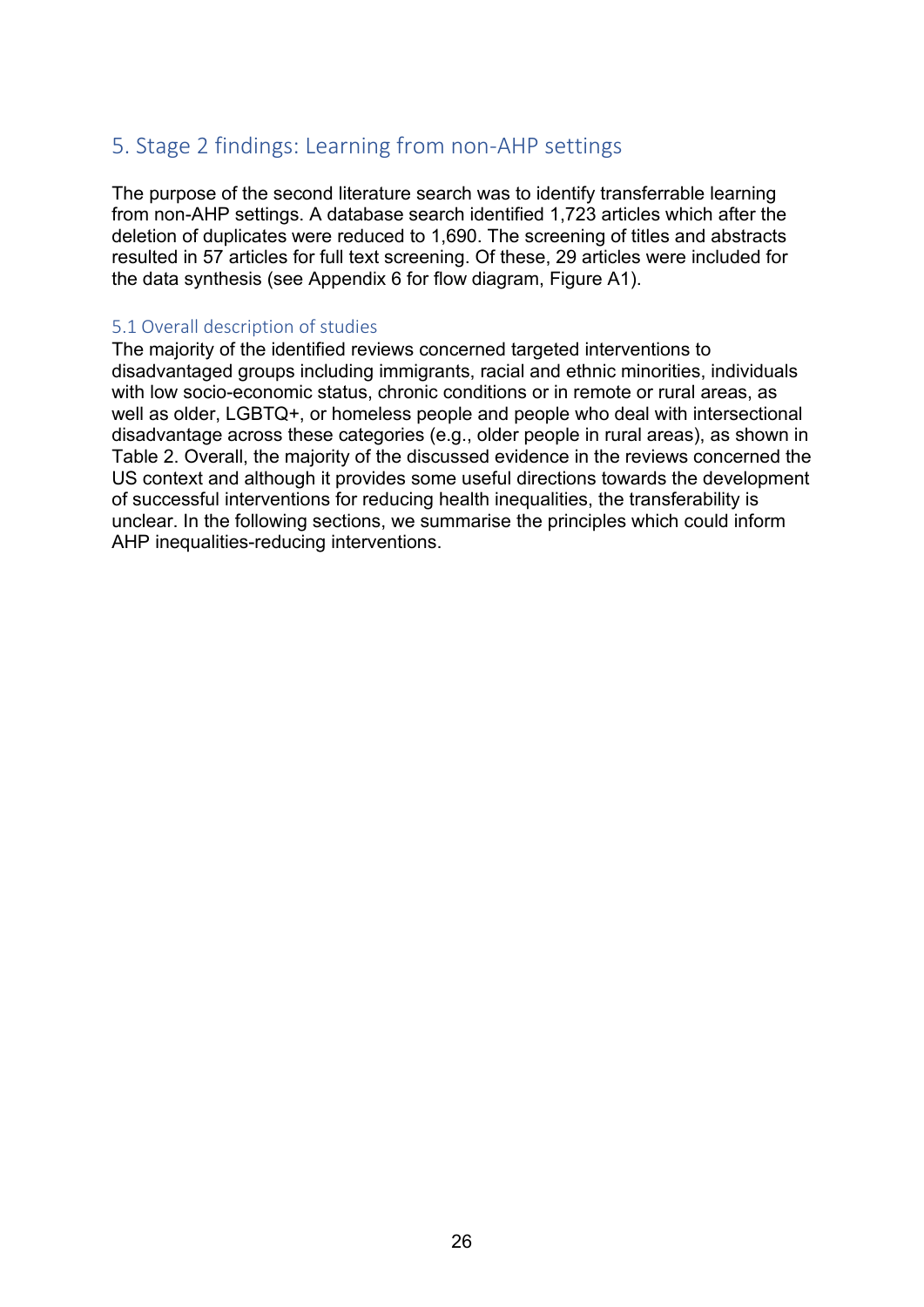| <b>Characteristics</b>             |                                                | n reviews               |
|------------------------------------|------------------------------------------------|-------------------------|
|                                    | US                                             | 22                      |
|                                    | <b>UK</b>                                      | 10                      |
|                                    | Australia & New Zealand                        | 9                       |
|                                    | Canada                                         | 8                       |
| Location(s) of<br>included studies | One or more European countries                 | 5                       |
|                                    | <b>International High-Income Countries</b>     | $\overline{\mathbf{4}}$ |
|                                    | One or more Asian countries                    | $\overline{2}$          |
|                                    | One or more African countries                  | 1                       |
|                                    | Low Middle-Income countries*                   | 1                       |
|                                    | Migrants, ethnic and racial minorities         | 18                      |
|                                    | People with chronic conditions or disabilities | 6                       |
| <b>Target population</b>           | Low socio-economic position groups             | 4                       |
|                                    | Homeless & socially vulnerable                 | 3                       |
|                                    | People in rural or remote areas                | 3                       |
|                                    | Multiple disadvantaged groups                  | $\overline{2}$          |
|                                    | <b>Digital interventions</b>                   | 5                       |
|                                    | Community engagement                           | $\overline{4}$          |
|                                    | Psychosocial                                   | $\overline{4}$          |
| <b>Focus of</b>                    | Communication and cultural tailoring           | 3                       |
| <b>interventions</b>               | Behavioural                                    | 3                       |
|                                    | Health promotion (literacy & screening)        | 3                       |
|                                    | Patient navigation & peer support              | $\overline{2}$          |
|                                    | Other                                          | 5                       |
|                                    | Multiple settings                              | 8                       |
| <b>Setting</b>                     | Community and clinical                         | 8                       |
|                                    | Community                                      | $\overline{7}$          |
|                                    | <b>Primary Care</b>                            | 4                       |
|                                    | <b>General Practice</b>                        | $\overline{2}$          |
|                                    | Mental health                                  | 1                       |

<span id="page-26-0"></span>*Table 2. Summary of included reviews in non-AHP settings (n=29)*

\*Included as part of an international review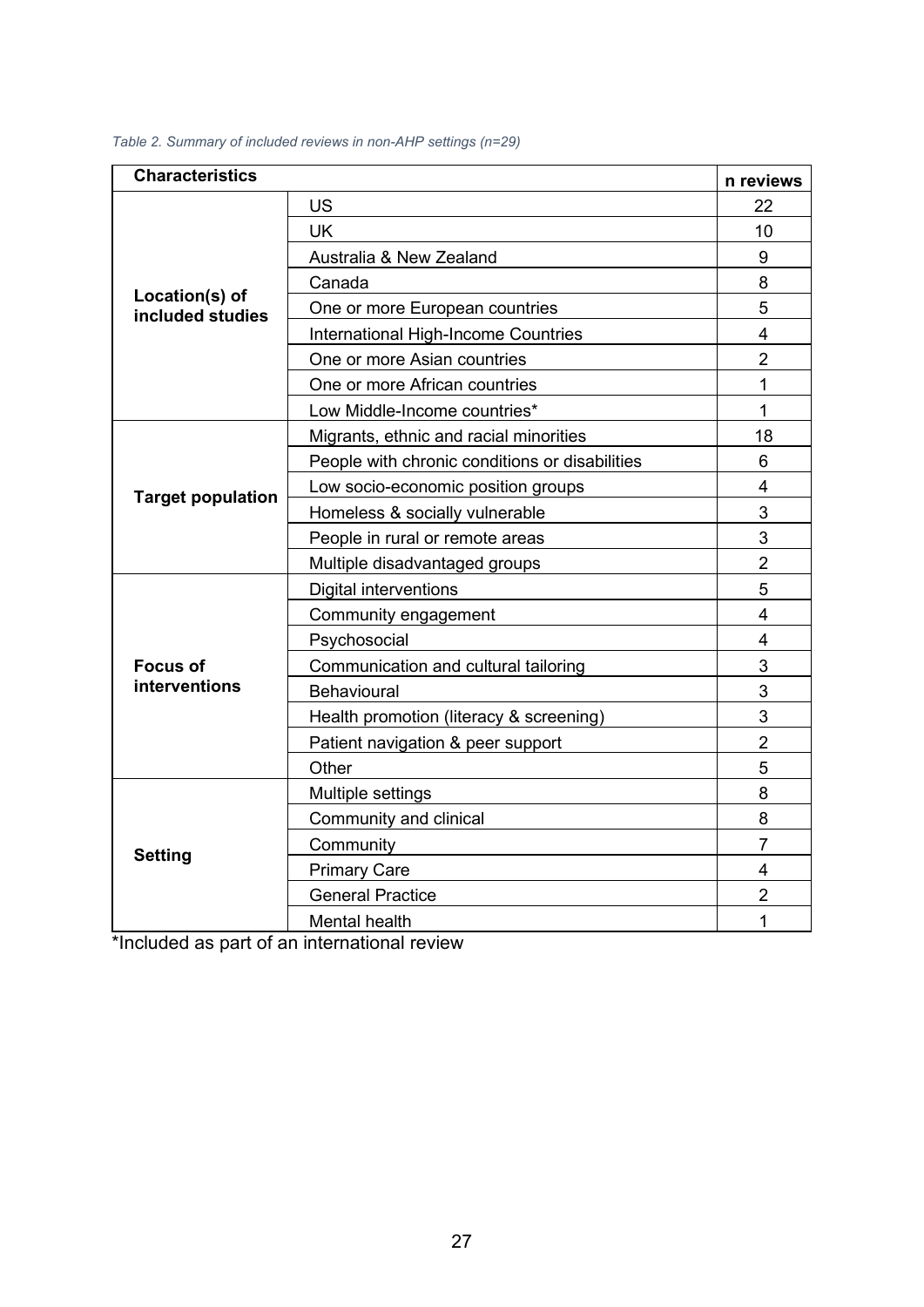#### <span id="page-27-0"></span>5.2 Community engagement and empowering services

Studies from non-AHP settings seem to agree that the reduction of health inequalities calls for an intersectoral, multi-disciplinary strategy[74] and highlight the importance of linking mechanisms between health care services and communities[75], [76]. Findings suggest that interventions which aim to create and maintain bridges between health care settings and community-based resources improve patients' social and psychological well-being and reduce healthcare services use[75]. Such interventions are particularly important because they address the psychosocial needs of patients and are more likely to be aligned with their cultural context and references[77]. Although robust findings are still scarce, preliminary evidence suggests that engaging members of disadvantaged communities in the design and delivery of interventions does not only serve the intervention's success, but it is also an empowering mechanism for the whole community, since its members eventually gain greater control over their health and its determinants[78]. Healthcare providers play a crucial role in building and maintaining these bridges by referring patients to community services, nurturing collaborations, adopting a whole community approach, engaging families and hosting programmes in group format[77], [79], and engaging with employers to promote employment as a social determinant of health[80]. The use of traumainformed care and advocating for health and structural interventions by health care organisations is important in addressing inequalities, especially when working with groups who have been extensively exposed to marginalisation, dehumanisation and exclusion like homeless people[81] and/or refugees[82].

#### <span id="page-27-1"></span>5.3 Funding allocation

A review of funding schemes by Tao and colleagues (2016) found that reimbursement and pay-for-performance schemes in primary care appear to have a limited impact on socioeconomic and racial inequalities in access, use and quality[83]. However, based on a UK study by Barr and colleagues which found that need-based resource allocation reduced inequalities in mortality amenable to health care[84], the authors highlighted that the greatest impact may be due more equitable funding allocation.

#### <span id="page-27-2"></span>5.4 Personal guidance & support

Services designed to offer personal guidance to disadvantaged groups in their attempt to navigate care systems tend to have a positive outcome in terms of disease prevention and risk management. Specifically, a meta-analysis of 37 studies of patient navigation interventions for colorectal, breast and cervical cancer screening in disadvantaged populations showed that regardless of the type of cancer screening and the elements of the navigation, patient navigation helps patients overcome multiple types of access barriers and increases screening rates[85]. Patient navigators aim to address patients' needs during the course of care and may have a wide range of roles, from providing medical aid to offering advocacy services. A review on evidence-based behavioural intervention strategies for Latinos in the US showed that interventions engaging a trained community member to act as an advocate, educator, mentor and/or outreach worker to provide basic health education to the community can effectively reduce cardiovascular risk factors among at-risk individuals[86]. Similarly, offering practical assistance and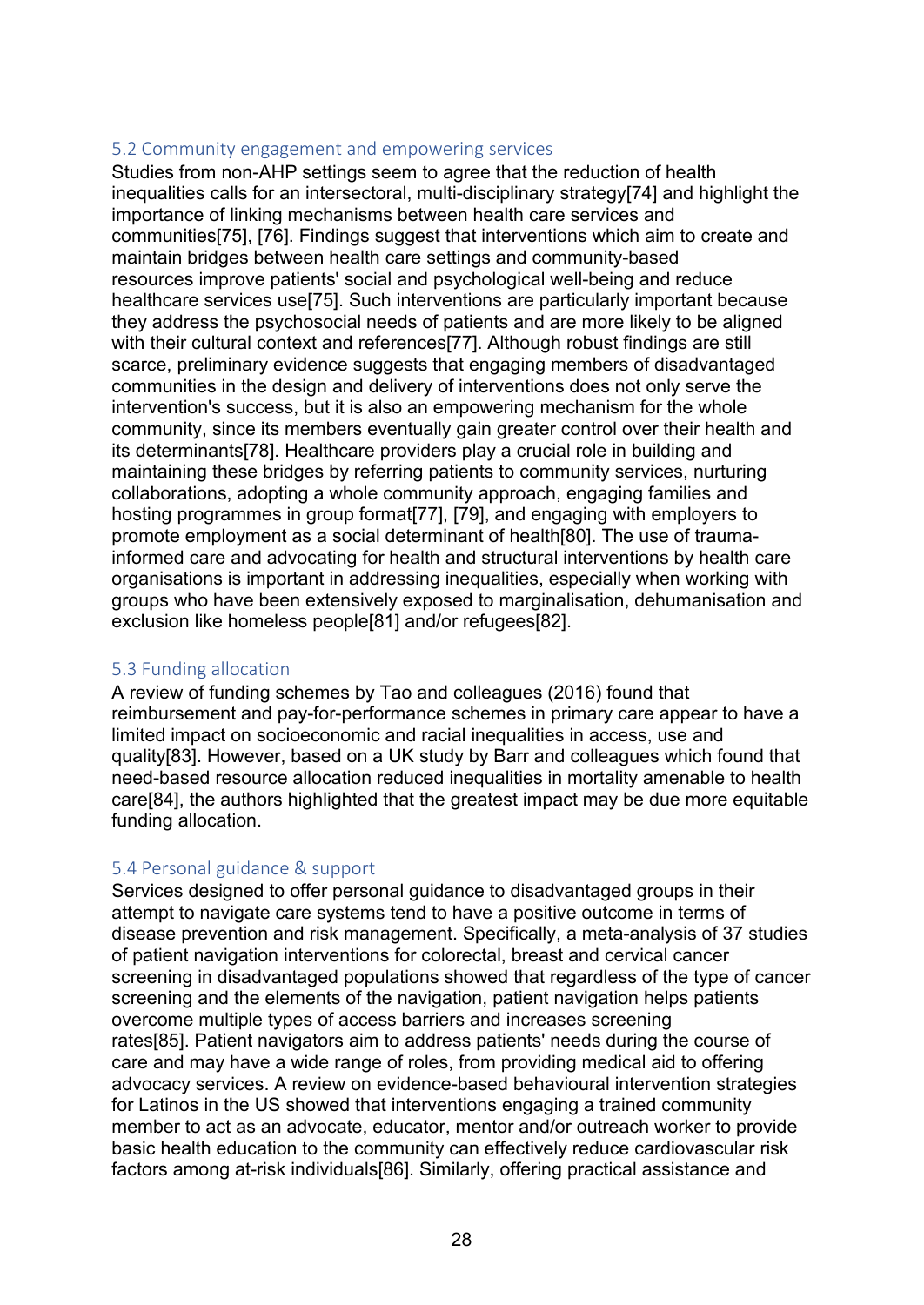financial support has also been associated with successful interventions especially among ethnic minorities. Available evidence indicates that financial incentives should be used in a broader frame of encouraging patients to utilise healthcare services and as a tool for the removal of access barriers[77], such as stipend payments, covering travel expenses, and/or providing childcare and subsistence rather than as a motivational or rewarding mechanisms for providers[83].

#### <span id="page-28-0"></span>5.5 Cultural appropriateness

Complementing the evidence from the AHP-specific literature, the majority of non-AHP setting studies highlighted the importance of the cultural context of the targeted populations and the extent that care and interventions account for it. Studies focusing on racial and ethnic minorities provide evidence that linguistically and culturally tailored interventions are likely to increase mental health treatment participation[87], participation in cancer screening[88], disease knowledge, objective clinical outcomes, and access to and satisfaction with services for patients with chronic illnesses[89]. In terms of what cultural tailoring involves, the studies discuss a series of practices that range from the use of simple and culturally appropriate language[87], [90] and appropriate use of interpreters, to incorporating specific cultural practices in the programs and services and integrating patients' worldviews, explanatory models and preferences[77]. Especially regarding the latter, Baker and colleagues (2016) in their review on effective ways to reduce the impact of depression and anxiety among culturally and linguistically diverse communities highlight that patients' cultural and linguistic background relates with the way they understand their condition, its origin and development[77]. It is therefore crucial for the practitioners to engage with these cultural contexts in order to ensure that medical concepts and treatment practices are effectively understood and accepted.

Ehrlich and colleagues in their systematic review on the impact of culturally responsive self-management interventions on health outcomes for minority populations with chronic conditions, found that the cultural adaptation of educational and health promoting interventions does not necessarily imply positive outcomes[91]. The extent to which the desired outcomes of the intervention are culturally relevant and meaningful for the targeted population is also important. They stress that western cultural constructs like self-management are neither always relevant to ethnic minority and indigenous populations nor understood as desired outcomes. They conclude by suggesting that practitioners and healthcare systems should work together with service users in order to extend their cultural health capital (i.e., their ability to provide care to patients with diverse cultural backgrounds).

Cultural appropriateness seems to be a crucial factor in the success of conventional and digital health literacy interventions as preliminary evidence shows both that these types of intervention are more likely to have positive outcomes when they are tailored to the needs of the targeted groups[79] and they are more likely to fail if they do not take into consideration the targeted groups' relation with technologies[92].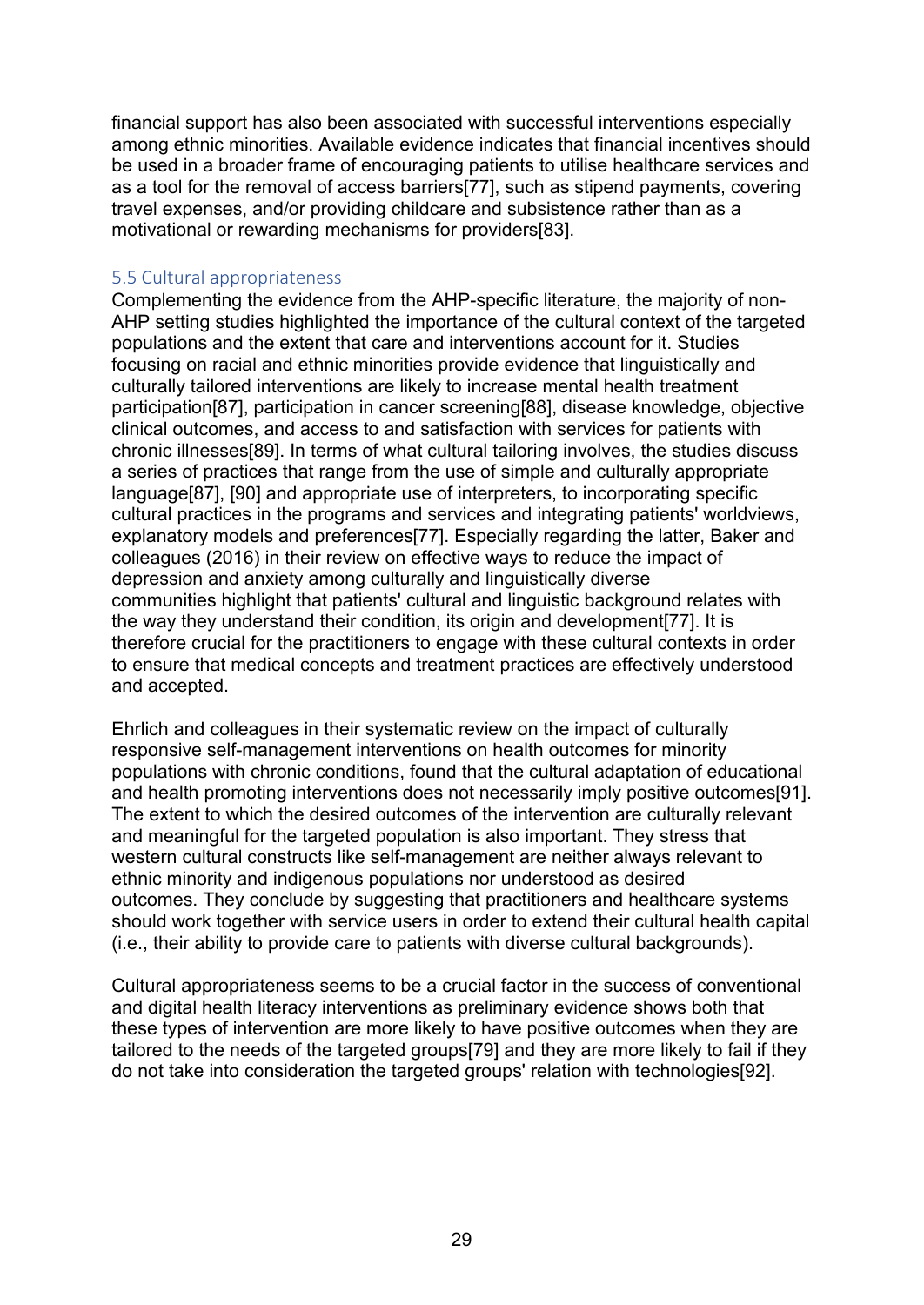### <span id="page-29-0"></span>6. Discussion

#### <span id="page-29-1"></span>6.1 Summary of principal findings

Our review showed that despite the limited evidence regarding the direct impact of AHPs on inequalities in health outcomes between groups or across the socioeconomic gradient, there is a large body of research describing how AHPs can impact on health outcomes inequalities indirectly. Furthermore, by reviewing relevant research in non-AHP settings, we identified a series of useful findings about effective ways to address and reduce inequalities which are likely to be transferable to the roles of AHPs. In order to present this evidence in a coherent way, we organised the patterns found in the data into patient and organisational, and system level themes which are applicable across the different AHP groups and can be translated into actions. The themes at the patient and organisational level concerned: 1) more equitable access to allied health services, 2) high-quality care and patient experience, 3) addressing the social determinants of health and 4) supporting mental wellbeing; at the system level: 1) ensure equitable distribution of workforce and funding 2) better representation within clinical guidelines; and engaging and empowering communities was important at all levels. Risk of bias assessment found that the studies were generally of low quality.

#### <span id="page-29-2"></span>6.2 Strengths and limitations

A major strength of the review is that we have been able to take a broad view of the literature and identify key patterns and principles in the data. The focus on breadth, rather than depth, allowed us to highlight the extent of the impact that AHPs can have on health inequalities through multiple pathways. A further strength is that a conceptual approach to health inequalities was agreed in the protocol, making clear the various levels of action for addressing these and related outcomes.

Despite the importance of our findings, there are a number of limitations in this review. First, the review was not systematic and therefore, we may have missed important studies. While our intention was to address the key areas in the field, rather than identifying every relevant study, we cannot be certain that important studies were not excluded. The review focused only on systematic reviews to ensure that we could cover the breadth of literature within the project timescales. This means that there may be relevant primary studies which were not included in our selected reviews. However, we are confident that by undertaking an additional broad grey literature search, seeking advice from experts in the field and co-designing the search with an experienced information scientist, we minimised the risk of missing key studies.

Second, our review covered international literature from primarily high-income countries, and it is likely that study results from non-UK studies may be less generalisable to the UK. However, we intentionally abstracted data to a transferable level to ensure relevance to the UK and across a range of AHP groups. For example, poor access to allied health services in the US due to the lack of health insurance for underrepresented groups is not relevant to the UK setting, but the broad principle of ensuring adequate access to care for underrepresented groups is.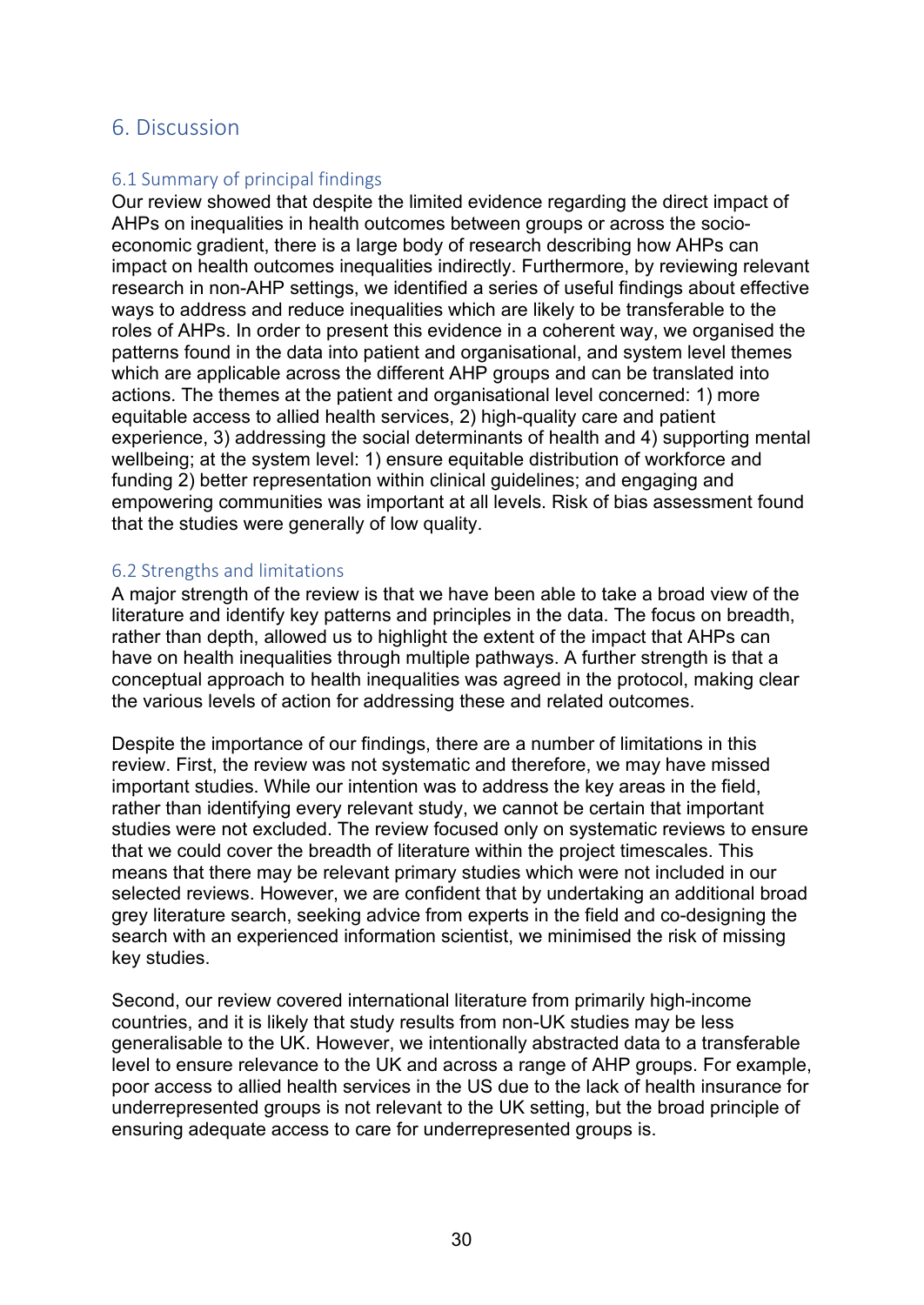Third, a number of the identified themes, such as equitable funding and workforce, and delivering high-quality care to disadvantaged groups, are applicable across all AHPs, however, some of the themes are more relevant to some professions than others. For example, addressing the social determinants of health is more relevant to occupational therapists. Finally, due to time constraints, we did not undertake a formal data extraction and quality assessment of the non-AHP literature but rather narratively described the learning and informally assessed the quality. However, we consider that the way we have chosen to integrate and present the data in terms of broader themes is consistent with the literature, meaningful for all the relevant professions and useful for the extraction of conclusions regarding potential ways that AHPs can contribute to the reduction of health inequalities.

#### <span id="page-30-0"></span>6.3 Interpretation of the results

Our findings demonstrate the impact that AHPs can have on health care inequalities and indirectly on health outcomes inequalities, although their direct impact on the inequality gap in health outcomes cannot be quantified due to limited evidence. It is clear from the literature that ensuring equitable access to allied health services is a key strategy. This may mean targeting services to specific disadvantaged groups, such as homeless people, and developing culturally appropriate services for ethnic and racial minorities which are co-designed with the communities with cultural humility.

Ensuring high-quality care when disadvantaged groups access allied health care is also a key theme in the literature. The review highlighted two different aspects of quality; technical quality in terms of meeting performance standards[59], and patient experience affected by, for example, stereotyping[54]. Quality of care is also linked to access, with patients who expect poor quality care (due to previous personal experience or that of friends and family) being less likely to access care[93].

The importance of supporting access to services for people with severe mental health problems and incorporating mental health considerations into routine allied health care is another key theme, although more relevant to certain professions than others. Access to health care is vital for people with severe mental health problems because they are known to suffer worse physical health outcomes compared to those without mental health problems[94]. Certain AHPs, such as art and music therapists, have a direct impact on mental health[66], but it was clear that most, if not all, AHP roles could help patients' mental health[42].

The research exploring allied health services and their impact on the social determinants of health primarily focused on occupational therapists in relation to housing and employment. This may be because the existing research on AHPs tends to focus on short- and medium-term biomedical outcomes, rather than social ones. Furthermore, it is not clear if the occupational interventions which improve employment address the unequal distribution of the social determinants of health or support the general population to return to work.

Moreover, the review showed that there was a greater body of literature discussing the patient and organisational level factors compared with system factors. This may be because it is easier to undertake patient-level research or allied health professionals feel they have less ability to influence system factors.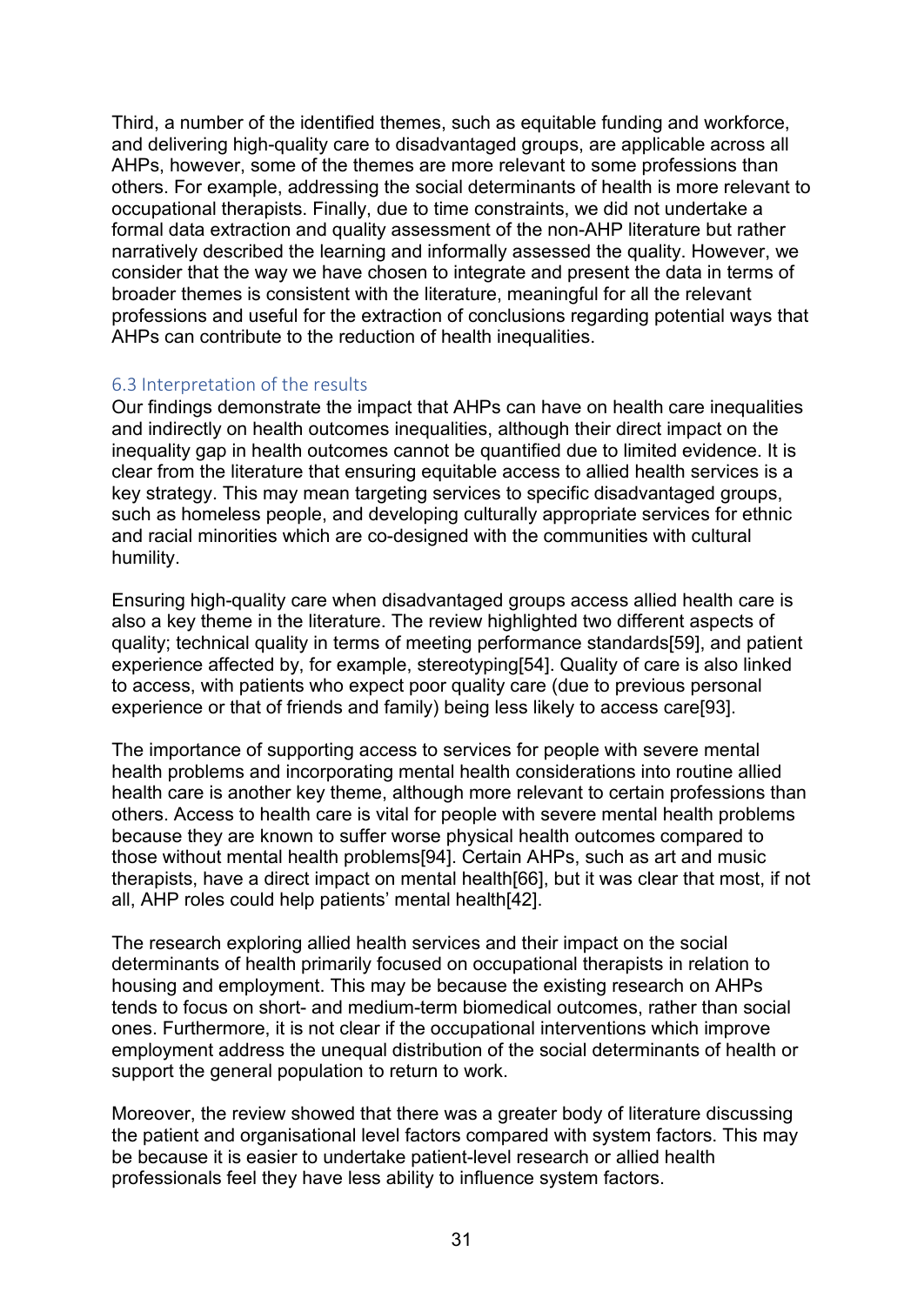Finally, engaging with and empowering communities was alluded to in the AHP literature but articulated to a greater extent in the non-AHP literature. This may reflect the limited research exploring partnerships between allied health services and communities or non-health care organisations, or that this type of literature was not identified through the search.

#### <span id="page-31-0"></span>6.4 Comparison with other studies and frameworks

We could not find any similar reviews, but there are a few existing reviews and policy documents which examine the impact of AHPs on public health outcomes. Fowler-Davis and colleagues (2017) undertook a review and survey of the contribution of AHPs to the wider public health workforce[31]. The authors identified nine evidencebased interventions as examples of good AHP practice. Three of these included actions on the social determinants of health. Orthoptic-led school entry vision screening and speech and language therapy in children were associated with better school, work and education outcomes and physiotherapy for incontinence was found to help work retention in pregnancy or maternity. This review was updated and published in 2020[32]. The update identified two main areas of intervention: health intervention/public health and secondary prevention/health improvement. In this updated review, the authors did not identify any interventions that could be categorised as addressing the social determinants of health. Regarding our review, the types of services and interventions we identified relating to the social determinants of health tended to focus on occupational therapists as discussed above.

In 2019, a UK Allied Health Professions Public Health Strategic Framework was published[30]. The framework highlights the potential impact that AHPs can have on public health and health inequalities through supporting the wider determinants and health protection, such as screening, immunisations, infection prevention and control, appropriate use of antibiotics and radiation protection. In this review, we found a few studies examining the wider determinants as described above. We also included studies related to screening, but not the other aspects of health protection that are referred to in the strategic framework.

The CLEAR Collaboration published a framework for health professionals examining how the social determinants of health could be addressed in clinical practice[95]. While the framework does not explicitly refer to AHPs, some of the principles are relevant. The authors suggest that action should be at the patient, organisation and community level, similar to what we have found. Actions included asking about social challenges, referring patients, improving access to quality care for underserving patients, using social navigators, partnering with community groups and advocating for social change. We found evidence for improving access to quality care, use of navigators and community engagement. Asking patients about social challenges and referring patients has a greater evidence base in primary care where social determinants of health can be screened for[96]. We did not find any research assessing the impact of AHPs advocating for social change.

Interestingly most of these existing reviews and frameworks do not focus on the health care inequalities, such as inequalities in access, quality and experience.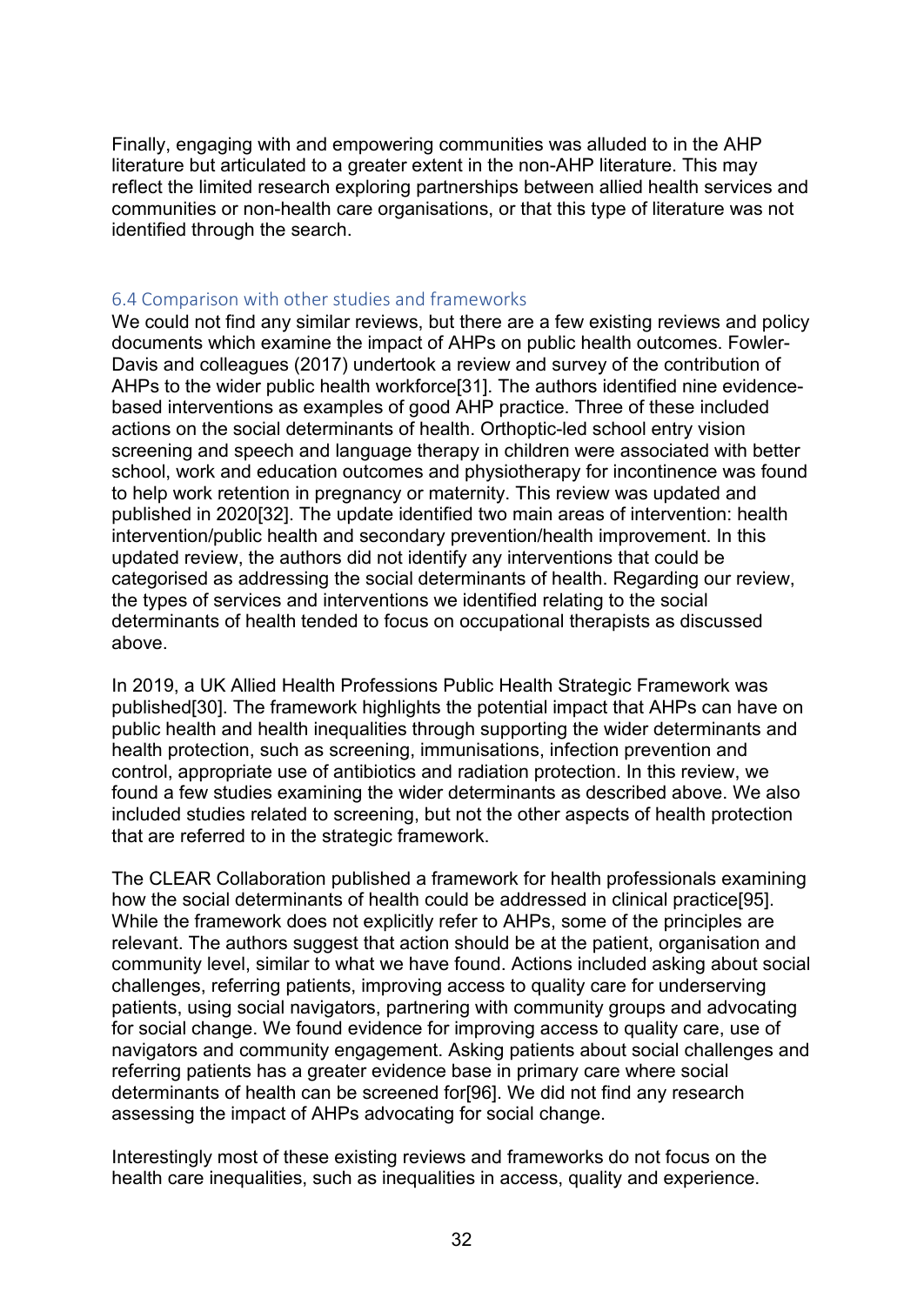#### <span id="page-32-0"></span>6.5 Policy and practice implications

There are a number of policy and practice implications arising from this review.

First, equitable and targeted access to allied health services is key for AHPs to have the opportunity to address heath and health care inequalities. However, we could not identify research or routine data describing access to allied health services in the UK by socioeconomic group, ethnicity or inclusion health group. We recommend a national review to assess inequalities in access to allied health services, focusing first on socio-economic and ethnic minority groups. To accompany an assessment of inequalities in access, we also recommend a programme of equity-focused quality improvement projects at the organisational level to ensure that all patients are receiving the same high-quality care, both in terms of technical care and patient experience.

Second, we identified actions at a patient, organisational and system level. Addressing inequalities in health care and health outcomes is likely to call for action at all these levels. Patient and organisation level actions should focus on ensuring equity of access and high-quality patient experience for disadvantaged groups and supporting the social determinants of health. System level actions should aim to ensure a fair distribution of working and funding and ensuring the underserved groups are included and their needs are addressed in national guidance. For example, Diplock and Mehta have recently evaluated a pilot service to provide eye care for people with server/profound learning disabilities and called for a nationally funded eye care pathway for adults with learning disabilities[97]. Workforce and funding should be distributed according to patient need taking into account physical, mental and social factors, rather than by head of population.

Third, services should be designed and delivered in culturally appropriate ways. This does not simply mean adapting services for different ethnic groups, but rather fundamentally rethinking the intrinsic, predominantly biomedical, western approach to health which may not be equally shared with all communities. For example, we found evidence that self-management may appeal to communities from a western background, but not to other communities. This links with our findings around community engagement and empowerment to co-design services. Importantly, community engagement should involve long-term, reciprocal partnerships with communities, rather than isolated co-design and engagement events.

Finally, an economic assessment is needed to understand the distributional costs and benefits of AHP actions and identify where resources should be used to maximise the impact on inequalities both for the health care system, partner organisations, communities and individuals.

#### <span id="page-32-1"></span>6.6 Future research

There are a number of research recommendations arising from this review.

First, due to time constraints this review has only been able to map the evidence around AHPs and health inequalities. Future research should seek to build the evidence base for specific inequalities for certain groups. For example, reviewing the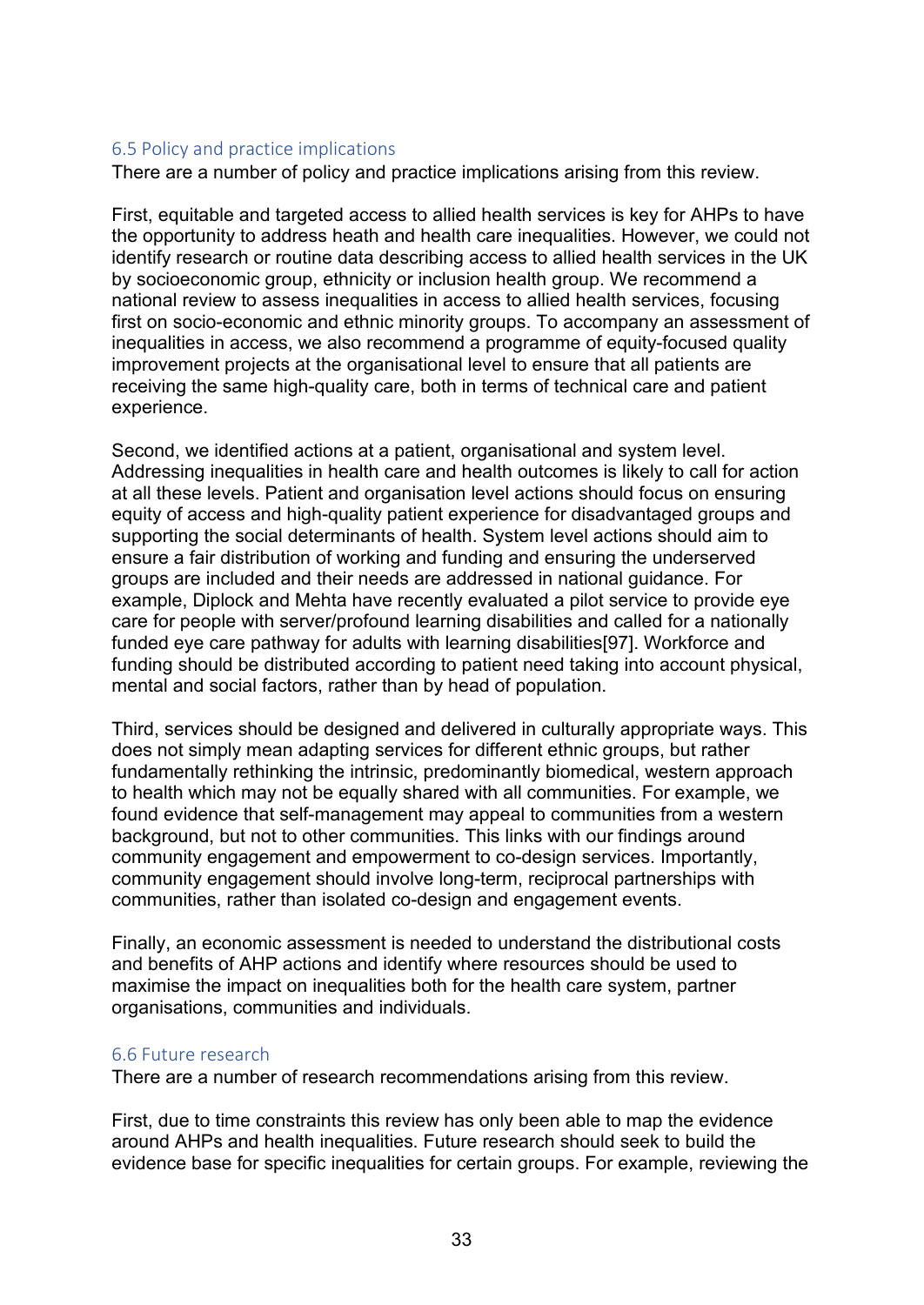primary research for physiotherapy interventions which improve the quality of care for socio-economic and ethnic minority groups or occupational therapy interventions which improve access to health care for disadvantaged groups.

Second, more research is needed to understand the contribution of allied health professionals to the unequal distribution of the social determinants of health. Broadly, this means AHP research including social outcomes in addition to traditional biomedical ones. A focused review examining primary studies of key pre-specified social determinants of health would be appropriate. For example, this may include a focus on the impact of AHPs on employment, housing, social participation and education. Importantly the review should examine the unequal distribution of the social determinants of health, rather than solely looking at the social determinants of health.

Third, more research is needed to understand how to meaningfully co-design allied health services with communities. Existing efforts to co-design services should be evaluated to identify the guiding and transferable principles. Alongside this, there should be an assessment of the resources required for adequate community engagement and identification of the short- and medium-term outcomes.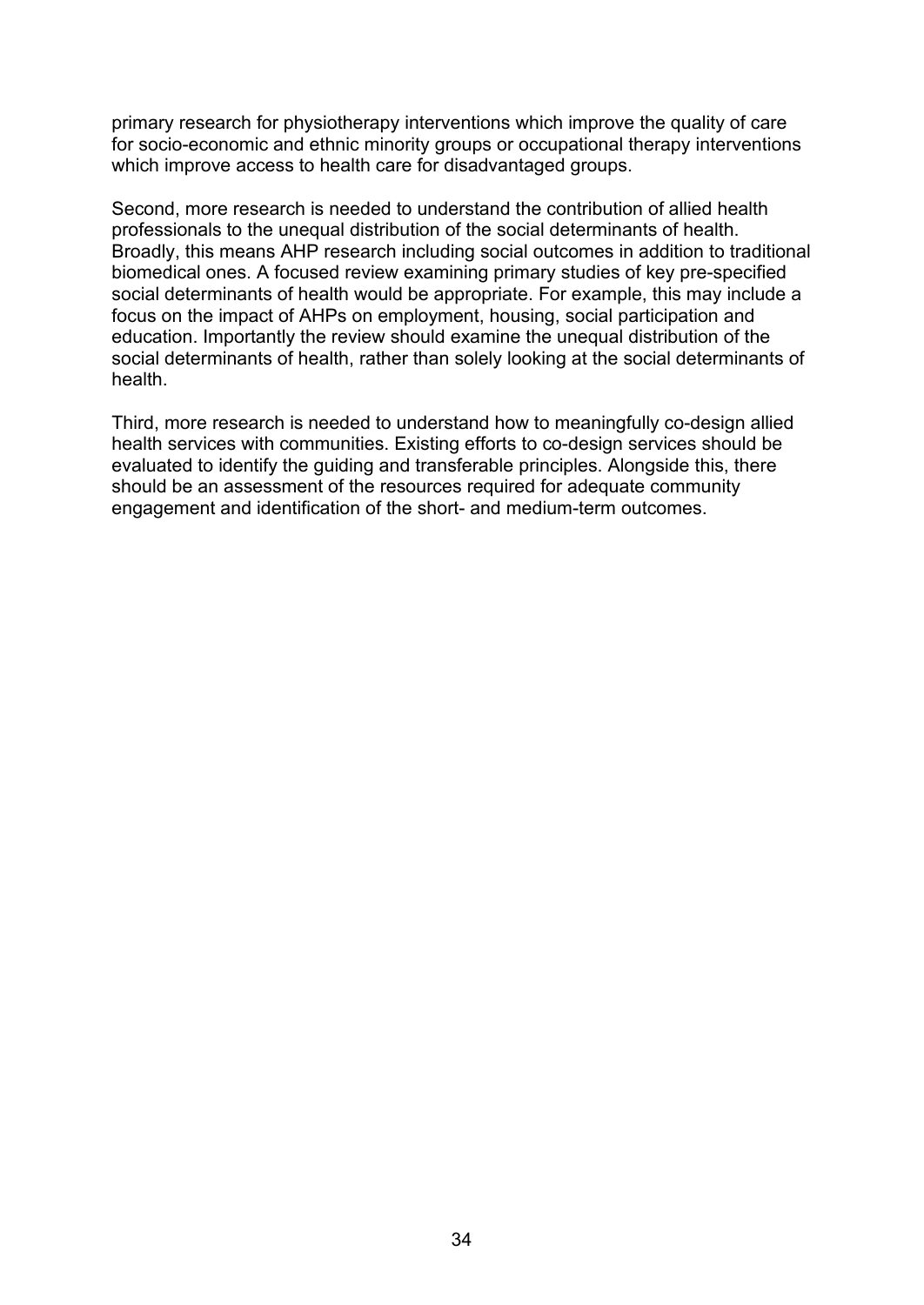## <span id="page-34-0"></span>7. Conclusions

There is a lack of evidence regarding the direct and independent impact of AHPs on inequalities in health outcomes between groups or across the socio-economic gradient. However, there is a large body of research describing how AHPs can impact on health outcomes inequalities indirectly and there is also transferable evidence from non-AHP settings. Risk of bias assessment found that the reviews synthesised were generally of low quality. From the AHP-specific and non-AHP literature, we identified the following patient and organisational level themes: 1) more equitable access to allied health services, 2) high-quality care and patient experience, 3) addressing the social determinants of health and 4) supporting mental wellbeing. We identified the following system level themes: 1) ensure equitable distribution of workforce and funding 2) better representation within clinical guidelines. Furthermore, engaging and empowering communities is important at all levels.

AHPs clearly have an important role in addressing inequalities in health care and health outcomes. There is much more that could be done to unpack the impact of AHPs on health inequalities, identify and address inequalities in existing allied health services and galvanise the motivation that AHPs have for meaningful action.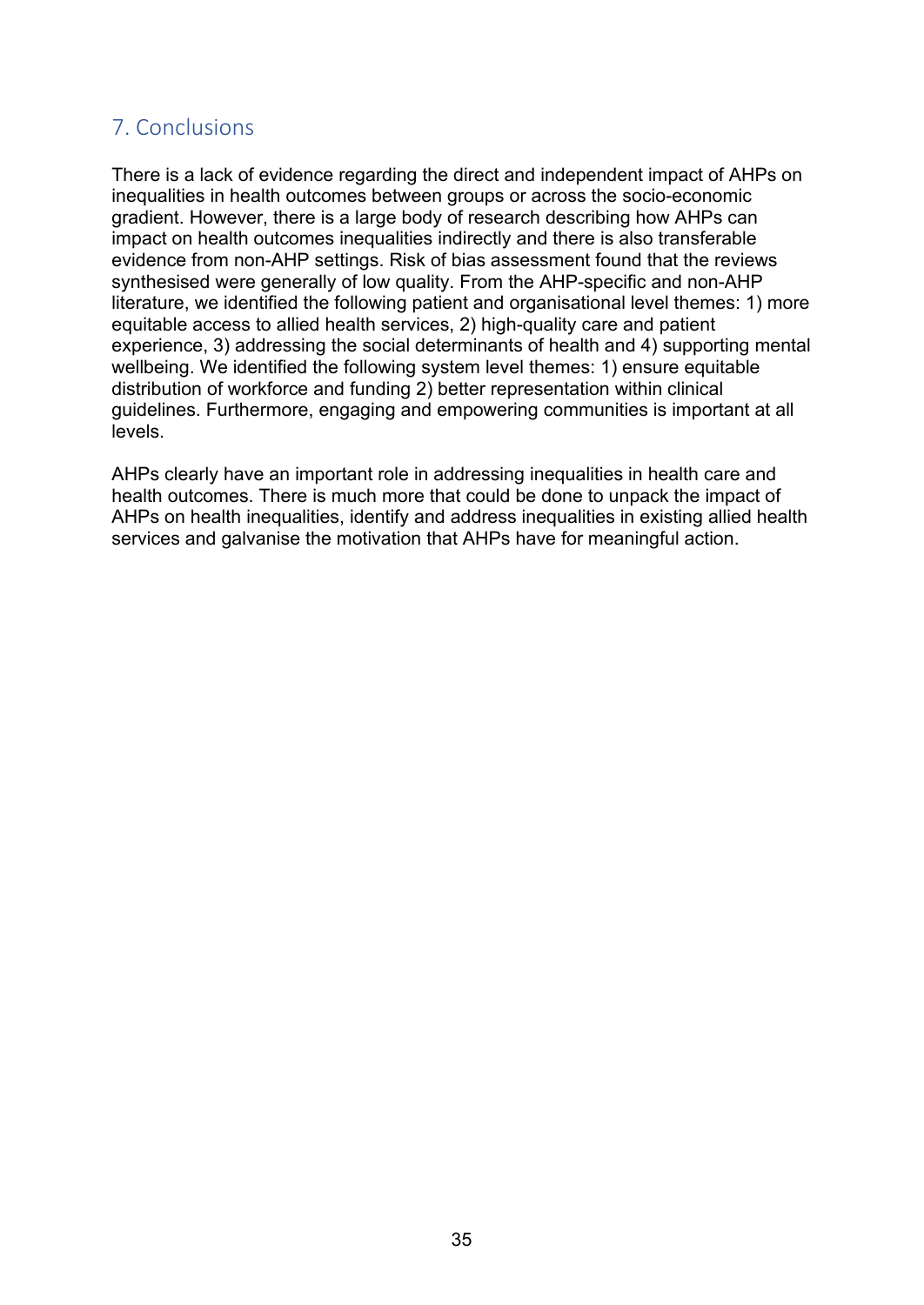## <span id="page-35-0"></span>8. References

- [1] G. McCartney, F. Popham, R. McMaster, and A. Cumbers, "Defining health and health inequalities," *Public Health*, vol. 172. Elsevier B.V., pp. 22–30, 01- Jul-2019.
- [2] Public Health Scotland, "Fundamental causes Health inequalities," 2021. [Online]. Available: http://www.healthscotland.scot/healthinequalities/fundamental-causes. [Accessed: 30-Mar-2021].
- [3] J. C. Phelan, B. G. Link, and P. Tehranifar, "Social Conditions as Fundamental Causes of Health Inequalities: Theory, Evidence, and Policy Implications," *J. Health Soc. Behav.*, vol. 51, no. 1\_suppl, pp. S28–S40, Mar. 2010.
- [4] J. Y. Nazroo, K. S. Bhui, and J. Rhodes, "Where next for understanding race/ethnic inequalities in severe mental illness? Structural, interpersonal and institutional racism," *Sociol. Health Illn.*, vol. 42, no. 2, pp. 262–276, Feb. 2020.
- [5] Public Health England, "COVID-19: review of disparities in risks and outcomes," 2020. [Online]. Available: https://www.gov.uk/government/publications/covid-19-review-of-disparities-inrisks-and-outcomes. [Accessed: 09-Jun-2020].
- [6] C. Bambra, R. Riordan, J. Ford, and F. Matthews, "The COVID-19 pandemic and health inequalities," *J. Epidemiol. Community Health*, vol. 74, no. 11, pp. 964–968, Nov. 2020.
- [7] Office for National Statistics, "Deaths involving COVID-19 by local area and socioeconomic deprivation," 2020. [Online]. Available: https://www.ons.gov.uk/peoplepopulationandcommunity/birthsdeathsandmarria ges/deaths/bulletins/deathsinvolvingcovid19bylocalareasanddeprivation/deaths occurringbetween1marchand17april. [Accessed: 03-May-2020].
- [8] C. Razieh *et al.*, "Ethnic minorities and COVID-19: Examining whether excess risk is mediated through deprivation," *Eur. J. Public Health*, Mar. 2021.
- [9] Public Health England and Royal Society for Public Health, "Healthy Conversations and the Allied Health Professionals ," 2015.
- [10] H. Dorning and M. Bardsley, "Can we measure quality of care? Focus on: Allied health professiona," Nuffield Trust, 2014.
- [11] Health and Care Professions Council, "A Year in Highlights 2019-20 ," 2020. [Online]. Available: https://www.hcpc-uk.org/about-us/insights-anddata/reports/a-year-in-highlights-2019-20/. [Accessed: 30-Mar-2021].
- [12] General Osteopathic Council, "Annual Report and Accounts 2019-20." [Online]. Available: https://www.osteopathy.org.uk/news-andresources/document-library/about-the-gosc/annual-report-and-accounts-2019- 20/. [Accessed: 22-Apr-2021].
- [13] I. Moore, L. Bitchell, and R. Lord, "The Health & Care Professions Council equality, diversity and inclusion data 2020 report," 2020.
- [14] NHS Digital, "General Practice Workforce ," 2021. [Online]. Available: https://digital.nhs.uk/data-and-information/publications/statistical/general-andpersonal-medical-services. [Accessed: 30-Mar-2021].
- [15] N. Steel *et al.*, "Changes in health in the countries of the UK and 150 English Local Authority areas 1990-2016: a systematic analysis for the Global Burden of Disease Study 2016.," *Lancet (London, England)*, vol. 392, no. 10158, pp. 1647–1661, Nov. 2018.
- [16] D. Buck and D. Maguire, "Inequalities in life expectancy Changes over time and implications for policy," 2015.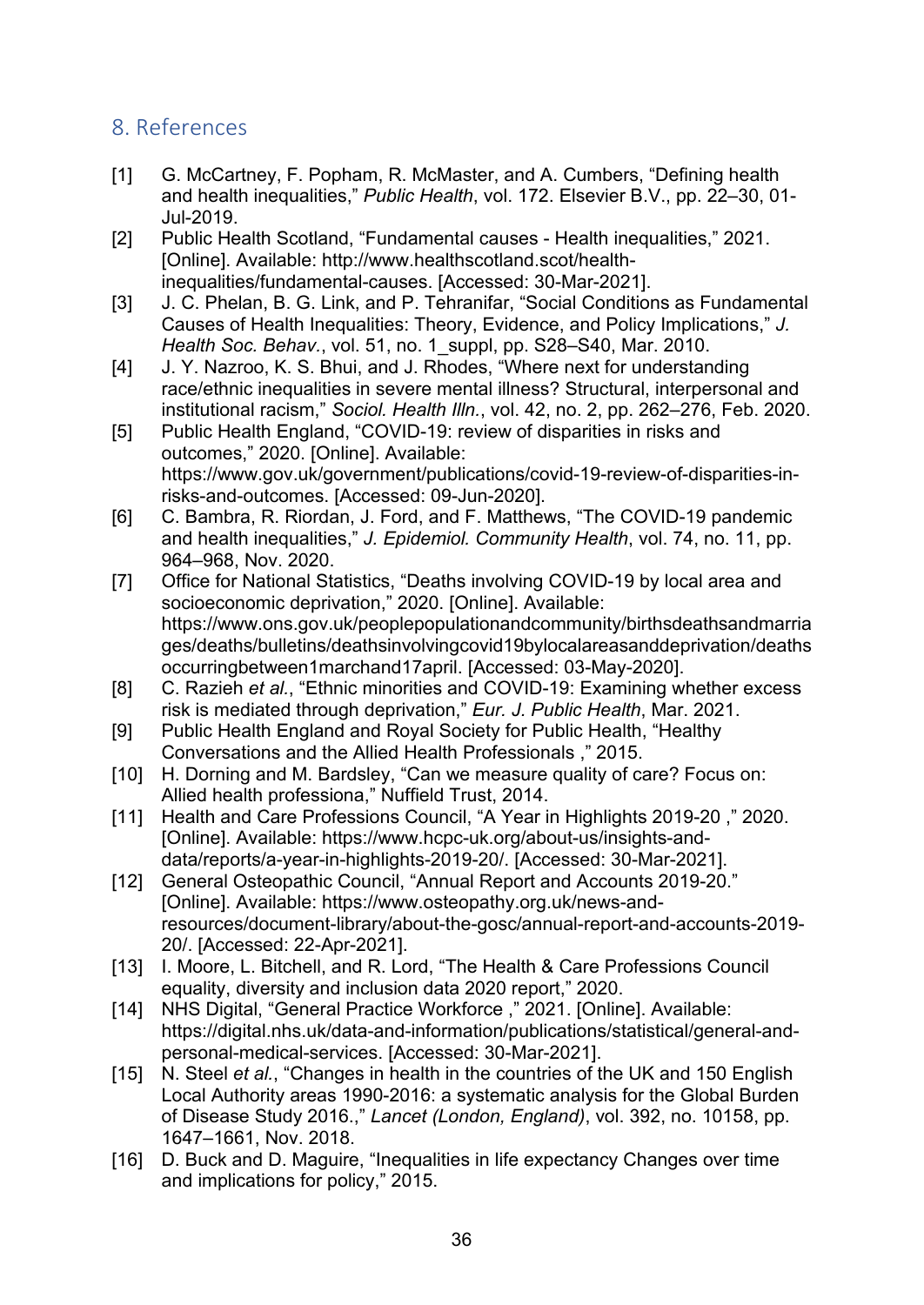- [17] A. Lowe, L. Campbell, B. Ramaswamy, H. Horobin, and S. McLean, "Does deprivation influence treatment outcome in physiotherapy?," *Phys. Ther. Rev.*, vol. 19, no. 4, pp. 225–233, Aug. 2014.
- [18] J. S. Feinstein, "The Relationship between Socioeconomic Status and Health: A Review of the Literature," *Milbank Q.*, vol. 71, no. 2, p. 279, 1993.
- [19] K. Hanna, D. Mercer, and F. Rowe, "A qualitative exploration of the sociology of poststroke visual impairments and the associated health inequalities," *Brain Behav.*, vol. 10, no. 8, p. e01738, Aug. 2020.
- [20] K. Hanna and F. Rowe, "Orthoptic Home Visits for Stroke Survivors: Results from a UK Professional Practice Survey," *Br. Ir. Orthopt. J.*, vol. 15, no. 1, pp. 105–114, Jun. 2019.
- [21] O. O. Babatunde *et al.*, "A systematic review and evidence synthesis of nonmedical triage, self-referral and direct access services for patients with musculoskeletal pain," *PLoS One*, vol. 15, no. 7, p. e0235364, Jul. 2020.
- [22] N. Yam, A. Murphy, and M. Thew, "Occupational Therapy for South Asian Older Adults in the United Kingdom: Cross-Cultural Issues," *Br. J. Occup. Ther.*, vol. 84, no. 2, pp. 92–100, Feb. 2021.
- [23] T. Lorenc, M. Petticrew, V. Welch, and P. Tugwell, "What types of interventions generate inequalities? Evidence from systematic reviews.," *JECH*, vol. 67, no. 2, pp. 190–3, Feb. 2013.
- [24] M. White, J. Adams, and P. Heywood, "How and why do interventions that increase health overall widen inequalities within populations?," in *Social inequality and public health*, Policy Press, 2009, pp. 64–81.
- [25] T. Greenhalgh, J. Wherton, S. Shaw, and C. Morrison, "Video consultations for covid-19," *The BMJ*, vol. 368. BMJ Publishing Group, 12-Mar-2020.
- [26] M. Cruice, C. Woolf, A. Caute, K. Monnelly, S. Wilson, and J. Marshall, "Preliminary outcomes from a pilot study of personalised online supported conversation for participation intervention for people with Aphasia," *Aphasiology*, pp. 1–25, Jul. 2020.
- [27] Public Health England, "All Our Health: about the framework GOV.UK," 2019. [Online]. Available: https://www.gov.uk/government/publications/all-our-healthabout-the-framework/all-our-health-about-the-framework. [Accessed: 30-Mar-2021].
- [28] Royal Society of Public Health, "Rethinking the Public Health Workforce," 2015. [Online]. Available: https://www.rsph.org.uk/our-work/policy/wider-publichealth-workforce/rethinking-the-public-health-workforce.html. [Accessed: 30- Mar-2021].
- [29] NHS, "The NHS Long Term Plan," 2019.
- [30] "UK Allied Health Professions Public Health Strategic Framework 2019-2024," 2019. [Online]. Available: https://www.health-ni.gov.uk/publications/uk-alliedhealth-professions-public-health-strategic-framework-2019-2024. [Accessed: 30-Mar-2021].
- [31] S. Fowler Davis, P. Enderby, D. Harrop, and L. Hindle, "Mapping the contribution of Allied Health Professions to the wider public health workforce: A rapid review of evidence-based interventions," *J. Public Heal. (United Kingdom)*, vol. 39, no. 1, pp. 177–183, Mar. 2017.
- [32] S. Fowler Davis *et al.*, "A rapid review and expert identification of the Allied Health Professions' interventions as a contribution to public health outcomes," *Public Heal. Pract.*, vol. 2, p. 100067, Nov. 2021.
- [33] Public Health England, "Place-based approaches for reducing health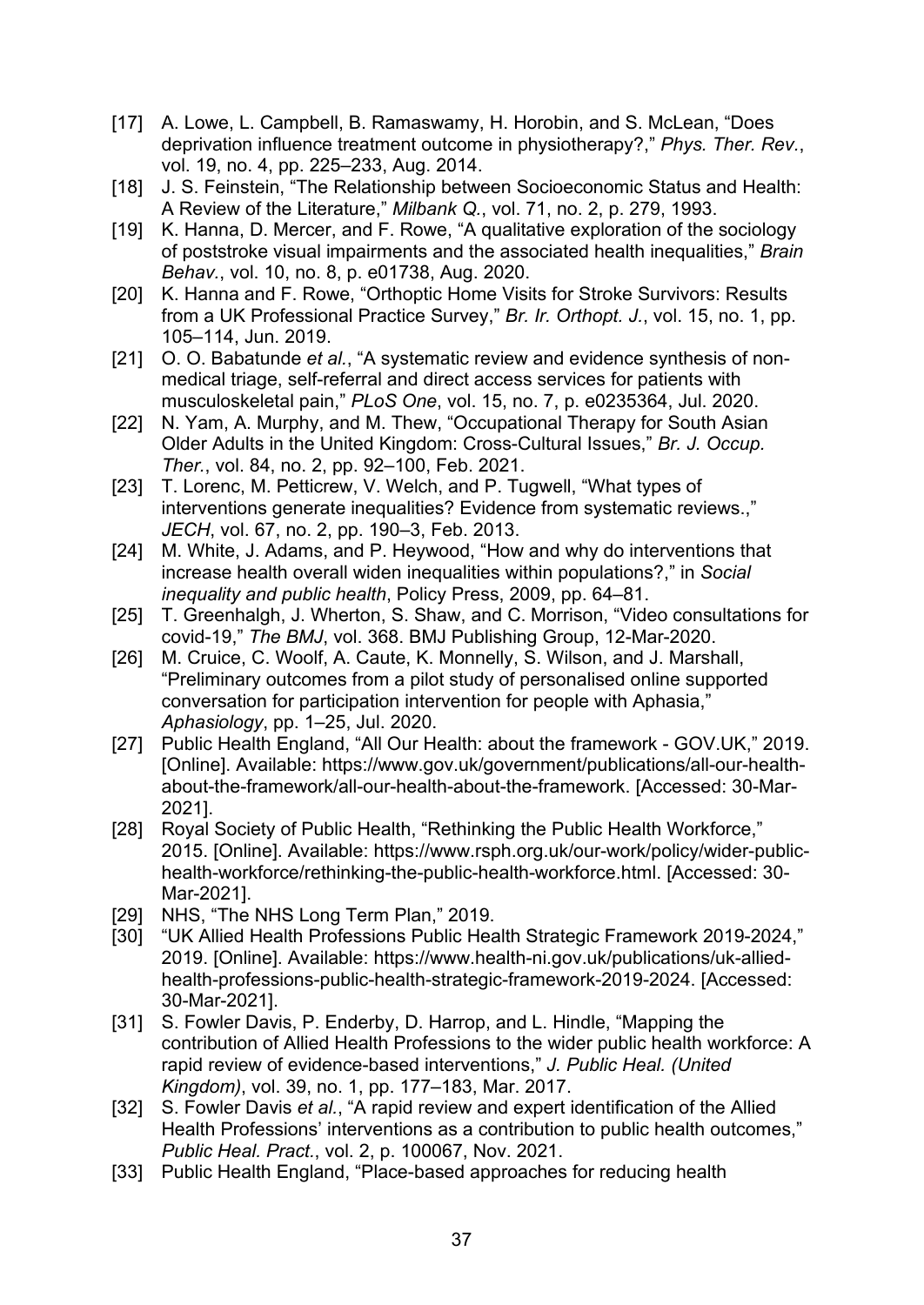inequalities: foreword and executive summary - GOV.UK," 2019.

- [34] Cochrane, "Cochrane Rapid Review (RR) Definition," 2020.
- [35] S. L. Prady, E. P. Uphoff, M. Power, and S. Golder, "Development and validation of a search filter to identify equity-focused studies: reducing the number needed to screen," *BMC Med. Res. Methodol.*, vol. 18, no. 1, p. 106, Dec. 2018.
- [36] Scottish Integrated Guidelines Network, "Search filters," 2020. [Online]. Available: https://www.sign.ac.uk/what-we-do/methodology/search-filters/. [Accessed: 30-Mar-2021].
- [37] B. J. Shea *et al.*, "AMSTAR 2: A critical appraisal tool for systematic reviews that include randomised or non-randomised studies of healthcare interventions, or both," *BMJ*, vol. 358, p. 4008, Sep. 2017.
- [38] R. Speyer *et al.*, "Effects of telehealth by allied health professionals and nurses in rural and remote areas: A systematic review and meta-analysis," *J. Rehabil. Med.*, vol. 50, no. 3, pp. 225–235, 2018.
- [39] C. Camden, G. Pratte, F. Fallon, M. Couture, J. Berbari, and M. Tousignant, "Diversity of practices in telerehabilitation for children with disabilities and effective intervention characteristics: results from a systematic review," *Disabil. Rehabil.*, vol. 42, no. 24, pp. 3424–3436, 2020.
- [40] K. Dennis *et al.*, "Rapid Access Palliative Radiotherapy Programmes," *Clin. Oncol.*, vol. 32, no. 11, pp. 704–712, 2020.
- [41] M. Arbesman and D. W. Logsdon, "Occupational therapy interventions for employment and education for adults with serious mental illness: A systematic review," *American Journal of Occupational Therapy*, vol. 65, no. 3. American Occupational Therapy Association, pp. 238–246, 01-May-2011.
- [42] M. Ikiugu, R. Nissen, C. Bellar, A. Maassen, and P. K. Van, "Clinical effectiveness of occupational therapy in mental health: A meta-analysis," *Am. J. Occup. Ther.*, vol. 71, no. 5, pp. 7105100020 1–9., 2017.
- [43] I. N. Ackerman and L. Busija, "Access to self-management education, conservative treatment and surgery for arthritis according to socioeconomic status," *Best Practice and Research: Clinical Rheumatology*, vol. 26, no. 5. Best Pract Res Clin Rheumatol, pp. 561–583, Oct-2012.
- [44] L. E. Flores, M. Verduzco-Gutierrez, D. Molinares, and J. K. Silver, "Disparities" in Health Care for Hispanic Patients in Physical Medicine and Rehabilitation in the United States: A Narrative Review," *Am. J. Phys. Med. Rehabil.*, vol. 99, no. 4, pp. 338–347, 2020.
- [45] S. Vang, L. R. Margolies, and L. Jandorf, "Mobile Mammography Participation Among Medically Underserved Women: A Systematic Review," *Prev. Chronic Dis.*, vol. 15, p. E140, 2018.
- [46] L. Roy, C. Vallee, B. Kirsh, C. Marshall, R. Marval, and A. Low, "Occupationbased practices and homelessness: A scoping review," *Can. J. Occup. Ther.*, vol. 84, no. 2, pp. 98-110., 2017.
- [47] C. A. Marshall, L. Boland, L. A. Westover, R. Isard, and S. A. Gutman, "A systematic review of occupational therapy interventions in the transition from homelessness," *Scand. J. Occup. Ther.*, pp. 1–17, 2020.
- [48] M. J. To, T. D. Brothers, and C. Van Zoost, "Foot Conditions among Homeless Persons: A Systematic Review," *PLoS ONE [Electronic Resour.*, vol. 11, no. 12, p. e0167463, 2016.
- [49] A. R. Dallman, J. Artis, L. Watson, and S. Wright, "Systematic Review of Disparities and Differences in the Access and Use of Allied Health Services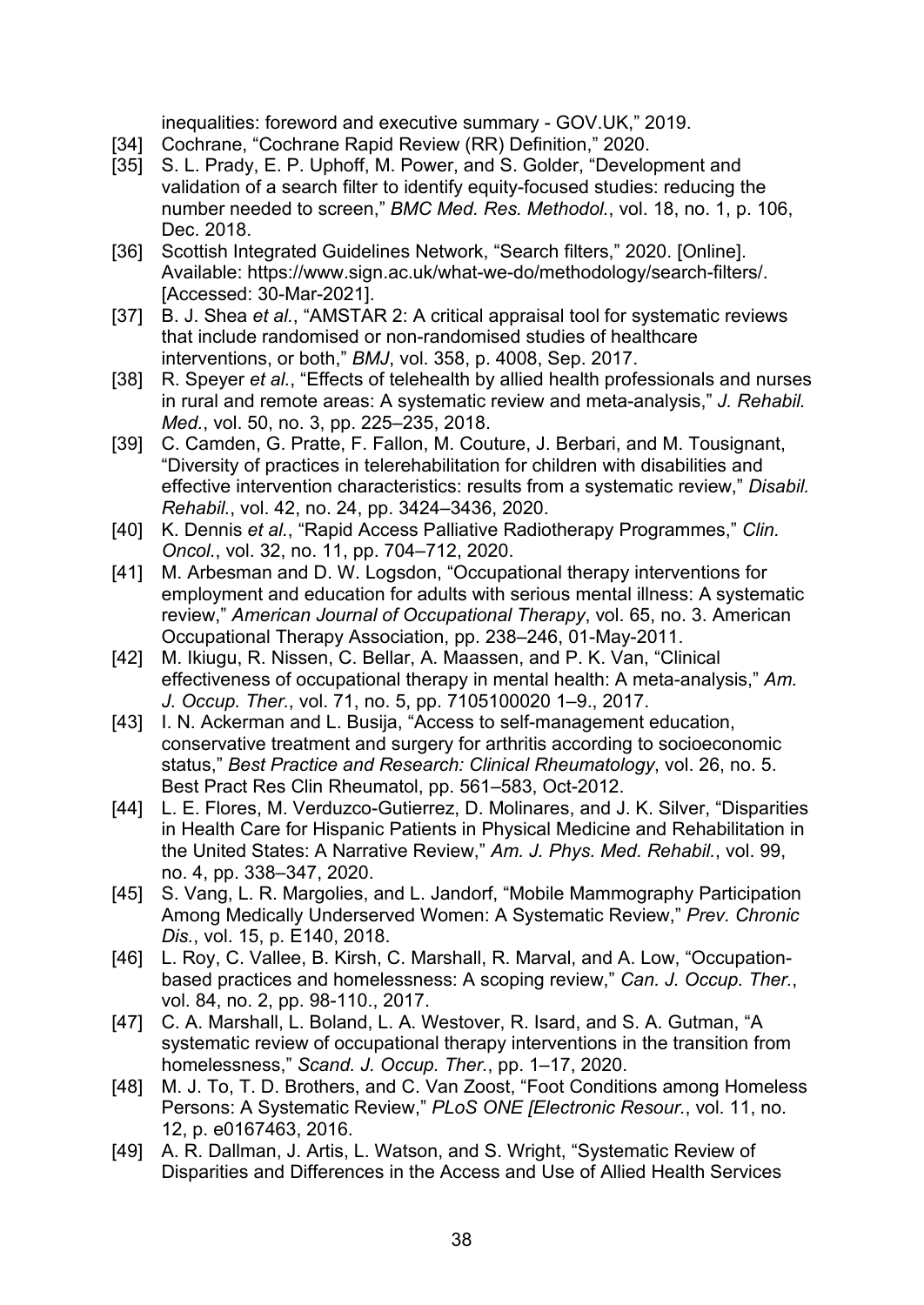Amongst Children with Autism Spectrum Disorders," *J. Autism Dev. Disord.*, vol. 18, p. 18, 2020.

- [50] J. L. King, J. L. Pomeranz, and J. W. Merten, "Nutrition interventions for people with disabilities: a scoping review," *Disabil. Heal. J.*, vol. 7, no. 2, pp. 157–163, 2014.
- [51] N. Daykin, N. de Viggiani, P. Pilkington, and Y. Moriarty, "Music making for health, well-being and behaviour change in youth justice settings: a systematic review," *Health Promot. Int.*, vol. 28, no. 2, pp. 197–210, Jun. 2013.
- [52] L. Duffy, J. Adams, D. Sibbritt, D. Loxton, and D. Mischoulon, "Complementary and alternative medicine for victims of intimate partner abuse: A systematic review of use and efficacy," *Evidence-Based Complement. andAlternative Med.*, vol. 2014, p. 963967., 2014.
- [53] R. McGill *et al.*, "Are interventions to promote healthy eating equally effective for all? Systematic review of socioeconomic inequalities in impact," *BMC Public Health*, vol. 15, no. 1, p. 457, Dec. 2015.
- [54] R. Featherston, L. E. Downie, A. P. Vogel, and K. L. Galvin, "Decision making biases in the allied health professions: A systematic scoping review," *PLoS One*, vol. 15, no. 10, p. 15, 2020.
- [55] R. van de Venter and H. Hodgson, "Strategies for Inclusive Medical Imaging Environments for Sexual and Gender Minority Patients and Radiographers: An Integrative Literature Review," *J. Med. Imaging Radiat. Sci.*, vol. 51, no. 4, pp. S99–S106, 2020.
- [56] K. Yoshikawa, B. Brady, M. A. Perry, and H. Devan, "Sociocultural factors influencing physiotherapy management in culturally and linguistically diverse people with persistent pain: a scoping review," *Physiotherapy*, vol. 107, pp. 292–305, 2020.
- [57] T. White and B. L. Beagan, "Occupational Therapy Roles in an Indigenous Context: An Integrative Review," *Can. J. Occup. Ther. Can. D Ergotherapie*, vol. 87, no. 3, pp. 200–210, 2020.
- [58] B. C. Miller, J. M. Bowers, J. B. Payne, and A. Moyer, "Barriers to mammography screening among racial and ethnic minority women," *Soc. Sci. Med.*, vol. 239, p. 112494, 2019.
- [59] S. Nam, S. L. Janson, N. A. Stotts, C. Chesla, and L. Kroon, "Effect of Culturally Tailored Diabetes Education in Ethnic Minorities With Type 2 Diabetes: A Meta-analysis," *J. Cardiovasc. Nurs.*, vol. 27, no. 6, pp. 505–518, 2012.
- [60] L. Maez, L. Erickson, and L. Naumuk, "Diabetic education in rural areas," *Rural Remote Heal.*, vol. 14, no. 2, pp. 1–7, 2014.
- [61] M. Carolan-Olah, M. Duarte-Gardea, and J. Lechuga, "A systematic review of interventions for Hispanic women with or at risk of Gestational diabetes mellitus (GDM)," *Sex. Reprod. Healthc.*, vol. 13, pp. 14–22, 2017.
- [62] J. Needle, R. Petchey, J. Benson, A. Scriven, J. Lawrenson, and K. Hilari, "The allied health professions and health promotion: a systematic literature review and narrative synthesis," 2011.
- [63] A. Moorcroft, N. Scarinci, and C. Meyer, "A systematic review of the barriers and facilitators to the provision and use of low-tech and unaided AAC systems for people with complex communication needs and their families," *Disability and Rehabilitation: Assistive Technology*, vol. 14, no. 7. Taylor and Francis Ltd, pp. 710–731, 2019.
- [64] H. A. Désiron, A. de Rijk, E. Van Hoof, and P. Donceel, "Occupational therapy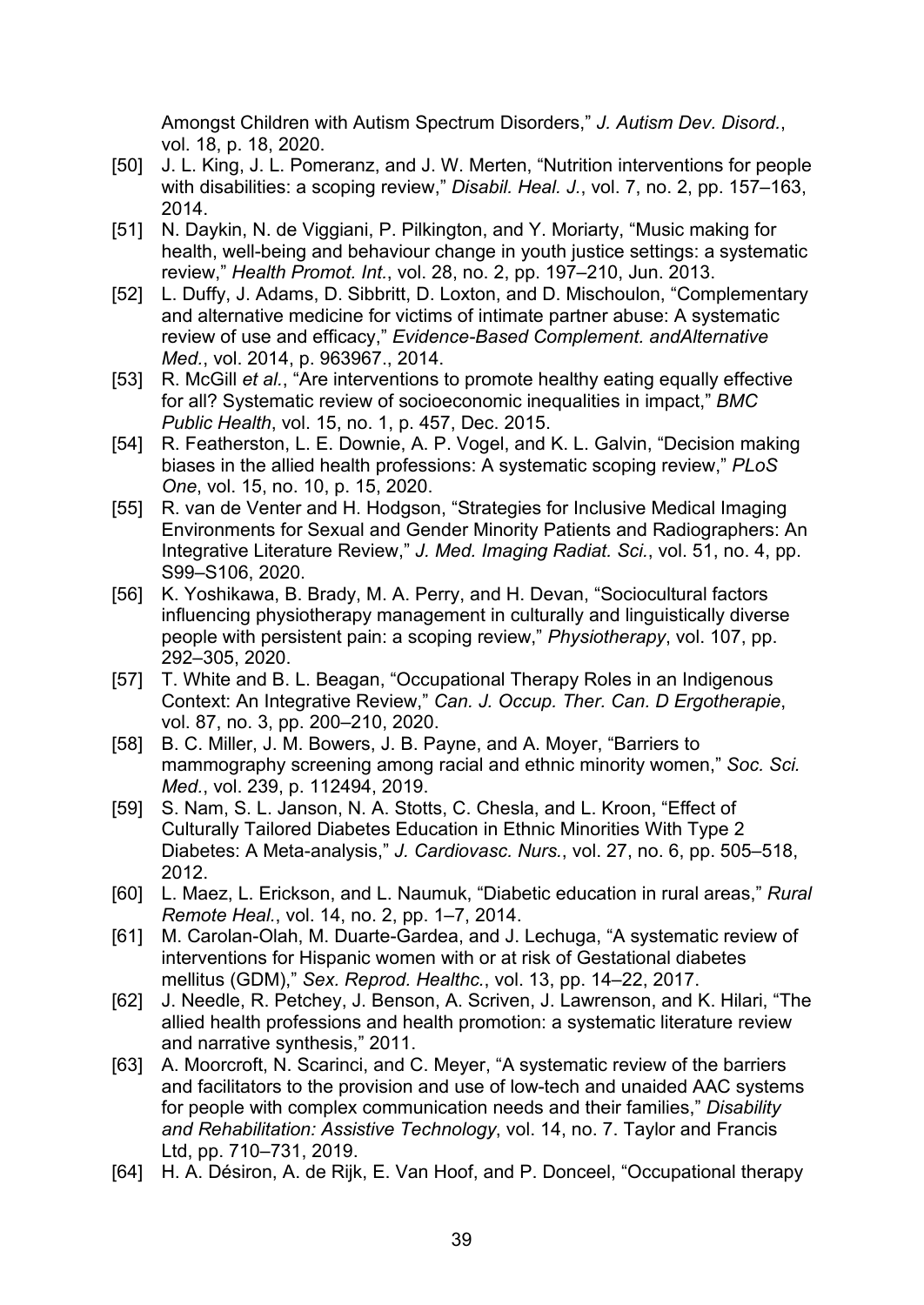and return to work: a systematic literature review," *BMC Public Health*, vol. 11, no. 1, p. 615, 2011.

- [65] C. Hand, M. Law, and M. McColl, "Occupational therapy interventions for chronic diseases: A scoping review," *Am. J. Occup. Ther.*, vol. 65, no. 4, pp. 428–36., 2011.
- [66] D. Fancourt and S. Finn, "What is the evidence on the role of the arts in improving health and well-being? A scoping review," 2019.
- [67] L. Uttley *et al.*, "Systematic review and economic modelling of the clinical effectiveness and cost-effectiveness of art therapy among people with nonpsychotic mental health disorders," *Health Technol. Assess. (Rockv).*, vol. 19, no. 18, Mar. 2015.
- [68] C. Baker, L. Worrall, M. Rose, K. Hudson, B. Ryan, and L. O'Byrne, "A systematic review of rehabilitation interventions to prevent and treat depression in post-stroke aphasia," *Disability and Rehabilitation*, vol. 40, no. 16. Taylor and Francis Ltd, pp. 1870–1892, 31-Jul-2018.
- [69] M. D'Amico, L. Jaffe, and J. Gardner, "Evidence for interventions to improve and maintain occupational performance and participation for people with serious mental illness: A systematic review," *Am. J. Occup. Ther.*, vol. 72, no. 5, pp. 7205190020 1–11., 2018.
- [70] S. J. Cherak *et al.*, "Nutrition interventions in populations with mental health conditions: a scoping review," *Appl. Physiol. Nutr. Metab. = Physiol. Appl. Nutr. Metab.*, vol. 45, no. 7, pp. 687–697, 2020.
- [71] S. Walsh *et al.*, "The role of national policies to address rural allied health, nursing and dentistry workforce maldistribution," *Med. J. Aust.*, vol. 213, pp. S18-+, 2020.
- [72] A. Moran, S. Nancarrow, C. Cosgrave, A. Griffith, and R. Memery, "What works, why and how? A scoping review and logic model of rural clinical placements for allied health students," *BMC Health Serv. Res.*, vol. 20, no. 1, p. N.PAG-N.PAG, 2020.
- [73] T. Rathbone *et al.*, "Sex and gender considerations in low back pain clinical practice guidelines: a scoping review," *BMJ Open Sport Exerc. Med.*, vol. 6, no. 1, p. e000972, 2020.
- [74] D. F. N. S.-S. Garzon-Orjuela, S. C. Luque Angulo, C. V Mendes Abdala, L. Reveiz, and J. Eslava-Schmalbach, "An overview of reviews on strategies to reduce health inequalities," *Int. J. Equity Health*, vol. 19, no. 1, p. 192, 2020.
- [75] R. R. M. Mossabir, A. Kennedy, C. Blickem, and A. Rogers, "A scoping review to understand the effectiveness of linking schemes from healthcare providers to community resources to improve the health and well-being of people with long-term conditions," *Health Soc. Care Community*, vol. 23, no. 5, pp. 467– 484, 2015.
- [76] J. S. K. C. Kim *et al.*, "Effects of Community-Based Health Worker Interventions to Improve Chronic Disease Management and Care Among Vulnerable Populations: A Systematic Review," *Am. J. Public Health*, vol. 106, no. 4, pp. e3–e28, 2016.
- [77] N. G. A. E. P. Baker and M. S. Ferguson, "Engaging with culturally and linguistically diverse communities to reduce the impact of depression and anxiety: a narrative review," *Health Soc. Care Community*, vol. 24, no. 4, pp. 386–398, 2016.
- [78] K. L. L. M. A. Anderson, C. Shinn, S. Safranek, J. Buckner-Brown, and L. K. Krause, "Community coalition-driven interventions to reduce health disparities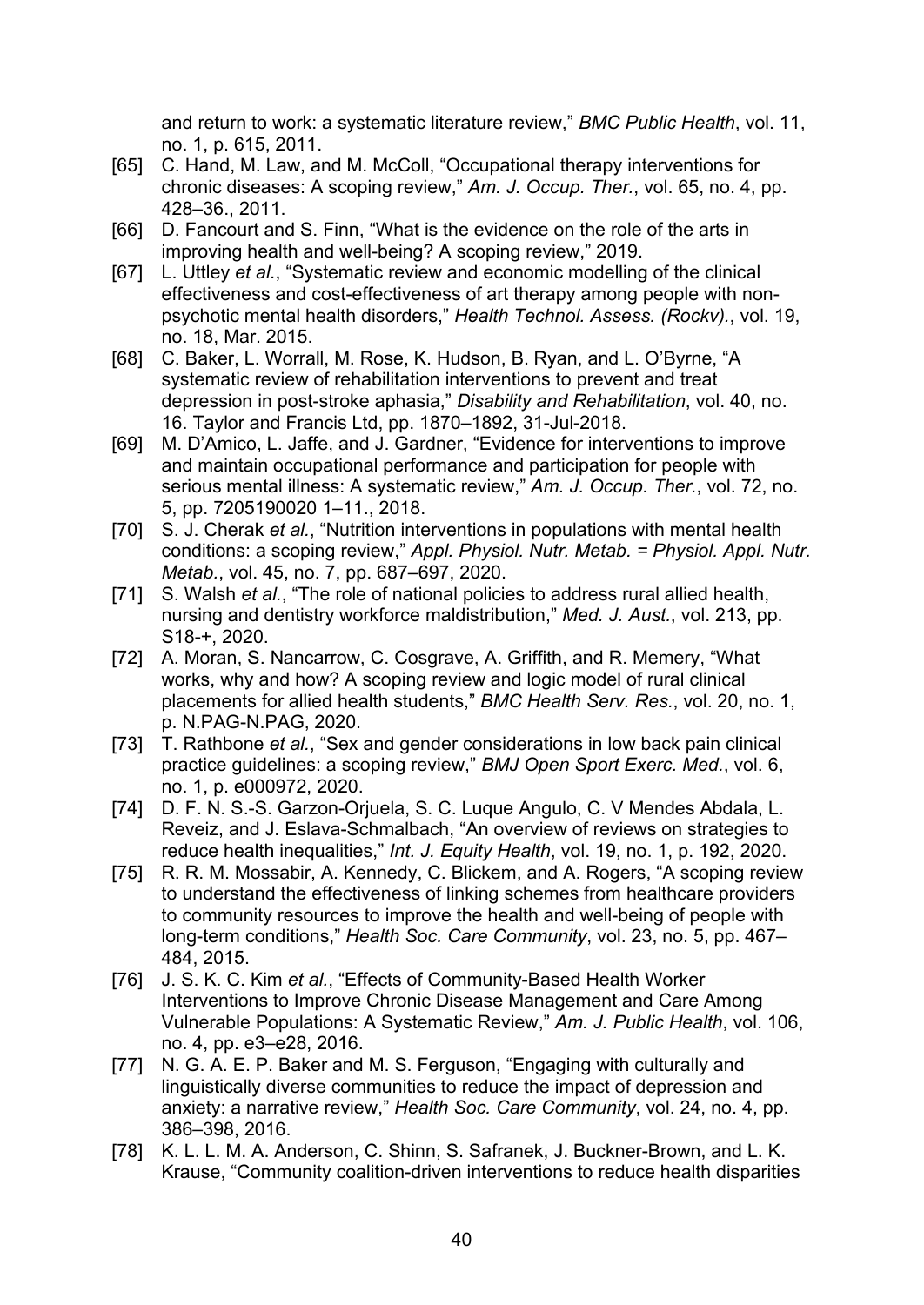among racial and ethnic minority populations," *Cochrane Database Syst. Rev.*, no. 6, p. CD009905, 2015.

- [79] J. C. W. Stormacq, E. Boillat, and S. den Broucke, "Effects of health literacy interventions on health-related outcomes in socioeconomically disadvantaged adults living in the community: a systematic review," *JBI Evid. Synth.*, vol. 18, no. 7, pp. 1389–1469, 2020.
- [80] A. D. Pinto, N. Hassell, and A. Craig-Neil, "Employment Interventions in Health Settings: A Systematic Review and Synthesis," *Ann. Fam. Med.*, vol. 16, no. 5, pp. 447–460, 2018.
- [81] V. Y. O. L. Magwood *et al.*, "Common trust and personal safety issues: A systematic review on the acceptability of health and social interventions for persons with lived experience of homelessness," *PLoS ONE [Electronic Resour.*, vol. 14, no. 12, p. e0226306, 2019.
- [82] M. G. P. Turrini *et al.*, "Efficacy and acceptability of psychosocial interventions in asylum seekers and refugees: systematic review and meta-analysis," *Epidemiol. Psychiatr. Sci.*, vol. 28, no. 4, pp. 376–388, 2019.
- [83] J. W. A. Tao and B. Burstrom, "The impact of reimbursement systems on equity in access and quality of primary care: A systematic literature review," *BMC Health Serv. Res.*, vol. 16, no. 1, p. 542, 2016.
- [84] B. Barr, C. Bambra, M. Whitehead, and W. H. Duncan, "The impact of NHS resource allocation policy on health inequalities in England 2001-11: Longitudinal ecological study," *BMJ*, vol. 348, May 2014.
- [85] A. H. D. C. Nelson *et al.*, "Effectiveness of Patient Navigation to Increase Cancer Screening in Populations Adversely Affected by Health Disparities: a Meta-analysis," *J. Gen. Intern. Med.*, vol. 35, no. 10, pp. 3026–3035, 2020.
- [86] D. O. S. Viramontes and G. Moreno, "Efficacy of Behavioral Interventions on Biological Outcomes for Cardiovascular Disease Risk Reduction among Latinos: a Review of the Literature," *J. Racial Ethn. Heal. Disparities*, vol. 4, no. 3, pp. 418–424, 2017.
- [87] M. C. N. K. P. Aggarwal, L. Dixon, P. Guarnaccia, M. Alegria, and R. Lewis-Fernandez, "Clinician descriptions of communication strategies to improve treatment engagement by racial/ethnic minorities in mental health services: A systematic review," *Patient Educ. Couns.*, vol. 99, no. 2, pp. 198–209, 2016.
- [88] M. V. R.-G. Escriba-Aguir and I. Ruiz-Perez, "Effectiveness of patient-targeted interventions to promote cancer screening among ethnic minorities: A systematic review," *Cancer Epidemiol.*, vol. 44, pp. 22–39, 2016.
- [89] M. F. J. Y. L. Joo, "Effectiveness of Culturally Tailored Interventions for Chronic Illnesses among Ethnic Minorities," *West. J. Nurs. Res.*, vol. 43, no. 1, pp. 73–84, 2020.
- [90] G. Gonzalez, "Primary Care Interventions to Reduce Childhood Obesity in Latino Families," *J. Pediatr. Heal. Care*, vol. 30, no. 5, pp. 471–479, 2016.
- [91] E. C. K. Ehrlich, S. Parekh, and C. Walters, "The impact of culturally responsive self-management interventions on health outcomes for minority populations: A systematic review," *Chronic Illn.*, vol. 12, no. 1, pp. 41–57, 2016.
- [92] A. C. B. Cheng, G. R. Elsworth, and R. H. Osborne, "Applying the Electronic Health Literacy Lens: Systematic Review of Electronic Health Interventions Targeted at Socially Disadvantaged Groups," *J. Med. Internet Res.*, vol. 22, no. 8, p. e18476, 2020.
- [93] J. A. Ford, G. Wong, A. P. Jones, and N. Steel, "Access to primary care for